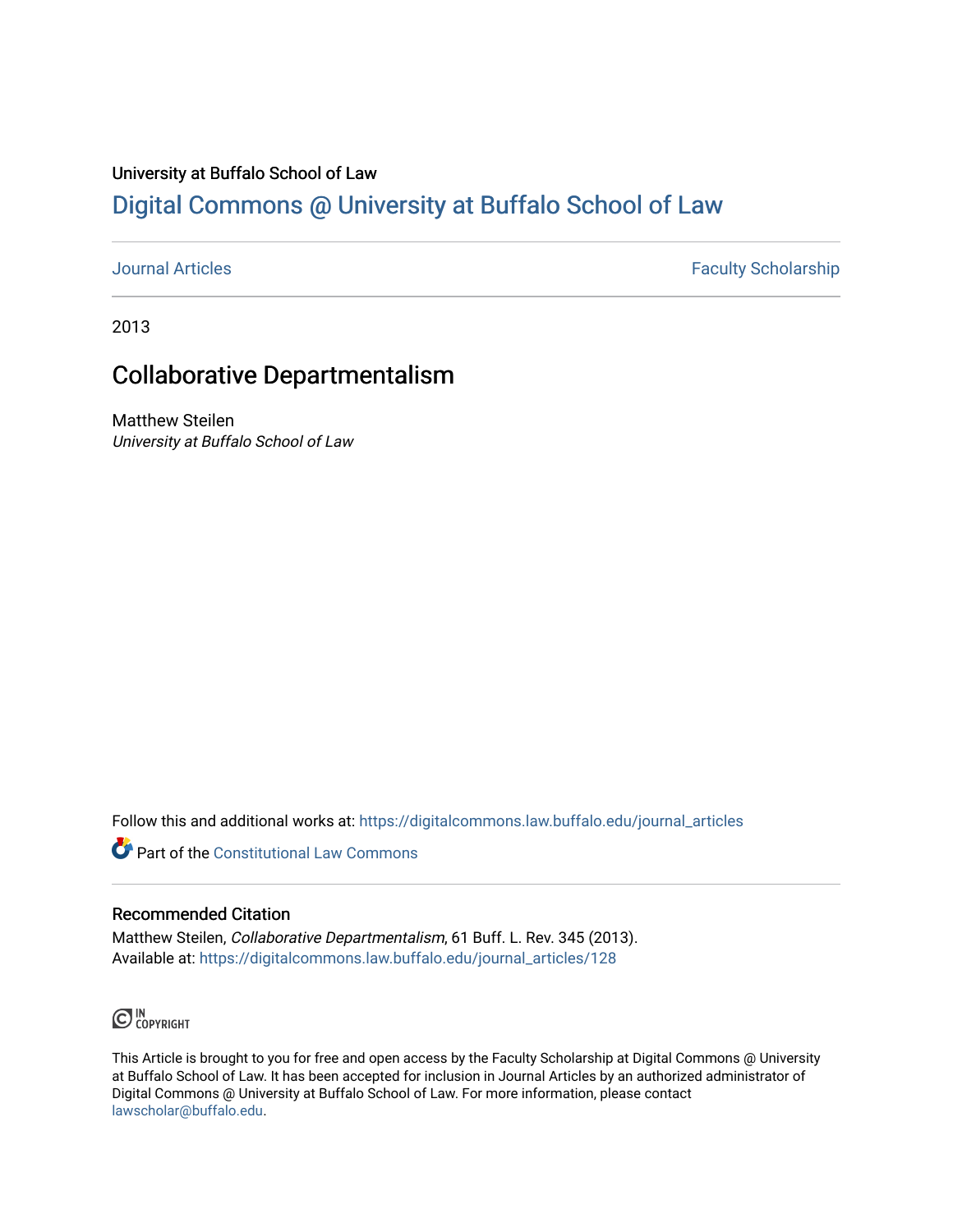## **ARTICLE**

# **Collaborative Departmentalism**

MATTHEW STEILEN†

*It is thus borne in upon one that the principle of departmental autonomy does not necessarily spell departmental conflict, but that mutual consultation and collaboration are quite as logical deductions from it.*  —Edward Corwin

### **INTRODUCTION**

 interpretation is almost always controversial. Any hint of it country strained to read the tea leaves in the oral argument Presidential independence in matters of constitutional generates heat. In late March 2012, for instance, as the

 † Associate Professor, SUNY Buffalo Law School. I received helpful comments and criticisms from Guyora Binder, Vincent Chiao, Matt Dimick, Jim Gardner, Howard Kaplan, Tony O'Rourke, Jack Schlegel, and (especially) Jim Wooten. Thanks also to members of the law school's Junior Faculty Forum, to the University at Buffalo Department of Philosophy, and to participants at the Loyola University of Chicago's Third Annual Constitutional Law Colloquium, where earlier versions of this Article were presented. Finally, thanks to Joe Gerken for excellent research assistance. 345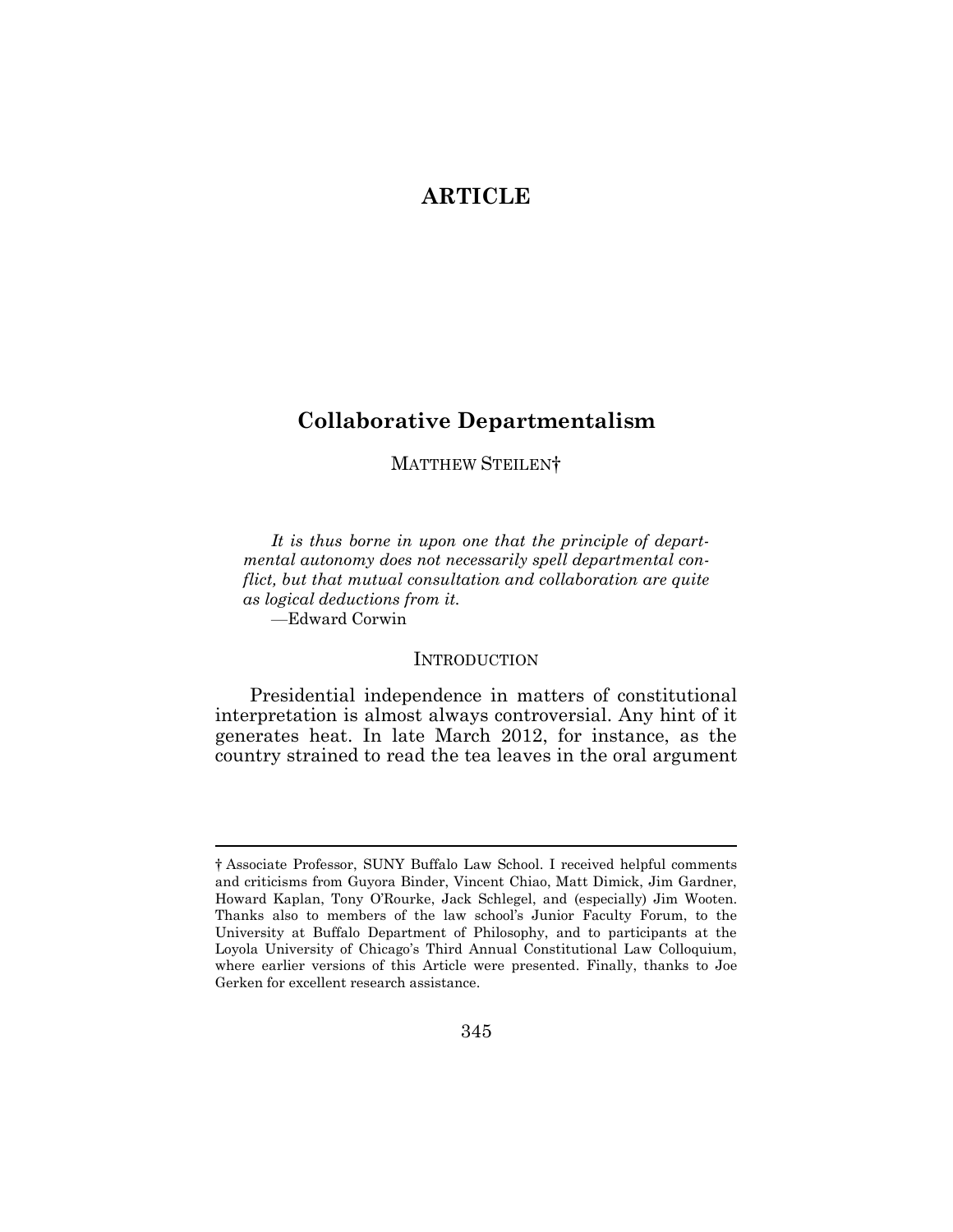in *Nat'l Fed'n of Indep. Bus. v. Sebelius*<sup>1</sup>—the health care even if the law was upheld by the Supreme Court, a Republican president could simply decline to enforce it because the president believed the law unconstitutional.<sup>2</sup> A academic wrote a letter to the editor, suggesting that the journalist was unfamiliar with basic constitutional history.<sup>4</sup> Some cheered the letter,<sup>5</sup> but others did not, and one week case—it was reported that Judge Kavanaugh of the D.C. Circuit had given the "thumbs up" to the suggestion that, legal journalist reporting on Judge Kavanaugh's comments described the view as "bizarre."<sup>3</sup> In response, a prominent later the academic sought to clarify his position.<sup>6</sup>

 The exchange, the passion, and the variety of views are all typical of this topic. A similar fusillade followed the (DOMA), having concluded the law was unconstitutional.<sup>7</sup> And, of course, all of this pales in comparison to the collective hand-wringing over the constitutional views announced by the Bush administration.<sup>8</sup> So why is it that announcement by President Obama that the Department of Justice would no longer defend the Defense of Marriage Act independent presidential interpretation of the Constitution

<span id="page-2-0"></span>2. *See* Jeffrey Toobin, *Holding Court*, NEW YORKER, Mar. 26, 2012, at 41.

3. *Id.* 

 4. *See* Michael Dorf, *A Letter in Response to Jeffrey Toobin's Article*, NEW YORKER, Apr. 9, 2012, at 3.

3:48 5. Jonathan H. Adler, *Professor Dorf Takes Jeffrey Toobin Back to School*, THE VOLOKH CONSPIRACY (Apr. 3, 2012, 3:48 PM), <www.volokh.com/2012/04/03/professor-dort-takes-jeffrey-toobin-back-to-school>/.

2012, 6. Michael Dorf, *Was I as Sloppy as Jeffrey Toobin?*, DORF ON LAW (Apr. 11, 2012, 12:30 AM), <www.dorfonlaw.org/2012/04/was-i-as-sloppy-as-jeff>toobin.html.

 *on Gay Marriage*, THE VOLOKH CONSPIRACY (May 10, 2012, 12:59 PM), 7. *See, e.g.*, Jonathan H. Adler, *The Incoherence of President Obama's Stance* <www.volokh.com/2012/05/10/the-incoherence-of-president-obamas-stance-on>gay-marriage/.

 8. *See* Dawn E. Johnsen, *What's a President to Do? Interpreting the Constitution in the Wake of Bush Administration Abuses*, 88 B.U. L. REV. 395, 395-96 (2008).

 567 U.S. \_\_ , 132 S. Ct. 2566 (2012), *available at*  1. No. 11-393, slip op.; oral argument, *Nat'l Fed'n Indep. Bus. v. Sebelius*, [http://www.supremecourt.gov/oral\\_arguments/argument\\_transcripts/11-393.pdf](http://www.supremecourt.gov/oral_arguments/argument_transcripts/11-393.pdf).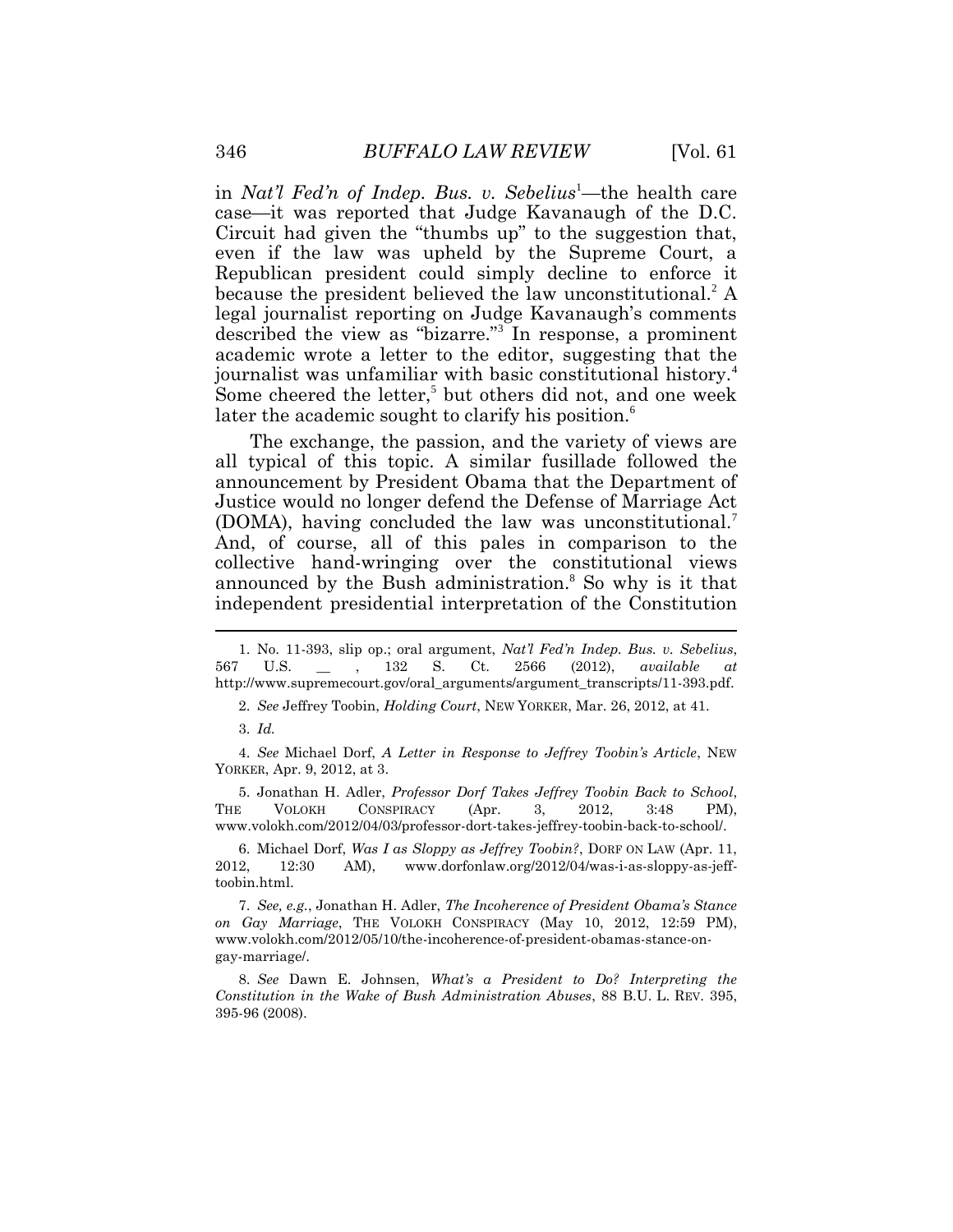generates such controversy? Why isn't it familiar and Constitution is supposed to control the president. If the president can interpret it himself, how can it do this? Won't he just interpret the Constitution in a way that slacks comfortable for lawyers, despite its considerable historical pedigree? One answer touches on *presidential control*. The control, or even adds to his power?

 The idea developed in this Article is that judicial unnecessary for presidential control—and that it may be, in constitutional meaning.<sup>9</sup> As the Court put it in *Cooper v. Aaron*, "the federal judiciary is supreme in the exposition of the law of the Constitution."<sup>10</sup> The usual view is that judicial supremacy is necessary for legal control of the political branches. This is the view taken by the Court, which recently described judicial supremacy in terms that suggested it was necessary for constitutional governance.<sup>11</sup> And, of course, there is something to be said for this view. "Departmentalism"—the idea that each branch of the federal government enjoys *independent* authority to interpret the Constitution—is usually associated with recalcitrance and resistance to the rule of law. Indeed, all the major historical examples of departmentalism can be famous for their battles with the courts, and for their assertions that they were ungoverned by certain judicial [pronouncements.](https://pronouncements.12)<sup>12</sup>As one political scientist put it, writing supremacy in matters of constitutional interpretation is fact, counterproductive. "Judicial supremacy" is the view that the Supreme Court is the last and highest expositor of made to fit this pattern. Thomas Jefferson, Andrew Jackson, Abraham Lincoln, and Franklin Roosevelt are all

<span id="page-3-0"></span><sup>9.</sup> *See* Cooper v. Aaron, 358 U.S. 1, 18 (1958).

 the] ultimate interpreter of the Constitution.'" (quoting Baker v. Carr, 369 U.S. 10. *Id.*; *see* United States v. Nixon, 418 U.S. 683, 704 (1974) ("'[T]his Court [is 186, 211 (1962))).

 11. *See* City of Boerne v. Flores, 521 U.S. 507, 529, 535-36 (1997).

 12. *See* KEITH E. WHITTINGTON, POLITICAL FOUNDATIONS OF JUDICIAL SUPREMACY: THE PRESIDENCY, THE SUPREME COURT, AND CONSTITUTIONAL LEADERSHIP IN U.S. HISTORY 28-81 (2007).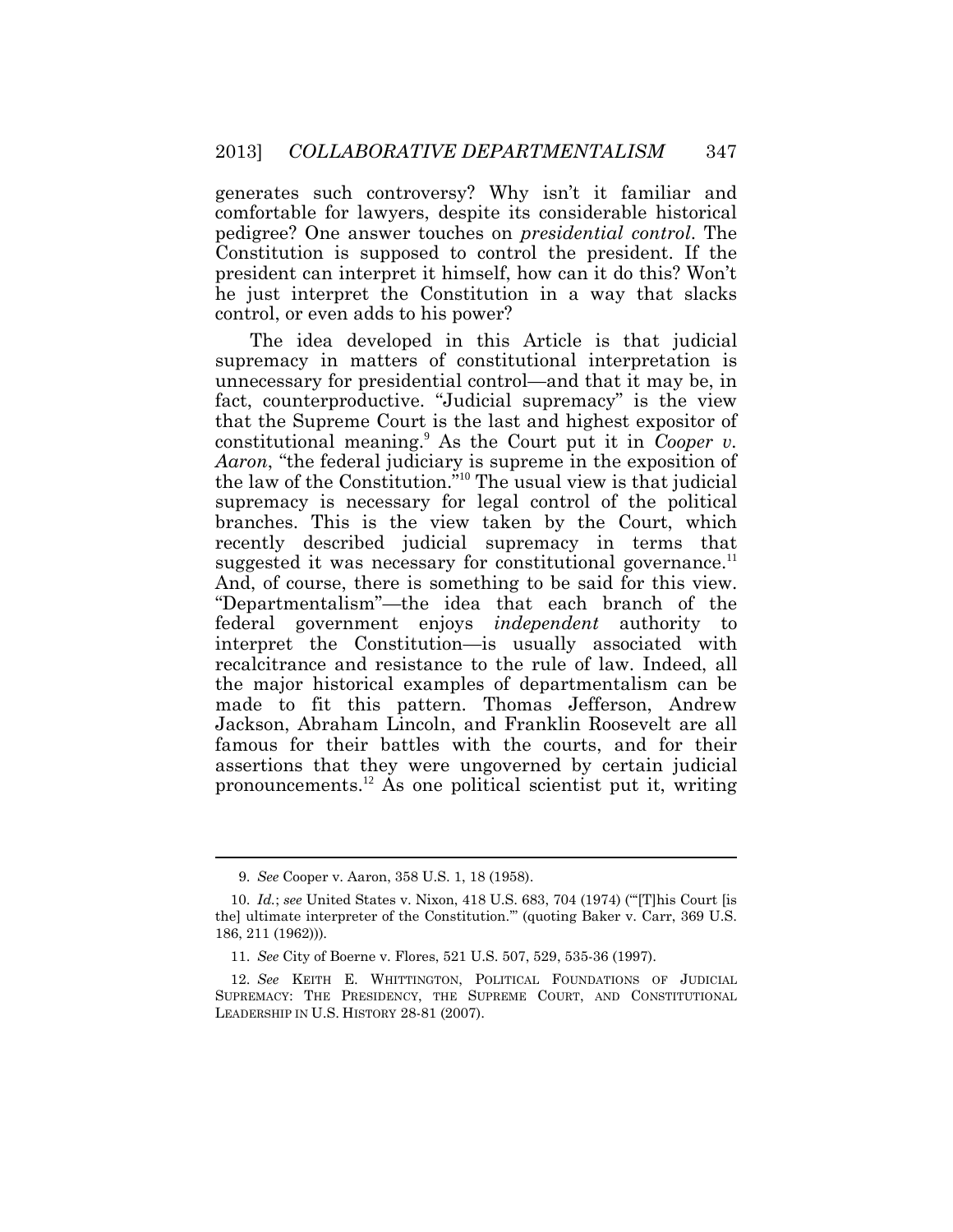<span id="page-4-3"></span> in the early 1970s, departmentalism is in effect a doctrine of "executive supremacy."<sup>13</sup>

<span id="page-4-1"></span> Even defenders of departmentalism take this view. For present purposes, we can think of defenders as dividing into and critics of judicial supremacy. Each has its reasons for departmentalism as essential to the leadership task of transforming government to meet the problems of the day.<sup>14</sup> The strong president, they suggest, will find the theory necessary to his effort to remake the constitutional [regime.](https://regime.15)<sup>15</sup> ultimate [expositor.](https://expositor.16)<sup>16</sup> The people's views, they say, are better reflected in the constitutional constructions of the political of judicial supremacy endorse departmentalism to the  $\overline{a}$ three camps: presidentialists, popular constitutionalists, endorsing departmentalism. Presidentialists cast Popular constitutionalists argue that departmentalism preserves the role of the people as the Constitution's branches, which departmentalism [protects.](https://protects.17)<sup>17</sup> Lastly, critics

 14. *See, e.g.*, STEVEN G. CALABRESI & CHRISTOPHER S. YOO, THE UNITARY EXECUTIVE: PRESIDENTIAL POWER FROM WASHINGTON TO BUSH 69-71, 96-99, 168- 69 (2008); DANIEL FARBER, LINCOLN'S CONSTITUTION 115-96 (2003); WHITTINGTON, *supra* note [12,](#page-3-0) at 28-81; Michael J. Gerhardt, *Constitutional*   $Case$  *Demise of the Whig Presidency*, 12 U. PA. J. CONST. L. 425, 435-57 (2010); *cf.*  EDWARD S. CORWIN, COURT OVER CONSTITUTION: A STUDY OF JUDICIAL REVIEW AS AN INSTRUMENT OF POPULAR GOVERNMENT 69-84 (1938) (identifying presidential *Construction and Departmentalism: A Case Study of the*  assertions of departmentalism).

15. *See, e.g.*, WHITTINGTON, *supra* note 12, at 52.

 CONSTITUTIONALISM AND JUDICIAL REVIEW 3-8 (2004); MARK V. TUSHNET, TAKING THE CONSTITUTION AWAY FROM THE COURTS 6-32 (1999); *see also* Robert Post &  Reva Siegel, *Popular Constitutionalism, Departmentalism, and Judicial Supremacy*, 92 CALIF. L. REV. 1027, 1031-34 (2004) (discussing Kramer's 16. *See, e.g.*, LARRY D. KRAMER, THE PEOPLE THEMSELVES: POPULAR scholarship).

 17. *See* KRAMER, *supra* note [16,](#page-4-0) at 106-14, 201; *cf.* Neal Kumar Katyal, *Legislative Constitutional Interpretation*, 50 DUKE L.J. 1335, 1341, 1350-53 (2001) (defending congressional supremacy on the grounds that the legislature better reflects the people's views).

<span id="page-4-2"></span><span id="page-4-0"></span> Scigliano intended the argument as a criticism; but proponents of departmentalism and expansive presidential power make the same argument. *See* Michael Stokes Paulsen, *The Most Dangerous Branch: Executive Power to Say What the Law Is*, 83 GEO. L.J. 217, 277-78 (1994) [hereinafter Paulsen, *The*  13. ROBERT SCIGLIANO, THE SUPREME COURT AND THE PRESIDENCY 16 (1971). *Most Dangerous Branch*].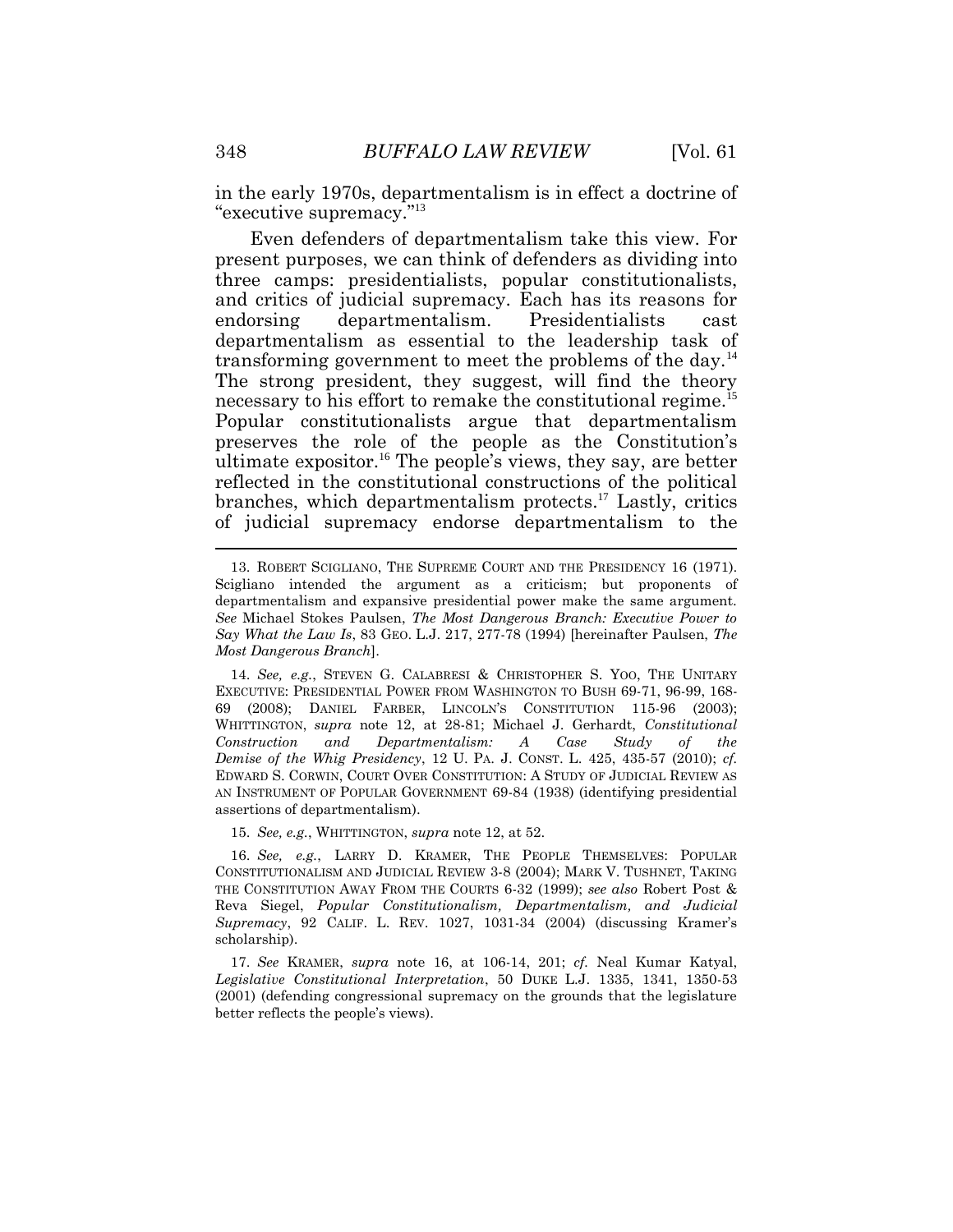<span id="page-5-0"></span> extent that it entails abandoning the unilateral judicial determination of constitutional meaning, a practice that is undesirable for a variety of reasons.<sup>18</sup> What unites these camps is obviously a specific vision of government. That struggle over constitutional meaning is assumed to be a zero-sum game.<sup>20</sup> In other words, according to its defenders, departmentalism reduces the authority of the courts *in*  vision emphasizes the importance of "constitutional politics"—i.e., the significance of non-judicial action for constitutional meaning—and limits the role of the federal [courts.](https://courts.19)<sup>19</sup> The two parts of the vision are related, since the

<span id="page-5-1"></span> DEMOCRACY 96-152 (1984) (arguing that judicial supremacy is inconsistent with the proper role of the court in constitutional democracy); SUSAN R. BURGESS, DEBATE 109-26 (1992) (arguing that departmentalism fosters respect among the political branches for constitutional boundaries); ROBERT A. BURT, THE CONSTITUTION IN CONFLICT 353-75 (1992) (arguing that judicial supremacy is inconsistent with mutual respect in constitutional discourse); LOUIS FISHER, CONSTITUTIONAL DIALOGUES: INTERPRETATION AS POLITICAL PROCESS 231-74 (1988) (arguing that departmentalism and justiciability doctrines facilitate interbranch dialogue about constitutional meaning); Neal Devins & Louis  Fisher, *Judicial Exclusivity and Political Instability*, 84 VA. L. REV. 83, 84 (1998) (arguing judicial exclusivity is undesirable); Barry Friedman, *Dialogue and Judicial Review*, 91 MICH. L. REV. 577, 578 (1993) (suggesting that a need to legitimize judicial review has misled scholarship); Walter F. Murphy, *Who Shall Interpret? The Quest for the Ultimate Constitutional Interpreter*, 48 REV. POL. requires non-judicial determination); *cf.* Michael C. Dorf & Barry Friedman, *Shared Constitutional Interpretation*, 2000 SUP. CT. REV. 61, 67, 82 (2000) ("Because constitutional meaning is so wrapped up in broader questions of governance, constitutional interpretation should be a shared endeavor among 18. *See, e.g.*, JOHN AGRESTO, THE SUPREME COURT AND CONSTITUTIONAL CONTEST FOR CONSTITUTIONAL AUTHORITY: THE ABORTION AND WAR POWERS 401, 401-02 (1986) (arguing that constitutional interpretation sometimes (at the least) all the branches of the national, state, and local governments.").

 19. *See, e.g.*, TUSHNET, *supra* note [16,](#page-4-0) at 6-14; Thomas W. Merrill, *Judicial Opinions as Binding Law and as Explanations for Judgments*, 15 CARDOZO L. REV. 43, 43-45 (1993) (arguing departmentalism would lessen the authority of the federal courts). For an implicit acknowledgement that presidentialists and populists are allied on this issue, see Larry Alexander & Frederick Schauer, *On Extrajudicial Constitutional Interpretation*, 110 HARV. L. REV. 1359, 1361 (1997).

 20. *See, e.g.*, WHITTINGTON, *supra* note [12,](#page-3-0) at 52 ("The president and the judiciary compete over the same constitutional space, with the authority of presidents to reconstruct the inherited order supplanting judicial authority to settled disputed constitutional meaning.").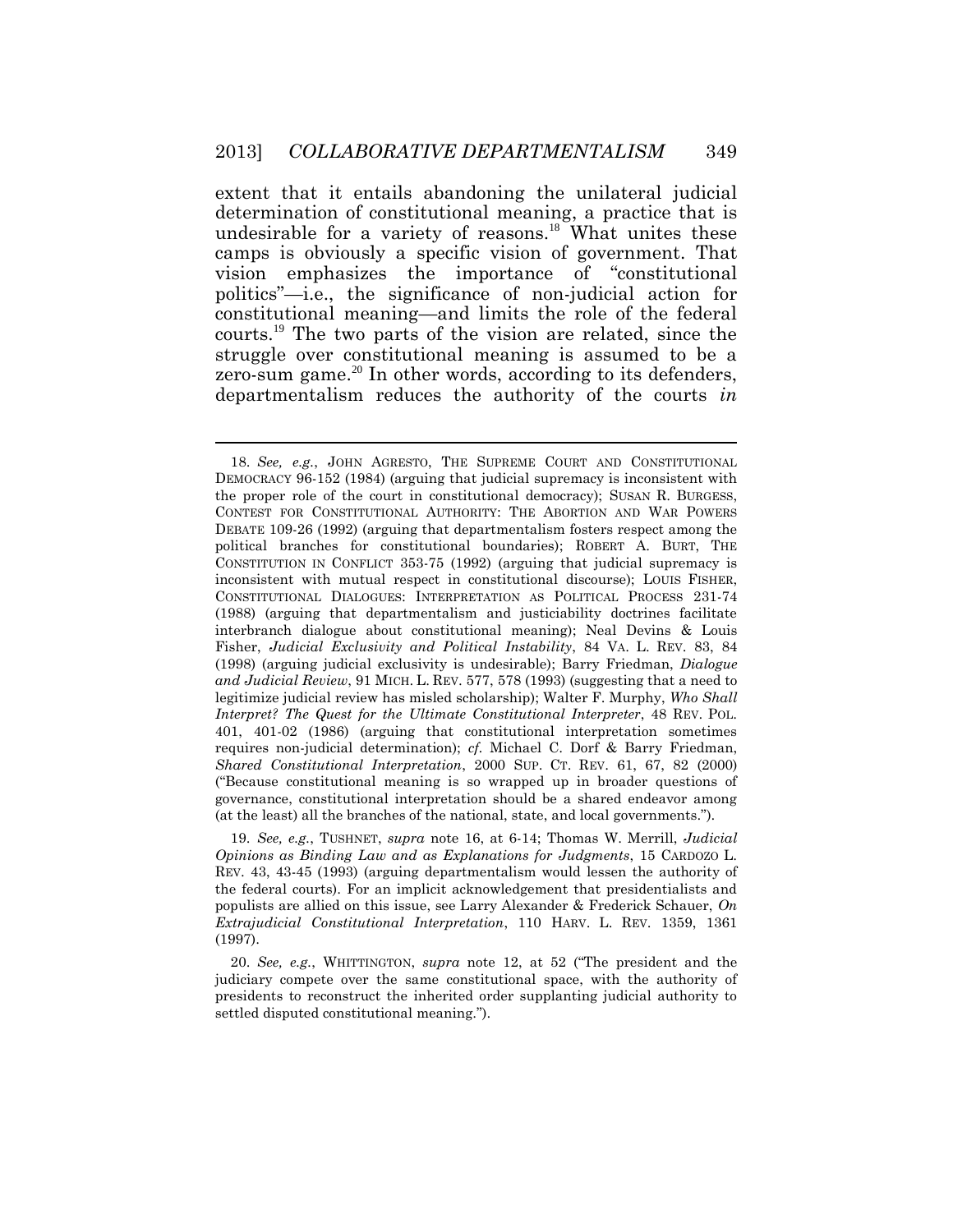*order to* strengthen the hand of some other player—the president, or the people, or the national legislature.

<span id="page-6-0"></span> Yet, critics and defenders aside, there are reasons to think the zero-sum logic is mistaken. My aim in this Article is to substantiate these reasons. To that end, I argue that a regime I call "moderate" departmentalism actually enhances the ability of the federal courts to restrict the exercise of presidential power. How could it possibly have such an effect? The core reason involves a familiar set of ideas about regulatory "governance," applied in a new way.<sup>21</sup> Consider the following features of constitutional law. Constitutional law is fundamental law. Unlike ordinary fundamental law is "created by the people to regulate and the head of a branch of government, is a stakeholder in the determination of constitutional meaning. His policies and the limits of his authority are at stake. Giving this determination of constitutional meaning encourages his law, which government enacts to restrain the people, restrain the government."<sup>22</sup> In this way, the president, as stakeholder—the chief executive stakeholder—a role in the genuine involvement in deliberation about that [meaning.](https://meaning.23)<sup>23</sup>

22. KRAMER, *supra* note [16,](#page-4-0) at 29.

 23. *See* Devins & Fisher, *supra* note [18,](#page-5-0) at 100-01; discussion *infra* Part II.C. Open contestation of constitutional meaning among the branches also

 21. *See, e.g.*, IAN AYRES & JOHN BRAITHWAITE, RESPONSIVE REGULATION: TRANSCENDING THE DEREGULATION DEBATE 4 (1992); Jody Freeman, *Collaborative Governance in the Administrative State*, 45 UCLA L. REV. 1, 2 (1997); Orly Lobel, *The Renew Deal: The Fall of Regulation and the Rise of Governance in Contemporary Legal Thought*, 89 MINN. L. REV. 342, 342-49 (2004); Lester M. Salamon, *The New Governance and the Tools of Public Action: An Introduction*, 28 FORDHAM URB. L.J. 1611, 1611-15 (2001). A related body of literature draws on parallels to engineering and industrial organization. *See*  William H. Simon, *Toyota Jurisprudence: Legal Theory and Rolling Rule Regimes*, *in* LAW AND NEW GOVERNANCE IN THE EU AND THE US 37-38 (Gráinne de Búrca & Joanne Scott eds., 2006); Michael C. Dorf & Charles F. Sabel, *A Constitution of Democratic Experimentalism*, 98 COLUM. L. REV. 267, 267-78 (1998). Collaborative governance and stakeholder participation are also leading *e.g.*, MARK SAGOFF, PRICE, PRINCIPLE, AND THE ENVIRONMENT 27, 201, 216-31 (2004) (discussing the Quincy Library Group); Daniel J. Fiorino, *Rethinking Environmental Regulation: Perspectives on Law and Governance*, 23 HARV. ENVTL. L. REV. 441, 441-45 (1999). themes in research on environmental regulation and dispute resolution. *See,*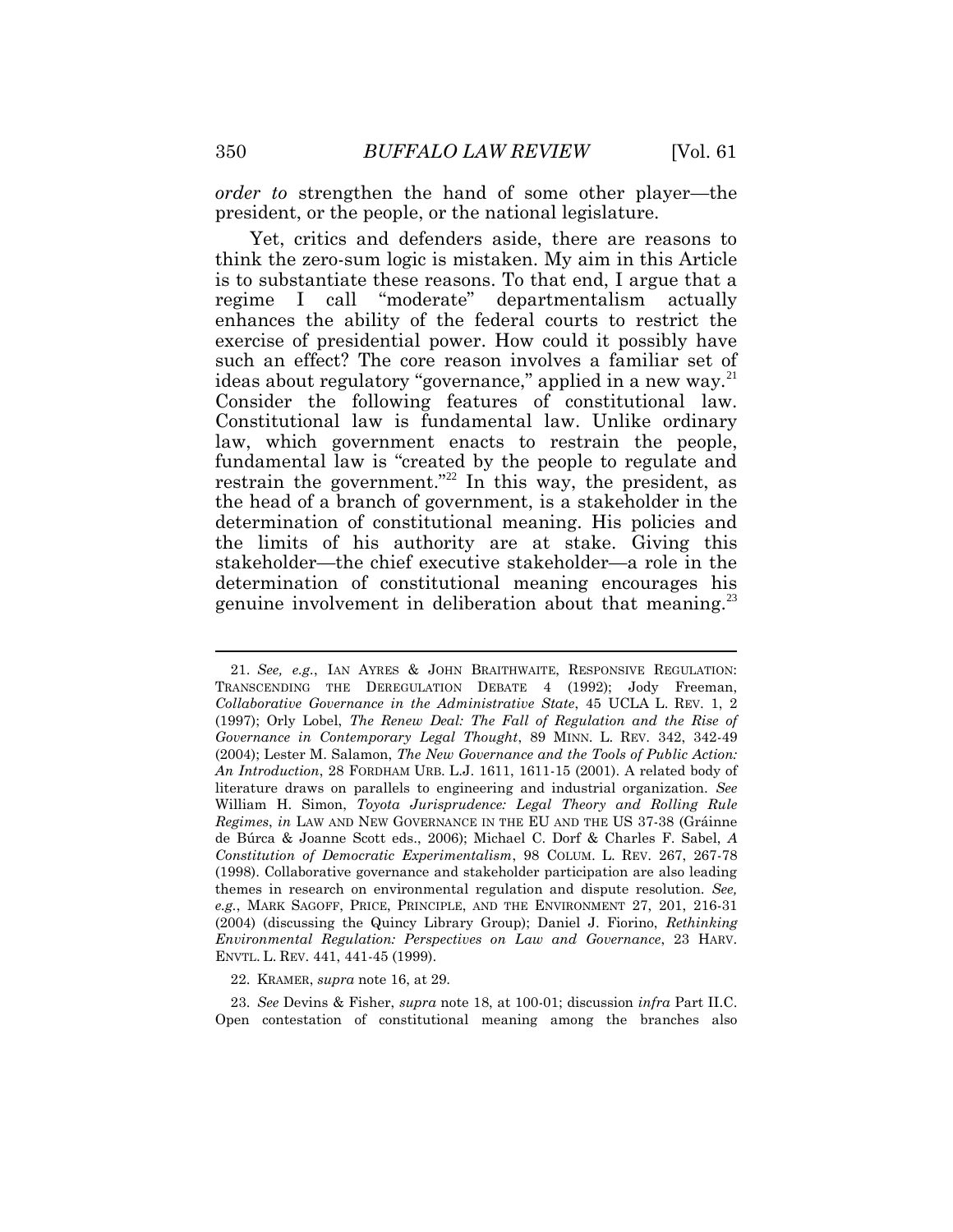rules is more likely to be bound by them in [practice.](https://practice.24)<sup>24</sup> In this firms; firms that participate in making the administrative rules to which they are subject develop a kind of And an executive with a hand in formulating constitutional respect, the president is no different from many business "ownership" over them—and ownership brings fidelity.

 assumes that scheme, along with the "dialogical" process of guiding this process. Consider, again, the legal challenge to the constitutionality of the Affordable Care Act. The Court executive attorneys on the matter. Suppose, this time, that conclusion, the Court announces its considered view of the the law. Under moderate departmentalism, the president exercise of his constitutional powers, be guided by his own considered views. What concrete effects this has will depend on context; the president might decide to enforce the enforce laws resting on similar constructions of the Whatever the president decides to do, the possibility of his Instead of the Court binding the president to fundamental law, departmentalism conceives of the president as binding Moderate departmentalism requires no major alternations to the basic constitutional scheme. Rather, it lawmaking, litigation, and executive action that the scheme engenders. The difference comes in the informal norms holds a hearing on the challenge and considers the views of the Supreme Court *does* strike down the law as exceeding Congress's constitutional authority. In coming to this meaning of the Commerce Clause and the Taxing and Spending Clause, and shows why the clauses do not support need not accept those interpretations. He may, in the Affordable Care Act despite the Court's decision invalidating it, but he might not, for reasons I discuss below. He might decline to enforce the Act, but continue to Commerce Clause or the Taxing and Spending Clause. acting independently encourages the Court to seriously consider his views and to fashion a rule that reflects them.

 incentivizes *the people* to actively involve themselves in determining constitutional meaning. *See* BURGESS, *supra* not[e 18,](#page-5-0) at 13-14, 121-26.

 disagree with the [legally binding] judicial understanding, it will be ignored or 24. *See* Merrill, *supra* note [19,](#page-5-1) at 73 ("If the political branches strongly distinguished or limited to its facts.").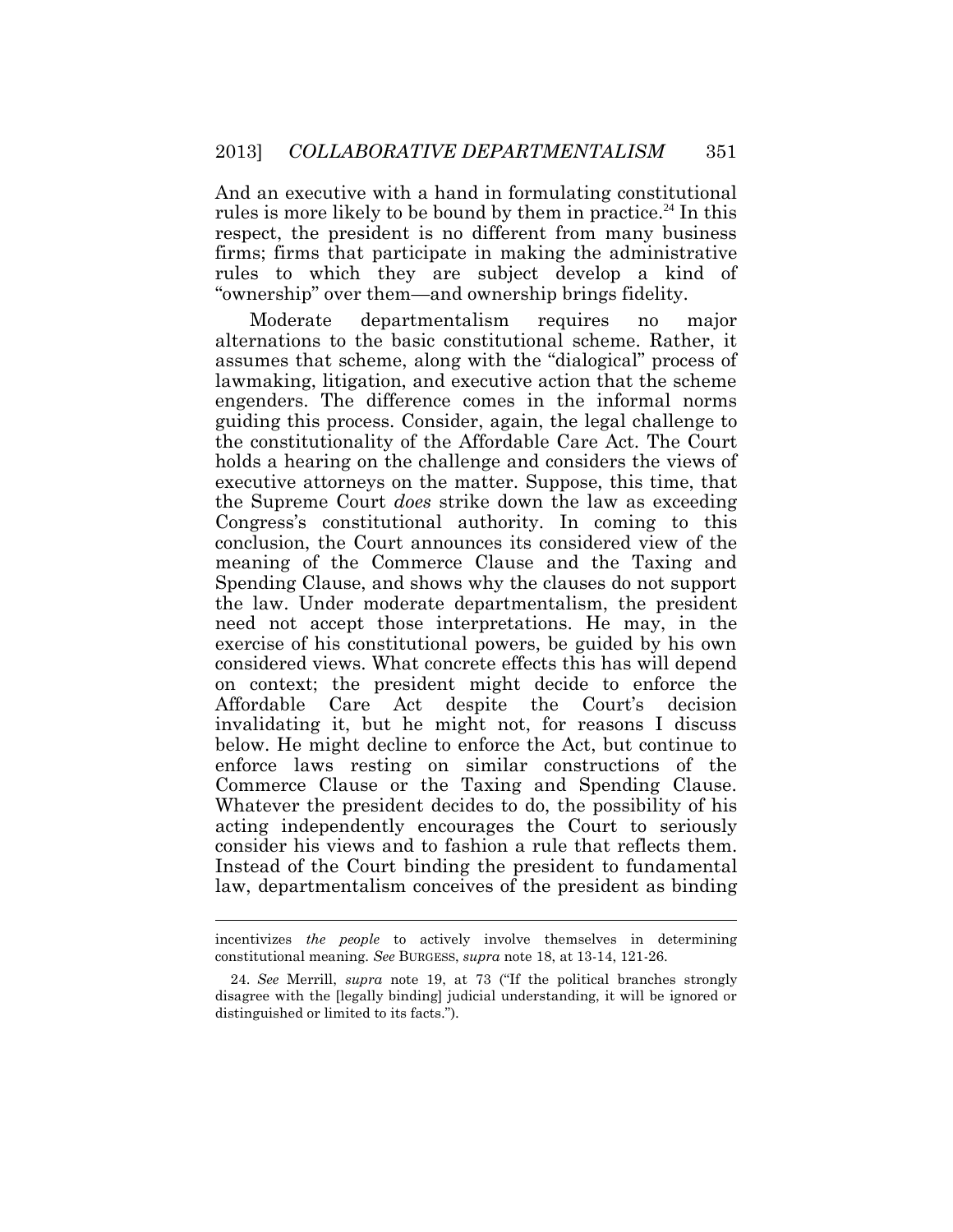*himself* to law that he has influenced, and whose continued observance is supported, from his perspective, by a variety of moral, legal, and strategic reasons.

 Indeed, the last point is significant, since the president's compliance with constitutional rules is not meant to follow from the logic of participation alone. Under moderate for the president to voluntarily comply with constitutional rules. The logic of what political scientists call "repeat play" supplements the logic of [participation.](https://participation.25)<sup>25</sup> Where the president's participation in shaping a constitutional rule does not convince him, on balance, that he should comply with it, he may nonetheless comply to take advantage of litigation losses that would likely follow from ignoring a constitutional rule announced by the Supreme Court; and second, obtaining future gains available only to a president matter of significance in a political system like our own.<sup>27</sup> Such reasons make compliance rational for the president him from using the full resources of the executive branch to achieve a favored [policy.](https://policy.28)<sup>28</sup> Additionally, a president who wants to avoid these costs will have reason to more fully participate in interbranch processes for determining constitutional [meaning.](https://meaning.29)<sup>29</sup> departmentalism, there are also important strategic reasons certain future [benefits.](https://benefits.26)<sup>26</sup> I argue that two future benefits are particularly important in this regard: first, avoiding future with a reputation for compliance with constitutional law—a even where it comes at his present cost, say, by preventing

 This, in a nutshell, is the case for moderate departmentalism I develop below. The argument cuts across the extant departmentalism literature in an unusual way. One can identify in the literature distinct approaches to the study of presidential interpretation. One approach is

 25. *See* AYRES & BRAITHWAITE, *supra* note [21,](#page-6-0) at 51; discussion *infra* Part II.D.1.

 26. *See* discussion *infra* Part II.D.

 27. *See id.* 

<sup>28.</sup> *See id.* 

 29. *Cf.* AYRES & BRAITHWAITE, *supra* note [21,](#page-6-0) at 47 (discussing mutual cooperativeness, which results in long term beneficial payoffs).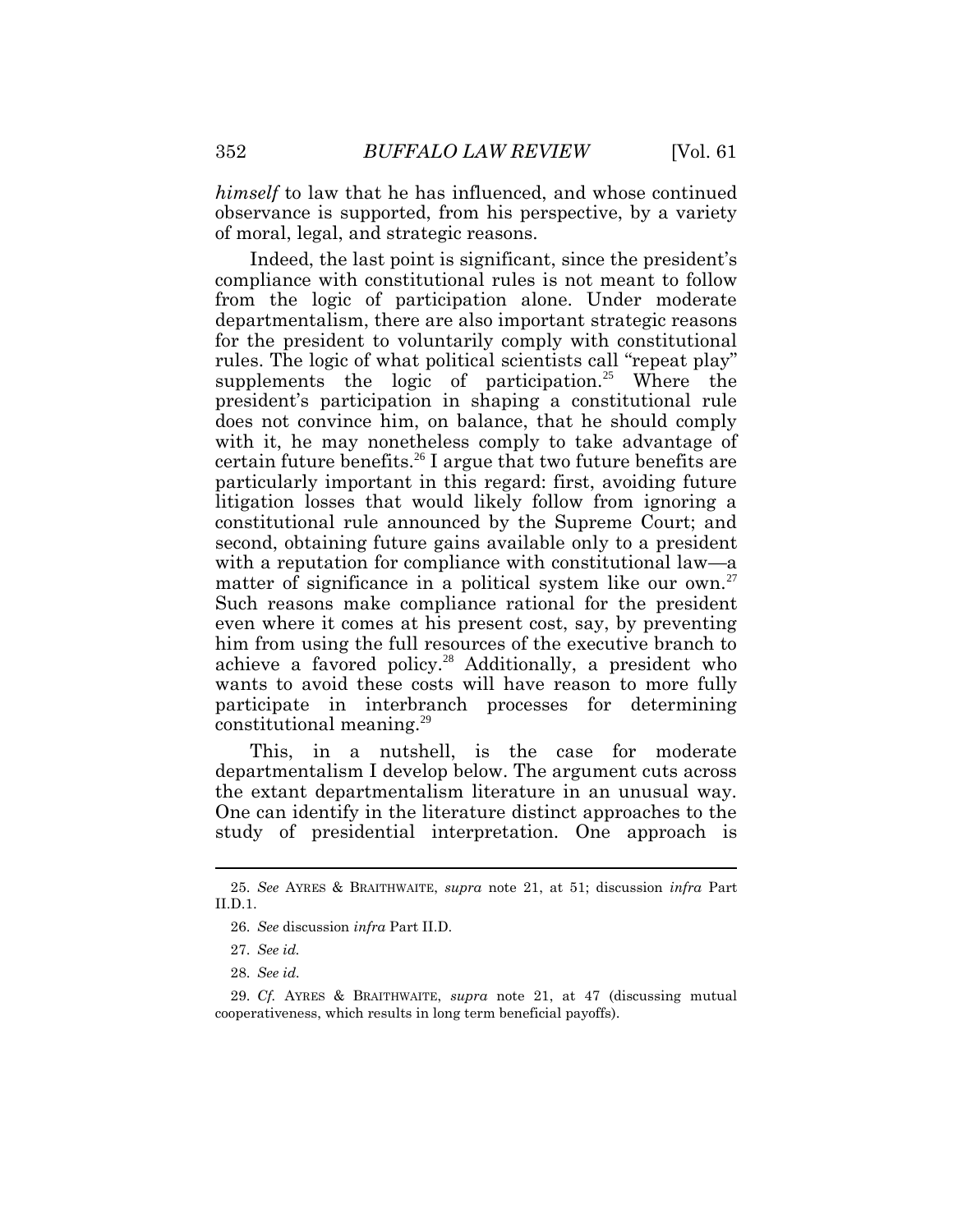<span id="page-9-1"></span>between the institutions of [government.](https://government.30)<sup>30</sup> Scholarship in this line tends to be both empirical and normative; it is empirical insofar as its methods and subject are historical, some approval of departmentalism. A second approach is legal, or "analytic," in [focus.](https://focus.31)<sup>31</sup> These studies examine which institutional in focus. These studies describe historical patterns of competition over interpretative authority and it is normative insofar as it betrays (as it usually does)

<span id="page-9-0"></span> 30. *See, e.g.*, AGRESTO, *supra* note [18,](#page-5-0) at 9-10 (arguing constitutional interpretation was never intended to be in the sole province of the courts); BURGESS, *supra* note [18,](#page-5-0) at x-xii, 107 (examining congressional challenges to presidential assertions of authority in the war powers debates); FISHER, *supra*  note [18,](#page-5-0) at 200-70 (analyzing the methods used by the president to curb judiciary overreaches); WHITTINGTON, *supra* note [12,](#page-3-0) at 5, 15 (examining how the doctrine of separation of powers is affected by the institutional struggle for constitutional leadership); Gerhardt, *supra* note [14,](#page-4-1) at 425-59 (examining departmentalism during the demise of the Whig conception of the presidency); Mark A. Graber, *Establishing Judicial Review?* Schooner Peggy *and the Early Marshall Court*, 51 POL. RES. Q. 221, 224, 232-35 (1998) [hereinafter Graber, *Establishing Judicial Review?*] (arguing the early Marshall Court sought to preserve judicial power by asserting its existence, while not attempting to challenge executive or legislative authority in any controversial way); Mark A. STUD. AM. POL. DEV. 35, 36-37 (1993) [hereinafter Graber, *The Nonmajoritarian Difficulty*] (arguing scholars should think about judicial review as presenting the nonmajoritarian difficulty because the real controversy is not between the elected officials and the judiciary, but rather between the different members of Graber, *The Nonmajoritarian Difficulty: Legislative Deference to the Judiciary*, 7 the dominant coalition).

 *e.g.*, William Baude, *The Judgment Power*, 96 GEO. L.J. 1807 (2008); Frank H. Easterbrook, *Presidential Review*, 40 CASE W. RES. L. REV. 905 (1990); Dawn E. *Statutes*, 63 LAW & CONTEMP. PROBS. 7 (2000) [hereinafter Johnsen, *Presidential Non-Enforcement*]; Gary Lawson & Christopher D. Moore, *The Executive Power of Constitutional Interpretation*, 81 IOWA L. REV. 1267 (1996); Sanford Levinson,  *Constitutional Protestantism in Theory and Practice: Two Questions for Michael Stokes Paulsen and One for His Critics*, 83 GEO. L.J. 373 (1994); Christopher N. *Prerogative*, 21 HASTINGS CONST. L.Q. 865 (1994); Merrill, *supra* note [19;](#page-5-1) Arthur  S. Miller, *The President and Faithful Execution of the Laws*, 40 VAND. L. REV. 389 (1987); Paulsen, *The Most Dangerous Branch*, *supra* note 13; Michael Stokes Paulsen, *The* Merryman *Power and the Dilemma of Autonomous*  Bangalore Prakash, *The Executive's Duty to Disregard Unconstitutional Laws*,  96 GEO. L.J. 1613 (2008); Neomi Rao, *The President's Sphere of Action*, 45 WILLAMETTE L. REV. 527 (2009); David A. Strauss, *Presidential Interpretation of* 31. This body of scholarship is already considerable and still growing. *See,*  Johnsen, *Presidential Non-Enforcement of Constitutionally Objectionable*  May, *Presidential Defiance of "Unconstitutional" Laws: Reviving the Royal Executive Branch Interpretation*, 15 CARDOZO L. REV. 81 (1993); Saikrishna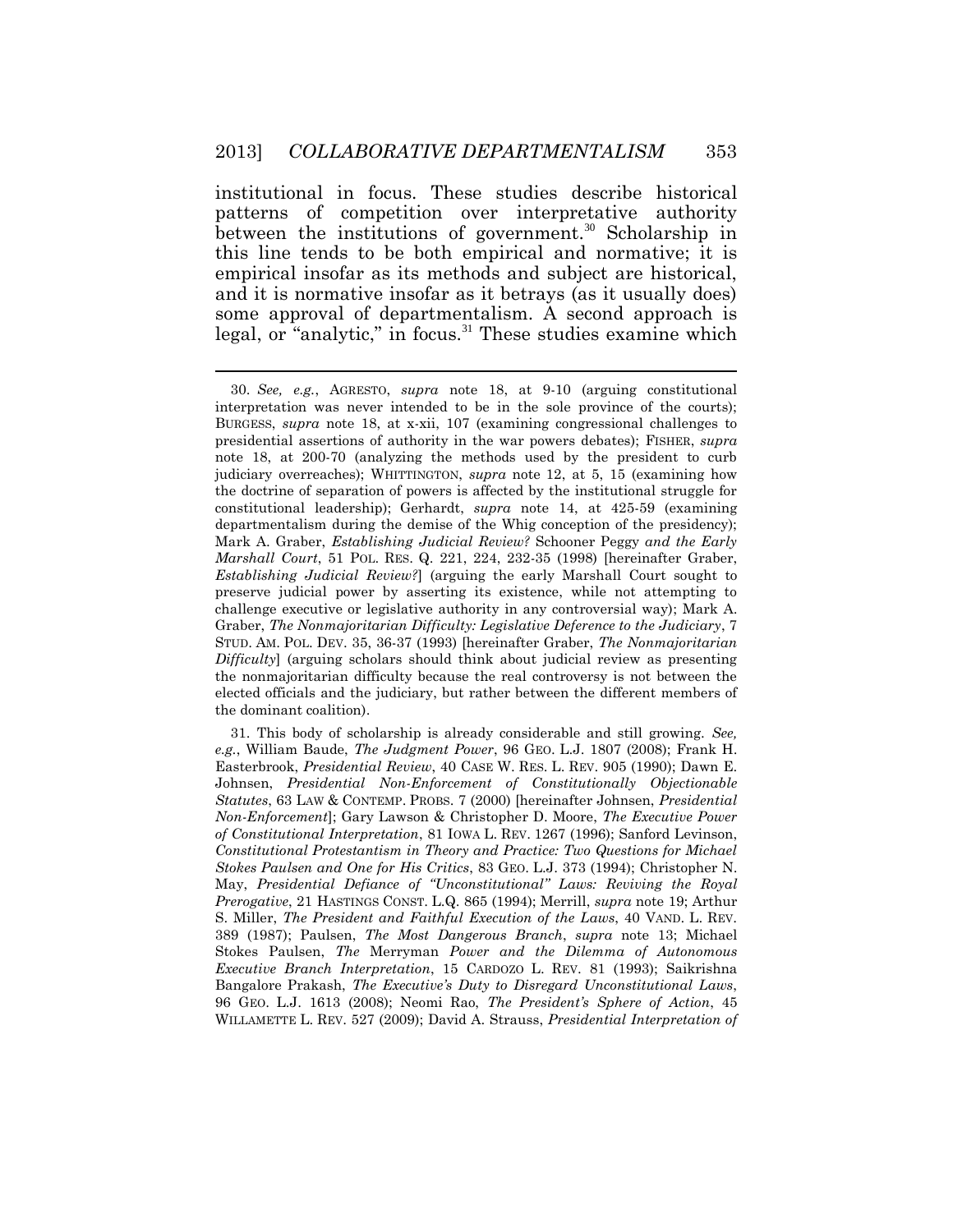allocations of interpretative authority are lawful. Naturally, legal studies adduce traditional sources of constitutional argument—text, structure, and history—to defend a particular separation of judicial and executive power. Like the institutional studies, they tend to combine the descriptive and the normative.

 This Article falls in neither category. It is largely an institutional analysis, not a legal one; but it is also a theoretical analysis, not an empirical one. My hope is the approach speaks to both bodies of literature, and thus shows how institutional analysis can inform structural and interpretative authority. Just to pick one example: a Court without the authority to decide constitutional questions for not rely on justiciability doctrines to limit the reach of its decisions. Its opinion on, say, the president's war powers, is just that—its opinion. Whether the opinion is followed in its formulation, thus giving him a reason to adopt the doctrinal conclusions about the proper division of the other branches—as departmentalism envisions—need depends not on the Court's *ipse dixit*, but on "organic" factors: on whether the president meaningfully participated Court's view as his own.

## I. THE IDEA OF "MODERATE" DEPARTMENTALISM

 now relatively familiar. For a variety of reasons, it has become largely a debate about the relative interpretative roles of the Supreme Court and the president, not [Congress.](https://Congress.32)<sup>32</sup> The central question posed in this debate is the extent of presidential interpretative power.<sup>33</sup> A president may exercise the power of interpretation in a number of The terms of the debate over departmentalism are by

 *the Constitution*, 15 CARDOZO L. REV. 113 (1993) [hereinafter Strauss, *Administration's Non-Defense of DOMA*, 4 LEGIS. & POL'Y BRIEF (Aug. 5, 2012), *Presidential Interpretation*]; Daniel J. Crooks, III, *In Defense of the Obama*  <http://digitalcommons.wcl.american.edu/cgi/viewcontent.cgi?article=1037&conte> xt=lpb.

 32. *See* WHITTINGTON, *supra* note 12, at 16-17. This is not to say that there are no important questions regarding Congress's interpretative powers. *See*  TUSHNET, *supra* note [16,](#page-4-0) at 17; Katyal, *supra* not[e 17,](#page-4-2) at 336.

 33. *See, e.g.*, Lawson & Moore, *supra* note 31, at 1271.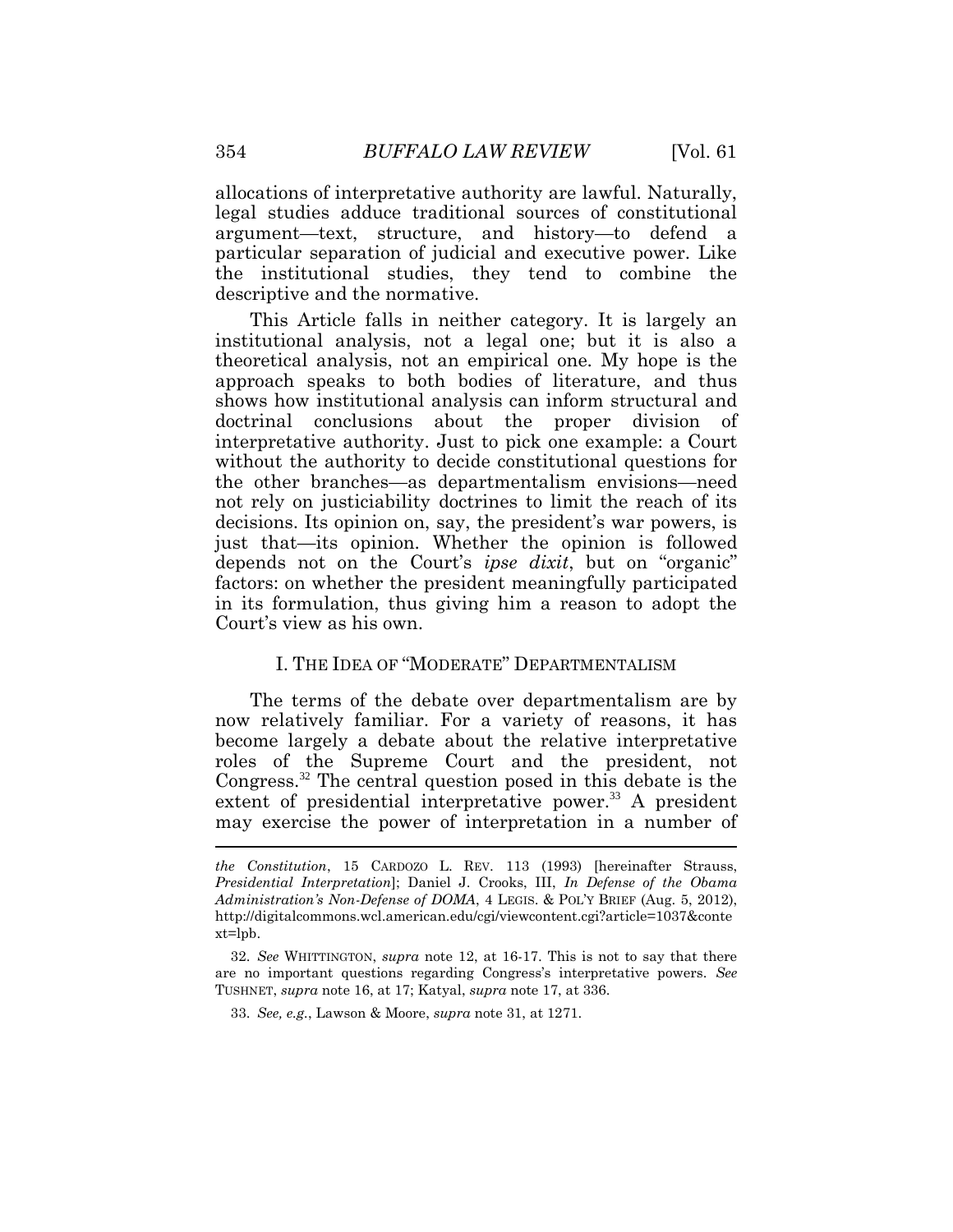different ways; each raises a question about executive a statute he believes is unconstitutional? What about a judgment? What about his obligation to defend laws challenged in court—may he decline to defend a law he authority. For example, may the president decline to enforce believes is unconstitutional?

 In this Part, I answer some of these questions. I defend  $\bf{I}$ [departmentalism.](https://departmentalism.34)<sup>34</sup> In my usage, moderate departmentalism is the view that judicial precedent does not bind the federal courts (and state courts, where they interpret of the federal government. Although precedent does not bind the president, a valid legal judgment may—at least when it requires the president to do [something.](https://something.36)<sup>36</sup> The what I call (rather tendentiously) "moderate" [president.](https://president.35)<sup>35</sup> Stare decisis is given "vertical" scope, within the federal law), but zero "horizontal" scope among the branches ultimate burden of the Article is to show that this form of departmentalism engenders interbranch collaboration about the content of constitutional law—in short, that "moderate" departmentalism is "collaborative" departmentalism. Before I get there, however, I need to describe moderate departmentalism in more detail.

#### A. *The Argument from Coordinacy*

 of government are bound by judicial precedent. The core "rank" or "status" in the constitutional system. Moderate departmentalism is a view about judicial precedent. Specifically, it is a view about which institutions idea is that whether an institution is bound depends on its

 The framers regarded the departments created by the opening sections of Articles I, II, and III as being equal in

 Strauss's view that the president has the same relationship to Supreme Court precedent as the Court itself does. *Id.* at 1298. The usage has not gained 34. This appellation has also been used to describe a different theory currency.

 *supra* note [19,](#page-5-1) at 43-44. 35. Thomas Merrill is probably the leading defender of this view. *See* Merrill,

 36. *See, e.g.*, Baude, *supra* not[e 31,](#page-9-0) at 1812.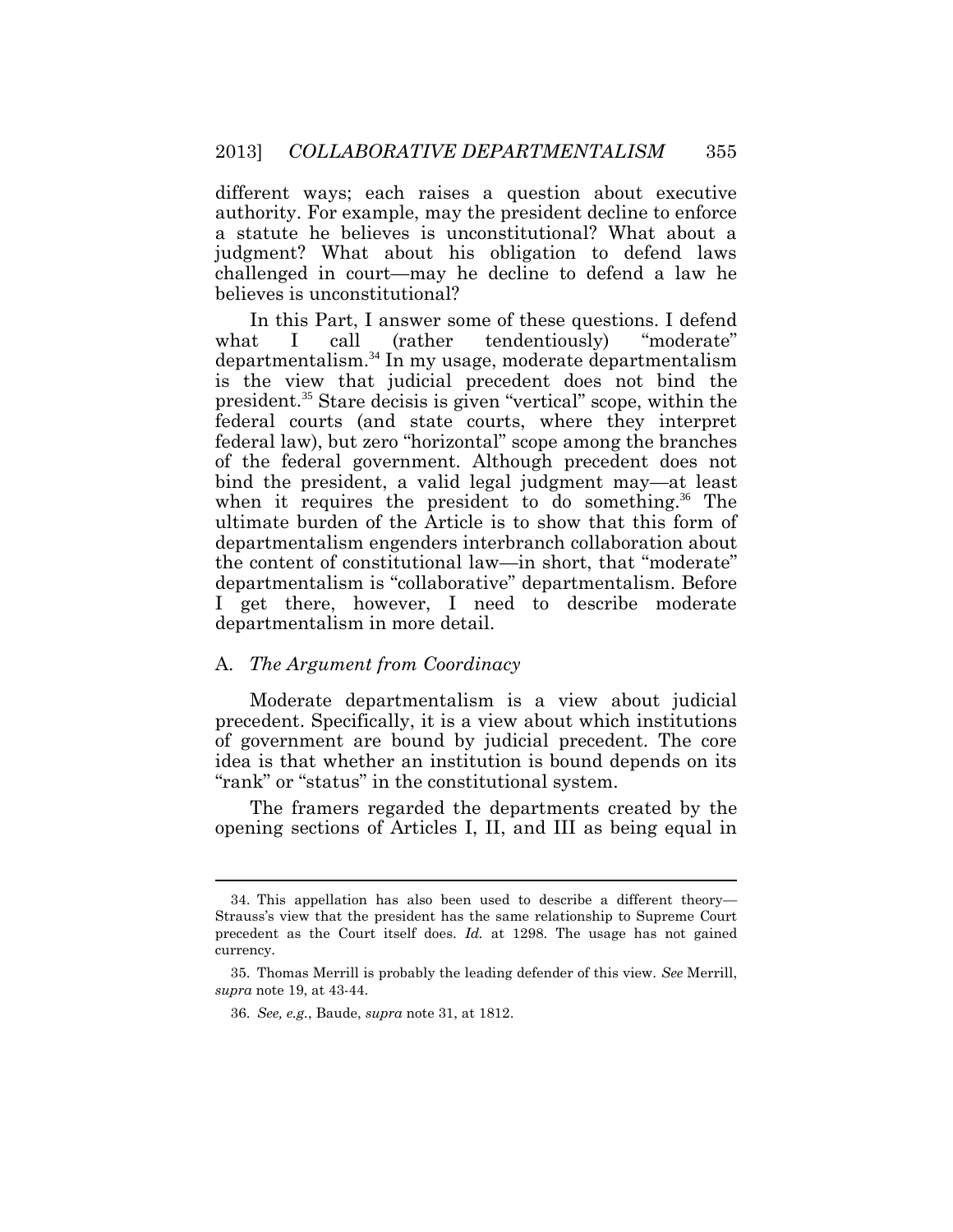departments were "co-ordinate." <sup>38</sup>The issue came up as the framers tried to imagine how governmental violations of the  proposed constitution appended to his *Notes on the State of Virginia*, Jefferson suggested that such violations should be determined and corrected by a convention of the [people.](https://people.39)<sup>39</sup> The people, he thought, were the only ones with the authority to do such a [thing.](https://thing.40)<sup>40</sup> Madison took up the suggestion in *The Federalist No.* 49. He agreed with to necessitate popular appeal in such a circumstance; after correct the transgressions of the [others.](https://others.41)<sup>41</sup> Instead, he wrote, by the terms of their common commission." $42$  The point fit neatly in the framers' emerging theory of separation of "essentially indistinguishable" representatives of the [status.](https://status.37)<sup>37</sup> In the language of the eighteenth century, the Constitution might be corrected. For example, in the Jefferson that the design of the federal government seemed all, no single department had been given the authority to the people had made the departments "perfectly co-ordinate powers, which understood the departments not as representing different orders or estates of society, but as American [people.](https://people.43)<sup>43</sup>

 Coordinacy was an idea familiar to the framers from eighteenth centuries. Indeed, coordinacy had played a lead parliamentarians and royalists at the opening of the English oppositional thought in the seventeenth and role in the exchange of pamphlets between

39. *See* THOMAS JEFFERSON, NOTES ON THE STATE OF VIRGINIA, 233-34 (Forgotten Books 2012) (1829).

- 40. *See id.* at 172-79, 233-34.
- 41. THE FEDERALIST NO. 49, *supra* note 38, at 273.
- 42. *Id.*

 $\overline{a}$ 

 at 453 (1998 ed. 1998); *see also* JACK N. RAKOVE, ORIGINAL MEANINGS: POLITICS AND IDEAS IN THE MAKING OF THE CONSTITUTION 276-77 (1996). The medieval English estates were the "lords temporal," "lords spiritual," and "commons," 43. GORDON S. WOOD, THE CREATION OF THE AMERICAN REPUBLIC 1776–1787, which, in conjunction with the king, made up Parliament.

 37. *See* SCIGLIANO, *supra* note [13,](#page-4-3) at 7; Paulsen, *The Most Dangerous Branch*, *supra* note 13, at 231-32, 324-35.

 38. *See, e.g.*, THE FEDERALIST NO. 49, at 273 (James Madison) (J.R. Pole ed., 2005) [hereinafter THE FEDERALIST NO. 49].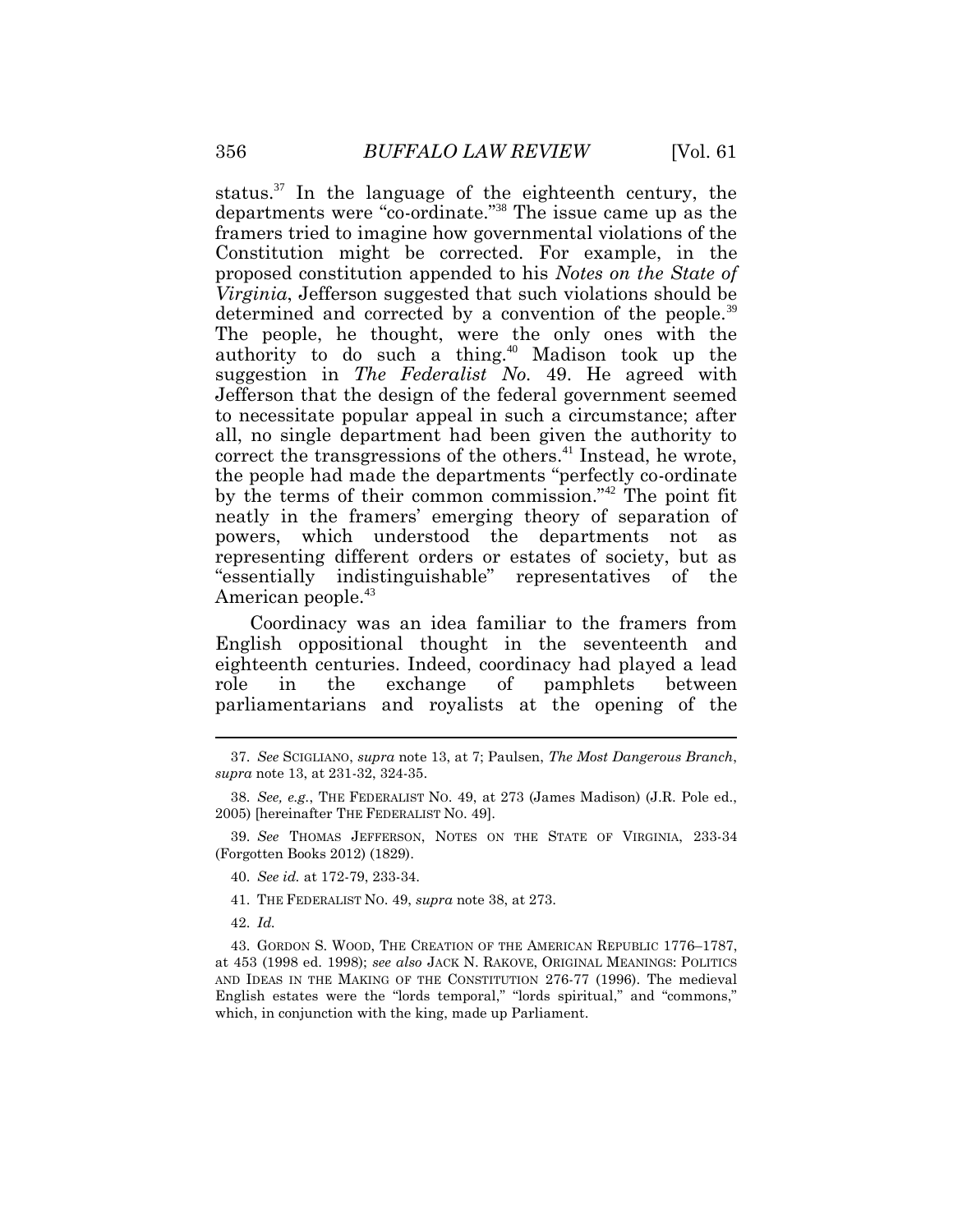English Civil War.<sup>44</sup> In response to the commons and lords' assertion that they possessed several powers traditionally were equal in status to the king.<sup>45</sup> Each, he said, was an description of king, lords, and commons as estates was a marked contrast with the traditional view, which had recognized *bishops*, lords, and commons as the estates, making the king the head of the [government.](https://government.46)<sup>46</sup> Parliamentarians seized on Charles's concession as proof that English government had always been "mixt," its exercises of power the result of "coordination" between king, lords, and commons.<sup>47</sup> Each of these estates, they argued, must consent to enact a law; and each estate necessarily enjoyed the power to resist the actions of the [others.](https://others.48)<sup>48</sup> This would be possible only if the estates were equal in status or rank ("co-ordinate," or "coordinative," as Charles Herle [others.](https://others.49)<sup>49</sup>The idea proved to have staying power. It persisted regarded as royal, Charles I had argued that the houses "estate" in the English government. Yet Charles's termed it); otherwise one part would subordinate the through England's experiment with republicanism in the

48. *See* Herle, *supra* note 47.

 89 (1955). This literature was familiar to the framers. *See* BERNARD BAILYN, THE IDEOLOGICAL ORIGINS OF THE AMERICAN REVOLUTION 34 (1992 ed.). 44. J.W. GOUGH, FUNDAMENTAL LAW IN ENGLISH CONSTITUTIONAL HISTORY 88-

 THE DOCTRINE FROM ITS ORIGIN TO THE ADOPTION OF THE UNITED STATES CONSTITUTION 25 (1965). 45. W.B. GWYN, THE MEANING OF THE SEPARATION OF POWERS: AN ANALYSIS OF

 *of Parliament*, 27 AUSTL. J. LEG. PHIL. 156, 166 (2002); C. C. Weston, *The Theory of Mixed Monarchy Under Charles I and After*, 75 ENG. HIST. REV. 426, 428 46. *See, e.g.*, M.R.L.L. Kelly, *Historical Analysis of Goldsworthy's Sovereignty* (1960).

 (1642), *in* 1 THE STRUGGLE FOR SOVEREIGNTY: SEVENTEENTH-CENTURY ENGLISH POLITICAL TRACTS 157-59 (Joyce Lee Malcom ed., 1999); *see* J.G.A. POCOCK, THE REPUBLICAN TRADITION 361-71 (1975); Weston, *supra* note 46, at 431-35. 47. Charles Herle, *A Fuller Answer to a Treatise Written by Doctor Ferne*  MACHIAVELLIAN MOMENT: FLORENTINE POLITICAL THOUGHT AND THE ATLANTIC

 49. *See id.* In a later pamphlet, Herle advanced the view that Commons was superior to the King in the lawmaking function, but coordinate in the executive function. *See* M.J.C. VILE, CONSTITUTIONALISM AND THE SEPARATION OF POWERS 43-44 (2d ed. 1998).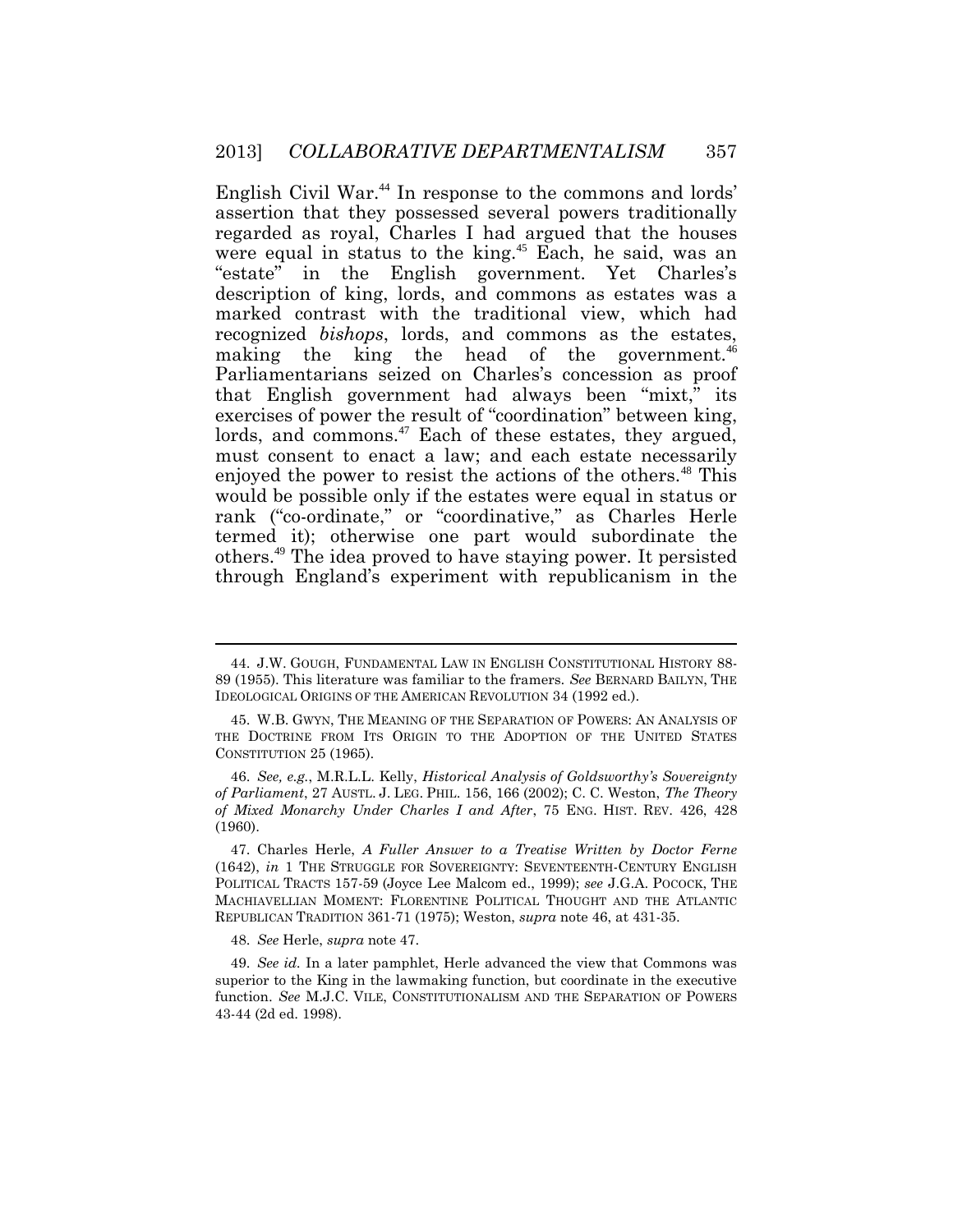Commonwealth period and the Restoration at century's end.<sup>50</sup>

 Coordinacy was thus firmly rooted in the vocabulary of eighteenth century political theory, and it is no surprise that it figured centrally in several American framers' plans. As we have already seen, Madison thought it essential to understanding how constitutional boundaries would be the departments were "co-ordinate by terms of their common commission," no single department could "pretend to an exclusive or superior right of settling the boundaries would be enforced not by a superior department, but by the others by the exercise of its own powers.<sup>52</sup> As Herle had suggested, the departments would only be able to resist one another if they were equal in status. Making one department "exclusive or superior" in questions of enforced. Thus, in *Federalist No.* 49, he argued that because between their respective powers."<sup>51</sup> Enforcement had to utilize another mechanism. That mechanism, of course, is described in *Federalist No.* 51: departmental boundaries arranging the coordinate departments so that each checked constitutional interpretation would be inconsistent with this  $design.<sup>53</sup>$  $design.<sup>53</sup>$ 

 While the lesson of *Federalist No.* 51 is a familiar one, to imagine how the argument might go. Consider the following, which expands on Madison's [claims.](https://claims.54)<sup>54</sup> The departments are coordinate. This means they are equal in status. Since each branch is equal in status to the others,  $\overline{a}$ Madison left the connection to interpretative authority somewhat underdeveloped. Yet it is fairly straightforward each is entitled to determine for itself how it should exercise

<sup>50.</sup> *See* VILE, *supra* note 49, at 44, 75, 120.

<sup>51.</sup> THE FEDERALIST NO. 49, *supra* note 38, at 273.

 KRAMER, *supra* note [16,](#page-4-0) at 47. 52. THE FEDERALIST NO. 51, at 281 (James Madison) (J.R. Pole ed., 2005); *see* 

 53. THE FEDERALIST NO. 49, *supra* note 38, at 273; *see* Paulsen, *The Most Dangerous Branch*, *supra* note 13, at 233-35.

 Paulsen and David Strauss. *See* Paulsen, *The Most Dangerous Branch*, *supra*  note 13, at 228-40; Strauss, *Presidential Interpretation*, *supra* note [31,](#page-9-0) at 121; *see also* Lawson & Moore, *supra* note [31,](#page-9-0) at 1287. 54. The following draws heavily on arguments made by Michael Stokes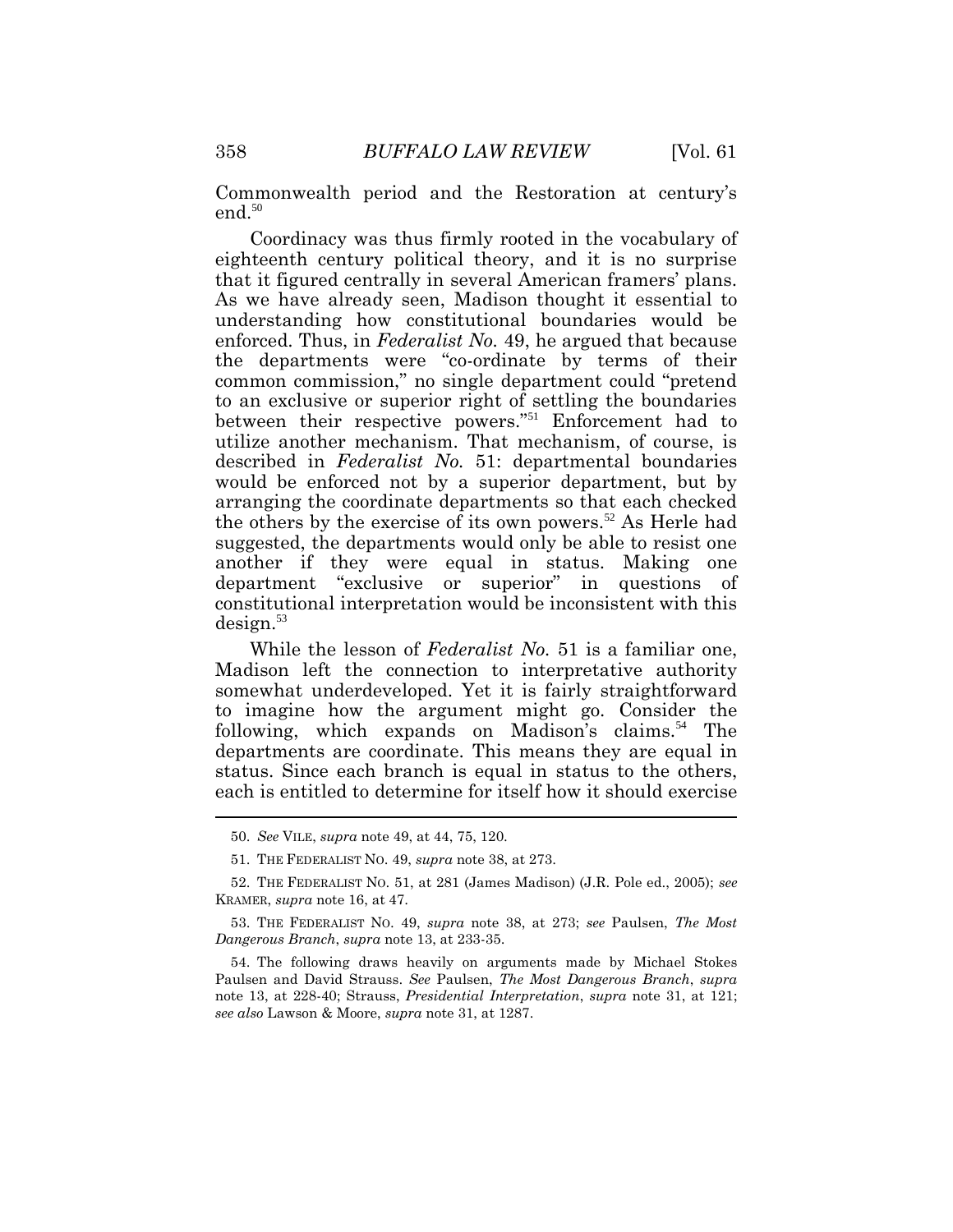its expressly delegated powers. In other words, each is "independent" in the sense of being *autonomous*: no branch decides for another how the latter should act. What less could "coordinacy" mean? Now consider the power of constitutional interpretation. None of the branches is delegated powers, each branch must also be entitled to expressly delegated this power. Since constitutional interpretation gives content and scope to the expressly conduct the requisite constitutional interpretation according to its own best judgment.

 comparison to the courts. A lower federal court is bound by the constitutional interpretations of the Supreme Court. This is because lower federal courts are "inferior," in the language of Article III, to the Supreme [Court.](https://Court.55)<sup>55</sup> But the president is equal in rank to the Supreme Court, as head of the president is not similarly obliged to follow the constitutional interpretations of the Supreme Court—unless otherwise consistent with [coordinacy.](https://coordinacy.56)<sup>56</sup> With respect to Supreme Court precedent, the president should be in the A variant of the same argument can be made using a president is not inferior to the Supreme Court; the a coordinate branch of the federal government. Therefore, there is an independent argument to that end that is same position as the Court itself is: namely, as always possessing the authority to depart from precedent where doing so is [appropriate.](https://appropriate.57)<sup>57</sup>

 It may help to run the argument in the other direction. Suppose that the president does *not* have the authority to make of the pardon power? It is accepted that the president duly convicted of a crime in a federal [court.](https://court.58)<sup>58</sup> Indeed, given that the pardon power limits the actions of the federal judiciary, it would constitute a radical rethinking of that independently interpret the Constitution. What, then, do we may invoke constitutional grounds to pardon an individual

 Baude, *supra* not[e 31,](#page-9-0) at 1845 & n.213. 55. The argument treats this assertion as an assumption. It need not be. *See* 

<sup>56.</sup> *See* Strauss, *Presidential Interpretation*, *supra* note [31,](#page-9-0) at 120.

 57. *See id.* 

 58. *See* Paulsen, *The Most Dangerous Branch*, *supra* note 13, at 264-65.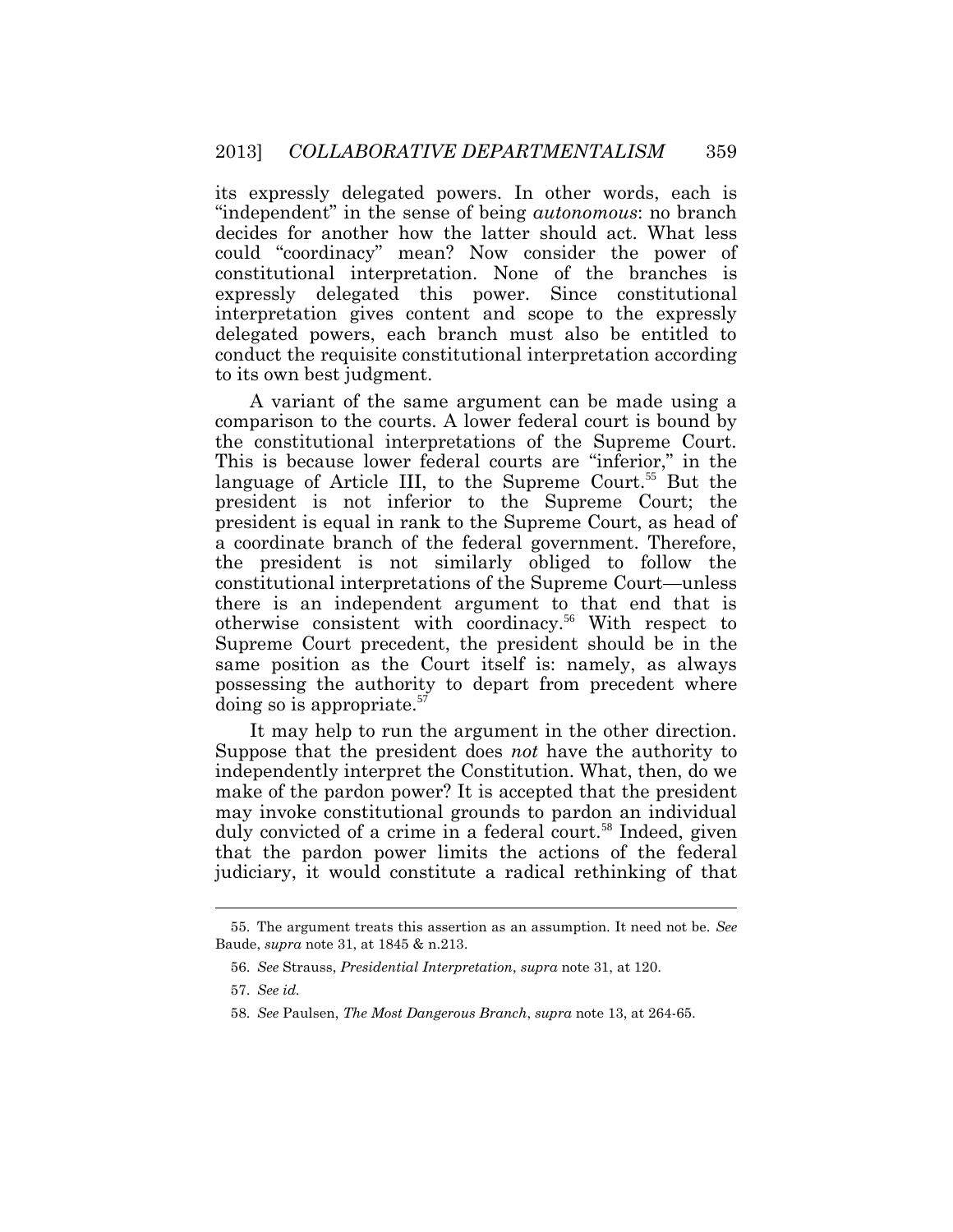power to insist that it could be exercised only in conformance with judicial constructions of the [Constitution.](https://Constitution.59)<sup>59</sup> Much the same can be said for the veto power; no one expects that the president should be confined to judicial precedent in deciding whether to veto a presented bill on constitutional [grounds.](https://grounds.60) $60$ 

 This is the argument from coordinacy. It begins with the idea that the departments are equal in status or rank. Its conclusion is that each department must enjoy authority department is the Constitution's exclusive or superior to independently interpret the Constitution. No one interpreter.

#### B. *What Coordinacy Does and Does Not Imply*

 All this is rather abstract. What does coordinacy mean authority? for the specific questions, posed above, about executive

 Consider first the familiar issue of "non-enforcement." out the law because he believes it unconstitutional. A well- known example is President Reagan's refusal to enforce provisions of the Competition in Contracting Act of 1984.<sup>61</sup> The Comptroller General was tasked with investigating the protest, during the pendency of which the contract could not be Non-enforcement is the president's power to refuse to carry The Act permitted losing bidders on federal contracts to lodge a "protest" with the Comptroller General's [Office.](https://Office.62)<sup>62</sup> awarded to the winning [bidder.](https://bidder.63)<sup>63</sup> Reagan's

 60. *See* Paulsen, *The Most Dangerous Branch*, *supra* note 13, at 264-65.

 (2006 & Supp. IV 2011)); *see also* Lear Siegler, Inc., Energy Prod. Div. v. 61. 98 Stat. 1199 (1984) (codified as amended at 31 U.S.C. §§ 3551-3556 Lehman, 842 F.2d 1102, 1104-05 (9th Cir. 1988).

62. *See* § 3552.

 63. *See* § 3553(c)(1), (d)(1).

 The pardon has a key law enforcement function as well, especially when used in exchange for favorable testimony or to incentivize compromise. *See* EDWARD S. CORWIN, THE PRESIDENT: OFFICE AND POWERS, 1787–1984, at 180-81 (5th rev. ed. (Alexander Hamilton) (J.R. Pole ed., 2005). Yet this function rests on the 59. This is not to say that the pardon is merely an instrument of "clemency." 1984) [hereinafter CORWIN, THE PRESIDENT]; THE FEDERALIST NO. 74, at 397-98 judiciary-limiting effect of the pardon.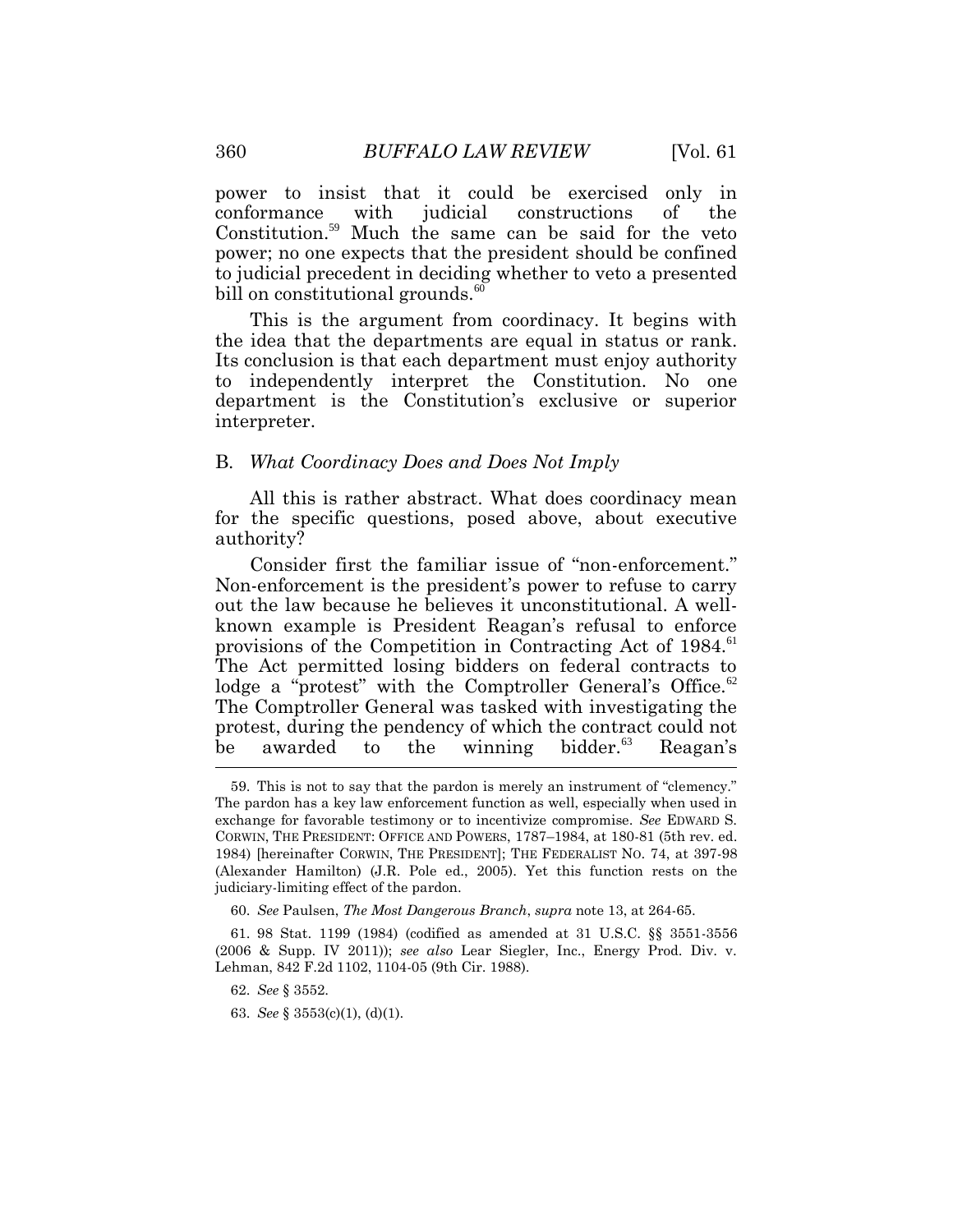administration instructed the agencies to disregard this stay provision; according to its view, the provision delegated to an officer of Congress (the Comptroller General) duties separation of powers.<sup>64</sup> Federal courts were highly critical of the administration's conduct at the time.<sup>65</sup> Yet since that scholars of presidential power;<sup>66</sup> today, most conclude that that belonged to executive officials, thus violating the time, judgment on the matter has shifted, at least among the Constitution supports some form of presidential nonenforcement power.<sup>67</sup>

 enjoys such a power, and with the conclusion that he does views is that the case for non-enforcement turns on the Oath Clause, and coordinacy is logically independent of the Coordinacy cannot rule these readings out. Coordinacy is agnostic about non-enforcement. In other words, it is consistent with the conclusion that the president not. This is contrary to how coordinacy is sometimes [presented.](https://presented.68)<sup>68</sup> The reason coordinacy is consistent with both construction of the Take Care Clause and the Article II best construction of those [clauses.](https://clauses.69)<sup>69</sup> Read either clause in a certain way, and it defeats the case for non-enforcement.

Consider, for example, the Take Care Clause, which requires that the president "take Care that the Laws be faithfully executed. $n^{70}$  The plain language of the clause

67. For a recent summary of the literature, see Prakash, *supra* note [31,](#page-9-0) at 1618-28.

 68. *See, e.g.*, Paulsen, *The Most Dangerous Branch*, *supra* note 13, at 240, 267 (stating that it is a "logical consequence" of Madison's statement of coordinacy that the President enjoys interpretative powers including non-enforcement).

 following argument focuses on the Take Care Clause. For the reading of the Oath Clause that poses a problem for non-enforcement, see Paulsen, *The Most*  69. *See* Strauss, *Presidential Interpretation*, *supra* note [31,](#page-9-0) at 117. The *Dangerous Branch*, *supra* note 13, at 260.

70. U.S. CONST. art. II, § 3.

<sup>64.</sup> *See Lehman*, 842 F.2d at 1102, 1105, 1119-20.

 65. *See, e.g.*, *id*. at 1126; *cf.* Ameron, Inc. v. U.S. Army Corps of Eng'rs, 787 F.2d 875, 889-90 & 889 n.11 (3d Cir. 1986).

 *Dangerous Branch*, *supra* note 13, at 268-70, *with* Johnsen, *Presidential Non- Enforcement*, *supra* note [31,](#page-9-0) at 14-15. 66. This is true across the political spectrum. *Compare* Paulsen, *The Most*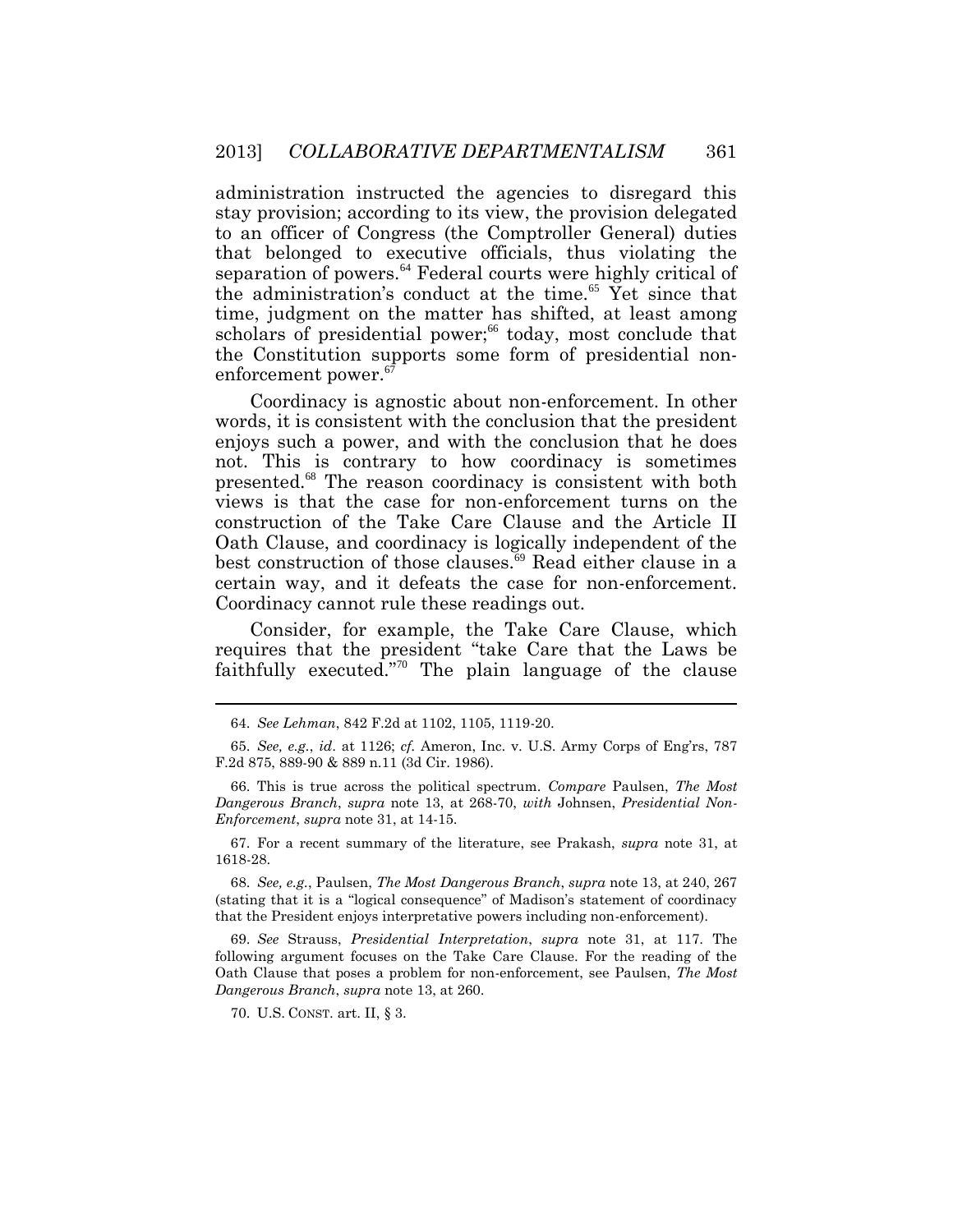imposes a duty on the president to see that the law is enforced. The question is whether that duty extends to laws reason to think that it does; a number of (now well-known) historical affirmative answer.<sup>71</sup> The principal evidence is the thus contemplated that the president would be faced with enforcing a law he believed unconstitutional, and plain language suggests that Take Care was intended to require the president to do just this—ruling out a power of nonthe president regards as unconstitutional. There is some and structural considerations support an interlocking character of the Take Care Clause and the Presentment Clause. Presentment empowers Congress to override a president's constitutional veto.<sup>72</sup> The framers [enforcement.](https://enforcement.73)<sup>73</sup>

 The point is not to endorse this particular reading of the Take Care Clause. The point is, rather, that (1) it is a reasonable reading, (2) it would rule out a power of non- enforcement, and (3) coordinacy does not require its rejection. For those who disagree that it is a reasonable reading (perhaps because it does not permit exceptions to the duty to enforce), other constructions are also possible; a number of these constructions do allow exceptions but rule exclude these possibilities—indeed, it simply does not [Clause.](https://Clause.75)<sup>75</sup> Of course, coordinacy might weigh in favor of one out a broad power of [non-enforcement.](https://non-enforcement.74)<sup>74</sup>Coordinacy does not require *any* particular construction of the Take Care

 74. *See, e.g.*, Strauss, *Presidential Interpretation*, *supra* note [31](#page-9-0), at 118 ("Or suppose the correct interpretation of the Take Care Clause is that the President must comply with any statute that is not clearly unconstitutional unless that statute infringes the President's prerogatives.").

 75. *See id.* at 117-19. No one—with the possible exception of Paulsen— maintains that non-enforcement follows from coordinacy *alone*. *See* Paulsen, *The Most Dangerous Branch*, *supra* note 13, at 241-44, 256-57. Instead, it is said to follow from presidential powers implied by the Take Care Clause, the Oath

 *Enforcement*, *supra* note [31,](#page-9-0) and May, *supra* not[e 31.](#page-9-0) 71. These considerations can be found in Johnsen, *Presidential Non-*

 72. *See* U.S. CONST. art. I, § 7.

 73. *See* May, *supra* note [31,](#page-9-0) at 876-81. A full defense of this position would require addressing the differences between the veto and non-enforcement, the issue posed by laws enacted prior to the president's term, and the relevant founding-era evidence on presidential power.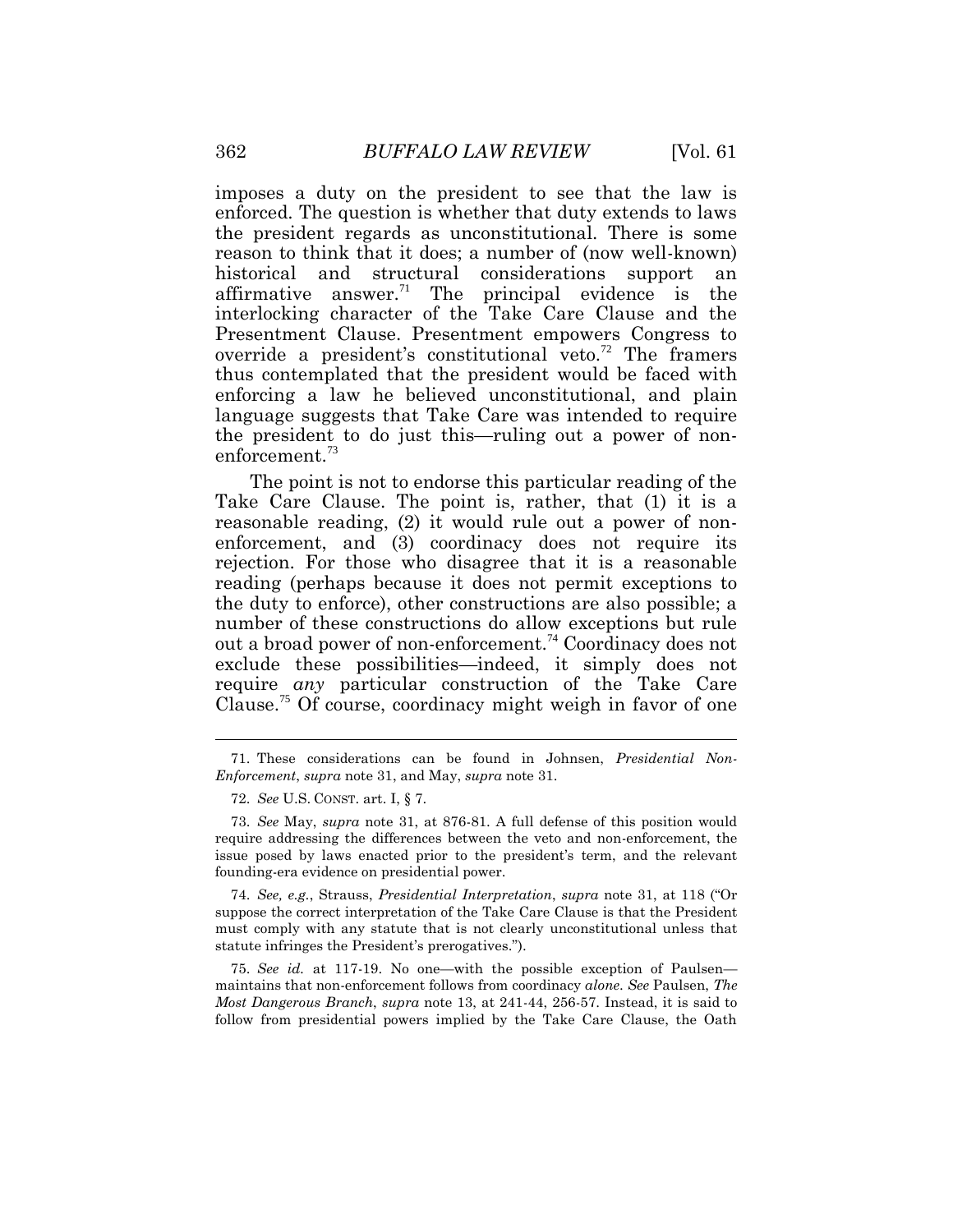interpretation and against another. But it is unclear which a construction of the Take Care Clause because it conflicted coordinacy's construction of the Take Care Clause might teach us what way this should cut. Would it be more appropriate to reject with coordinacy or conclude that the clause was meant to mark coordinacy's outer limits? A well-supported coordinacy can and cannot mean. <sup>76</sup>

 Coordinacy is thus agnostic with respect to the non- enforcement power. The same cannot be said for what is coordinacy, one ought to support a presidential power of sometimes called "non-acquiescence." Coordinacy does imply non-acquiescence, and thus, if one accepts the principle of non-acquiescence.

 Non-acquiescence is the power to refuse to adopt a legal [announced.](https://announced.77)<sup>77</sup> Like non-enforcement, it has a rather long rule outside the context of the specific lawsuit in which it is history. Recent times again afford the example of President

 coordinacy implies what we might call "strong departmental independence." Strong departmental independence means that each department may freely words, no department can force another to take action inconsistent with the latter's understanding of the Constitution. *See, e.g.*, FARBER, *supra* note [14,](#page-4-1) at 182; Paulsen, *The Most Dangerous Branch*, *supra* note 13, at 221-22. This principle, however, is likely too strong, since it implies a freedom from interference or constraint, which (on its face, at least) is in tension with the doctrine of checks and balances. *See* FISHER, *supra* note [18,](#page-5-0) at 238-39. In contrast, departmental autonomy is the idea that each department is "independent" in the sense of being *self-directed*, but not immune from interference by the actions of others. *See* discussion *supra* Part I.A. This view contemplates that a department might be prevented, by the actions of another, from taking action to realize its view of the Constitution. A Take Care duty to enforce captures this idea perfectly: it requires the president to implement 76. Here is how Take Care might shed light on coordinacy. Some argue that interpret the Constitution, *regardless of the actions* taken by the others. In other Congress's views of the Constitution.

 77. *See, e.g.*, Samuel Estreicher & Richard L. Revesz, *Nonacquiescence by Federal Administrative Agencies*, 98 YALE L.J. 679, 687 (1989); Paulsen, *The Most Dangerous Branch*, *supra* note 13, at 272; Strauss, *Presidential Interpretation*, *supra* note [31,](#page-9-0) at 120-21.

 Clause, and the Article II Vesting Clause, in addition to the principle of coordinacy. *See, e.g.*, Lawson & Moore, *supra* note 31, at 1280; Easterbrook, *supra* note 31, at 910, 920. This implies that if alternative readings of those clauses are available, one can (consistently) endorse coordinacy but not nonenforcement.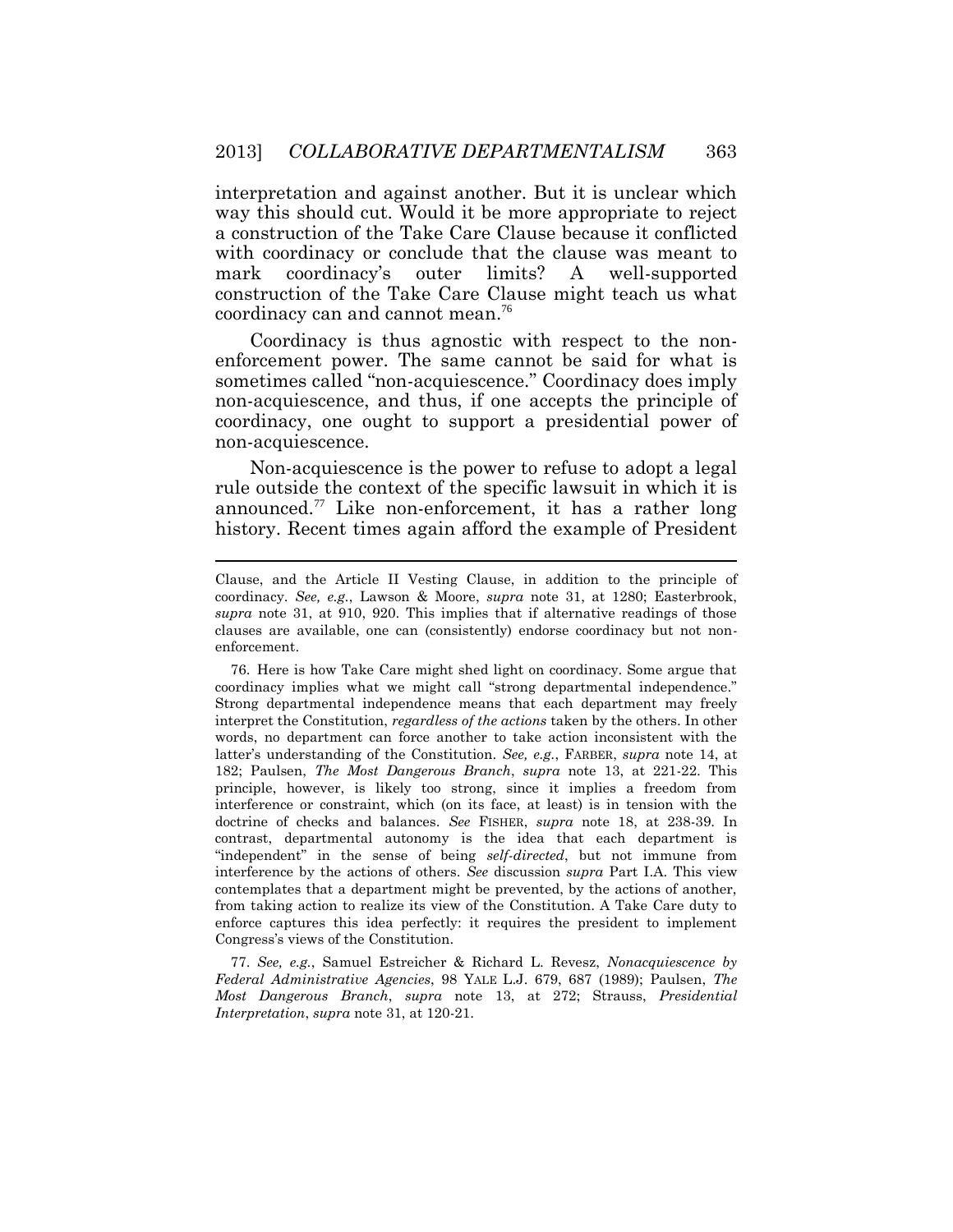Reagan, under whom certain agencies developed a practice judicial precedents of the reviewing court of [appeals.](https://appeals.78)<sup>78</sup> Yet not really departmentalism, since, as its defenders conceded, the Supreme Court remained the final arbiter of the meaning of federal law.<sup>79</sup> Non-acquiescence to the example of President Lincoln and the *Dred Scott* [decision.](https://decision.80)<sup>80</sup> any case, upon the parties to a suit, as to the object of that suit," it did not bind others, including members of Congress and the [administration.](https://administration.81) $81$  It was inconsistent with popular questions, affecting the whole people" to be set by the Court of refusing to adopt in administrative proceedings the intra-circuit non-acquiescence (as it was lovingly called) was Supreme Court is instead exemplified by the more distant In his First Inaugural Address, Lincoln suggested that while the decision of the Supreme Court "must be binding in rule, he argued, for the "policy of the government, upon vital [alone.](https://alone.82)<sup>82</sup> As he had put it during the campaign:

 [W]e . . . oppose that decision [i.e., *Dred Scott*] as a political rule which shall be binding on the voter, to vote for nobody who thinks it wrong, which shall be binding on the members of Congress or the president to favor no measure that does not actually concur with the principles of that decision. We do not propose to be bound by it as a political rule in that way.<sup>83</sup>

 Lincoln thus distinguished a judicial decision from what based, and exempted presidents from a legal obligation to might be called the constitutional "rule" on which it was

82. Lincoln, *supra* note 81, at 268.

 Abraham Lincoln, Sixth Debate with Stephen A. Douglas, at Quincy, Ill. (Oct. 13, 1858), *in* 4 THE COLLECTED WORKS OF ABRAHAM LINCOLN, supra note 81, at 245, 255); *see also* AGRESTO, *supra* note [18,](#page-5-0) at 128. 83. Paulsen, *The Most Dangerous Branch*, *supra* note 13, at 275 (quoting

 78. *See* Estreicher & Revesz, *supra* note 77, at 694, 706.

 79. *See id.* at 723, 725 (arguing that "the co-equal branch analogy" defended by Reagan Attorney General Edwin Meese is inconsistent with the interpretative role of the Court as described in *Cooper v. Aaron*, 358 U.S. 1 (1958)).

<sup>80.</sup> Scott v. Sanford, 60 U.S. 393 (1856).

 COLLECTED WORKS OF ABRAHAM LINCOLN 262, 268 (Roy P. Basler ed., 1953); *see also* FARBER, *supra* not[e 14,](#page-4-1) at 179. 81. Abraham Lincoln, First Inaugural Address (Mar. 4, 1861), *in* 4 THE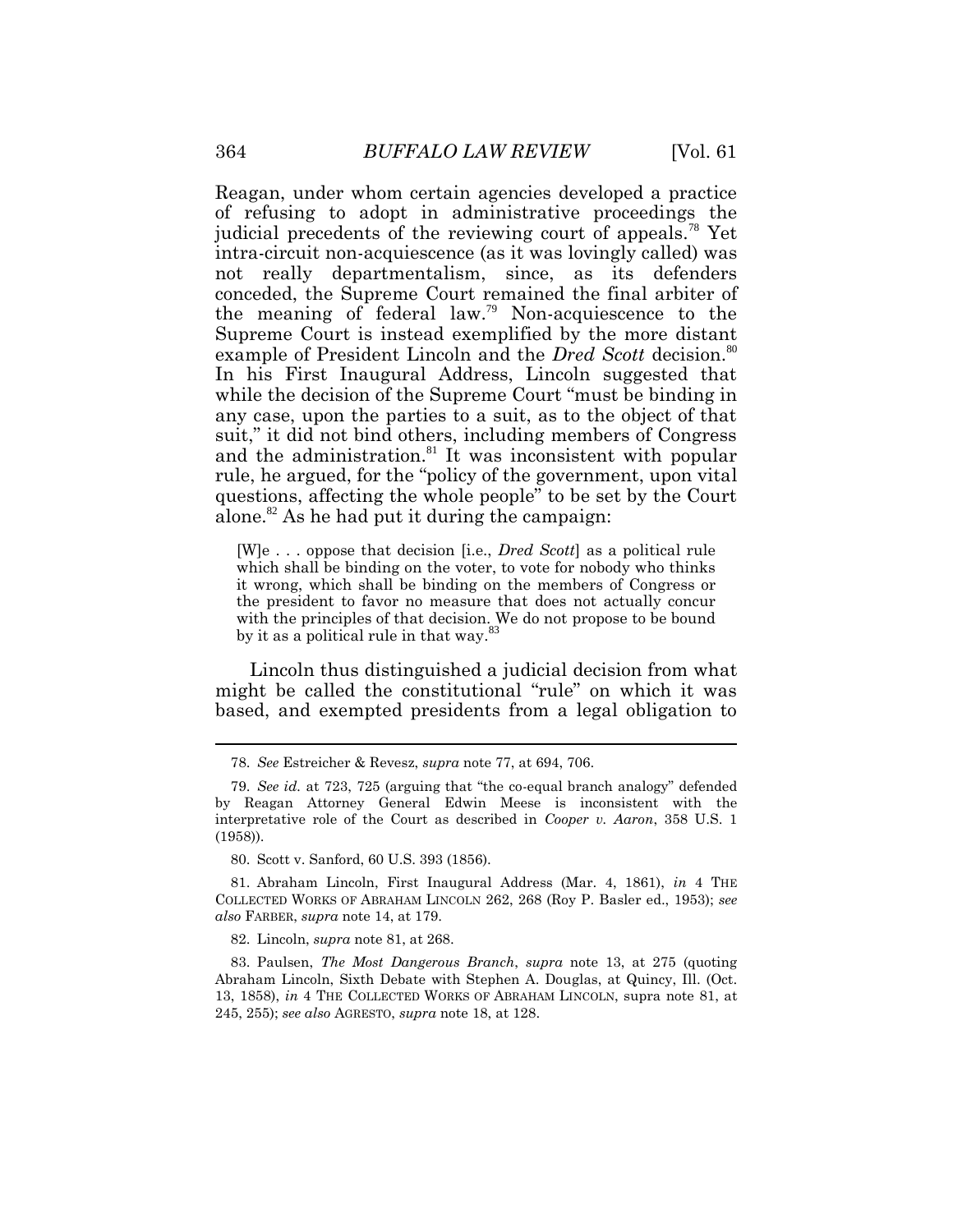adopt the [latter.](https://latter.84)<sup>84</sup> Indeed, President Lincoln went on to take action inconsistent with constitutional "rules" in *Dred*  Scott.<sup>85</sup>

 It should be fairly clear that "non-acquiescence" in this sense is implied by the principle of coordinacy. If the political departments were obligated to adopt the rules announced by the Court, they would consequently not be free, as coordinacy requires, to exercise their powers means in practice. The impact of the president's refusal to adopt a constitutional interpretation announced by the Supreme Court will depend on the context. For example, regarded as judicially unreviewable, it is unlikely to lead to further legal action, even if it is based on a view of the Constitution at odds with the [Court.](https://Court.86) $86$  Something similar goes for the veto. $87$  In these contexts, a regime of non- acquiescence is functionally indistinguishable from a regime according to their own understanding of the Constitution. What is somewhat harder to grasp is what non-acquiescence because the president's decision to pardon someone is of judicial supremacy.

 The matter gets more complicated when we consider other forms of presidential non-acquiescence. Suppose the construe a statute so that it complies with the Constitution, and in so doing narrows a grant of executive power conferred under that statute. In this case, the president's decision not to adopt the Court's construction could have a number of consequences whose effect is to force him to  $\mathbf I$ Court applies the canon of constitutional avoidance to adopt the Court's view. Most obviously, the president's decision to non-acquiesce would give rise to further litigation that, governed by the Supreme Court's rule, would lead to the same outcome—although the matter is somewhat more complicated, as I consider below.

 case; it does not pass a statute calling for obedience by all within the purview of the rule that is declared." Herbert Wechsler, *The Courts and the Constitution*, 65 COLUM. L. REV. 1001, 1008 (1965). 84. As Herbert Wechsler summarized Lincoln's view, "the Court decides a

 85. *See* Paulsen, *The Most Dangerous Branch*, *supra* note 13, at 276.

 86. *See id.* at 265.

 87. *See id.* at 264-65.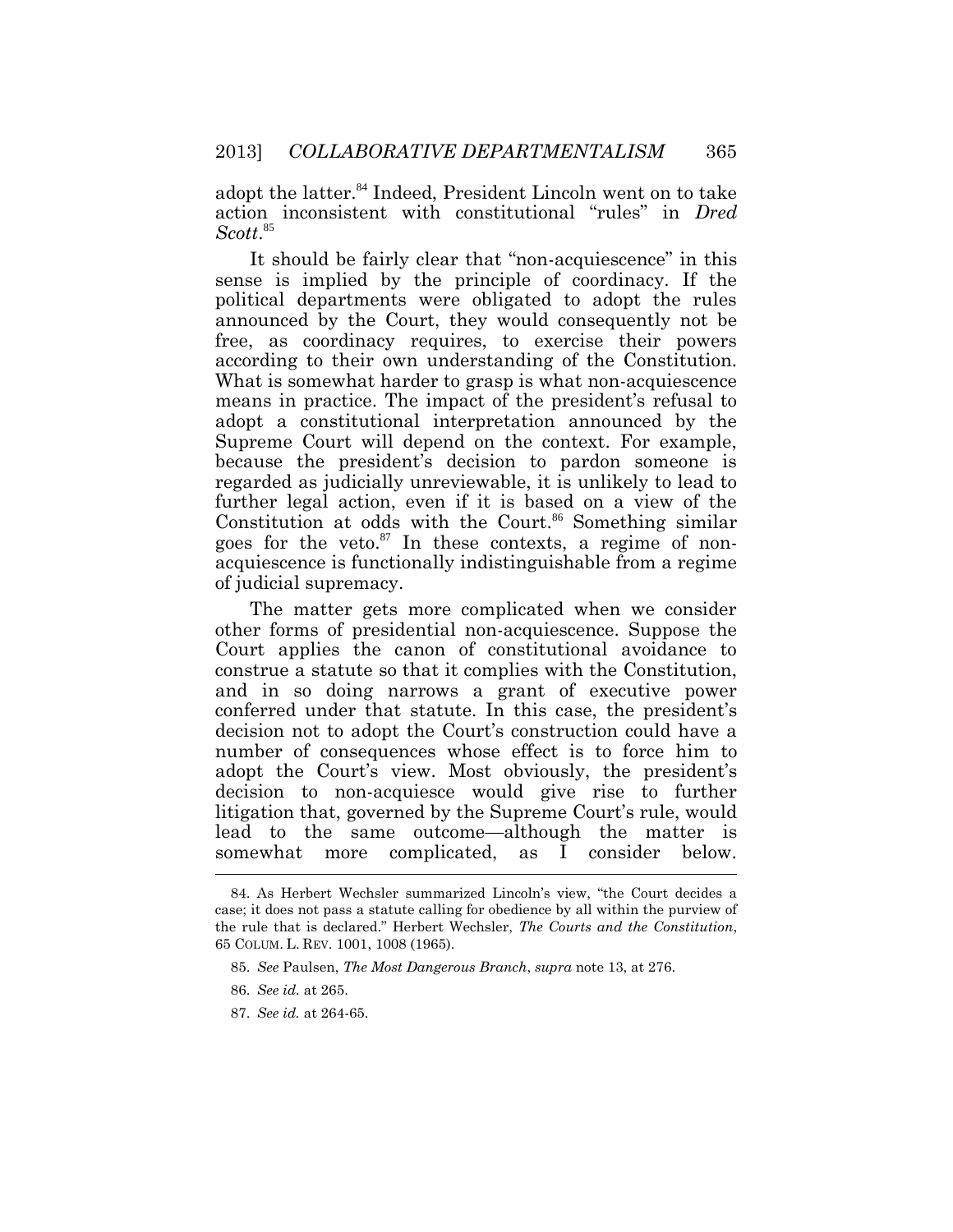and use its lawmaking power to amend the language of the one's view of the Take Care Clause, this could create an these mechanisms, as well as the many other means of controlling the president available to the Congress and the Court<sup>89</sup> hardly eliminate the effects of non-acquiescence. Where federal courts lack jurisdiction, judicial review of the may take action to limit or strip jurisdiction so as to protect jurisdiction exists, not all those affected by the president's policy will be able to bring suit.<sup>91</sup> The reality is that the president, more than any other federal officer or legislator, conducts a large amount of activity without external supervision, and over a time scale and in conditions that Alternatively, Congress might decide to side with the Court, statute so as to reflect the Court's [views.](https://views.88)<sup>88</sup> Depending on obligation in the president to accede to Congress's view. Yet president's non-acquiescence will be unavailable. Congress the president's constitutional [views.](https://views.90)<sup>90</sup> Even where effectively preclude interference by another [branch.](https://branch.92)<sup>92</sup>

In short, a presidential policy of non-acquiescence would [matter.](https://matter.93)<sup>93</sup> Going forward, I will use the expression "moderate" departmentalism" to describe presidential interpretative powers, rather than non-enforcement or non-acquiescence. This expression is intended to describe an allocation of interpretative authority that, as I have argued, follows from

90. The classic exploration of this idea is in Wechsler, *supra* note 84, at 1004- 06.

91. Standing doctrine will narrow those who can bring suit. *See* Allen v. Wright, 468 U.S. 737, 750-52 (1984).

 92. *See* ERIC A. POSNER & ADRIAN VERMEULE, THE EXECUTIVE UNBOUND: AFTER THE MADISONIAN REPUBLIC 7-12 (2010).

 was essentially moderate departmentalism, it caused a political firestorm. *See*  Burt Neuborne, *The Binding Quality of Supreme Court Precedent*, 61 TUL. L. 93. Indeed, when Reagan's Attorney General Edwin Meese defended what REV. 991, 991-93 (1987).

 88. *Cf.* Rao, *supra* note [31,](#page-9-0) at 534-35 (discussing Congress's use of the lawmaking power to advance its view of constitutional meaning).

 appointments, and (5) conducting investigations, as well as others. *See generally id.* On the judicial side, mechanisms of control include injunctions and 89. The devices are numerous, and include, on the congressional side, (1) impeachment, (2) amendment, (3) eliminating executive funding, (4) impeding contempt.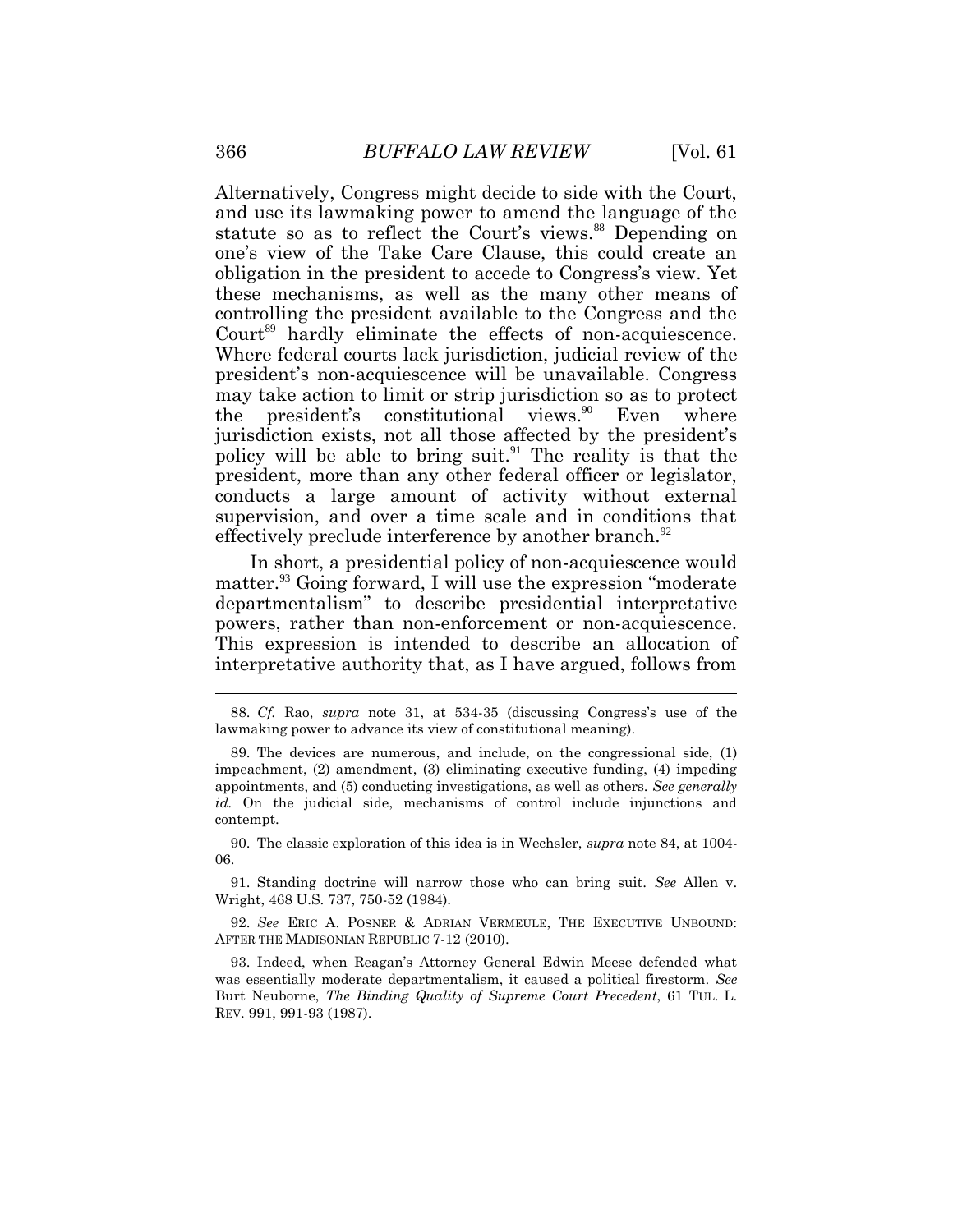without a general power of [non-enforcement.](https://non-enforcement.94) $94$  In addition, as described above, I assume the president is obliged to enforce valid legal judgments. I take no position on the many other questions of presidential interpretative authority, such as the duty to defend a law in [court.](https://court.95)<sup>95</sup> Below, I describe this suite of presidential powers and obligations the principle of coordinacy—namely, non-acquiescence as the elimination of the "horizontal" dimension of stare [decisis.](https://decisis.96)<sup>96</sup>

#### II. WHY MODERATE DEPARTMENTALISM IS COLLABORATIVE

 effort to determine constitutional meaning and in greater My argument in this Part is that moderate departmentalism is collaborative. In other words, I want to show how moderate departmentalism results not in presidential interpretative supremacy, but in a collaborative presidential compliance with the law.

 authority, and thus regards presidential assertions of interpretative authority as ipso facto judicial deprivations. this is the case by examining the work of Keith Whittington and Stephen Skowronek on presidential leadership and the This argument challenges certain prevailing views in the institutional literature on departmentalism. In particular, the literature describes departmentalism as a kind of zero-sum contest over the allocation of interpretative The analysis is important and insightful, but it also limits our understanding of departmentalism. I want to show how Supreme Court.

 before, but appears to have been eclipsed somewhat by the movement in recent scholarship towards non-enforcement power. *See* AGRESTO, *supra* note [18,](#page-5-0) at 128-29; Neuborne*, supra* note 93; *cf.* BURGESS, *supra* note [18,](#page-5-0) at 109-26; FISHER, *supra* note [18,](#page-5-0) at 231-47, 275-79; Murphy, *supra* note 18, at 417. 94. This view of presidential interpretative authority has been defended

 the Supreme Court has invalidated, or a law similar to one invalidated. He also has the authority to pardon and veto on the basis of his views about 95. I do assume that the president has the power to decline to enforce a law constitutional meaning.

 96. *Cf.* Paulsen, *The Most Dangerous Branch*, *supra* note 13, at 237 (invoking similar terminology to analyze theories of judicial supremacy).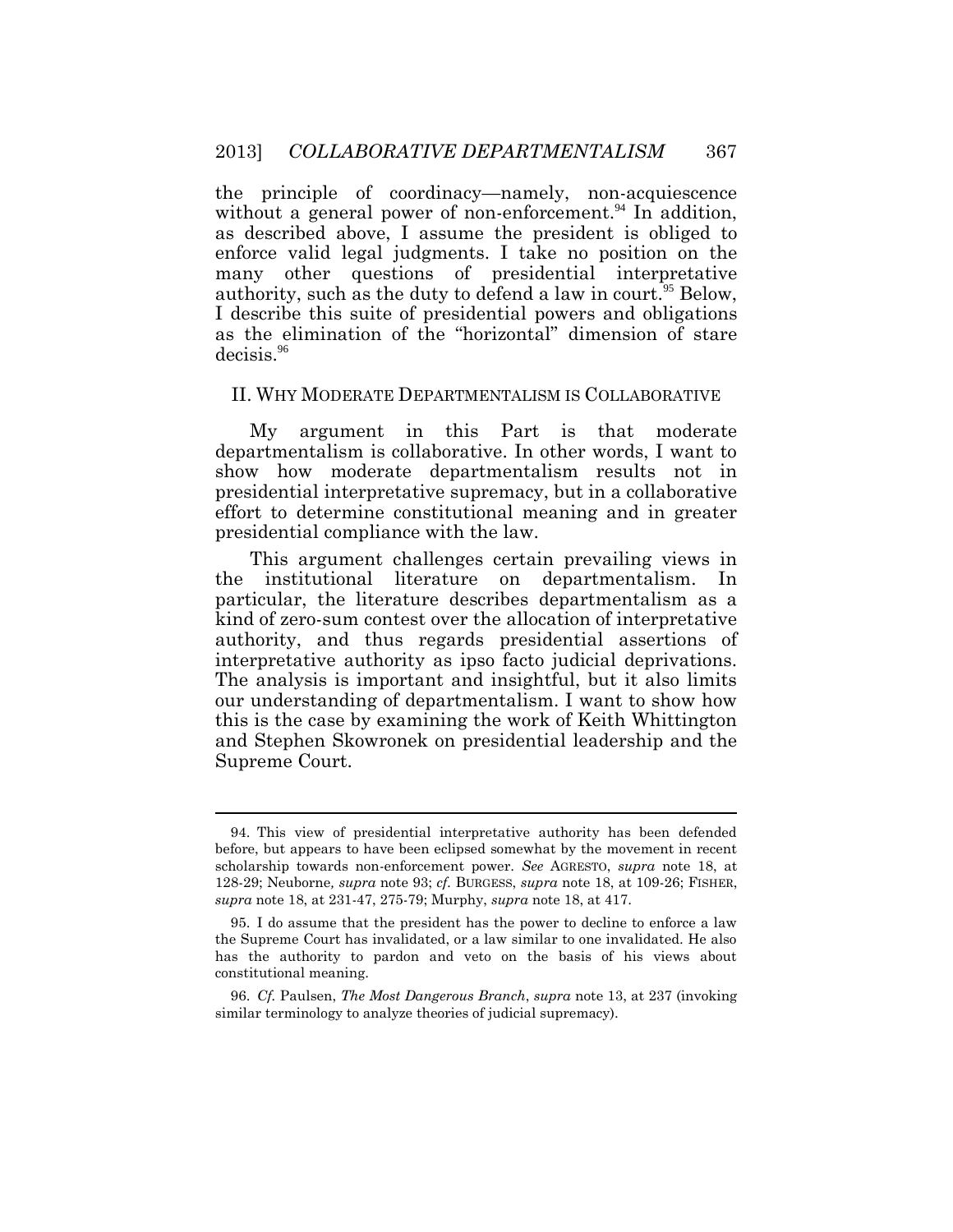#### A. *Two Views of Departmentalism*

 1. *From Skowronek to Whittington on Presidential Leadership.* I begin with Skowronek's model of leadership. Presidential leadership, argues Skowronek, is a matter of give effect to his vision for [society.](https://society.97)<sup>97</sup> This authority is not fixed, but depends on political context. Thus, although the office of the presidency is, by its nature, potentially themselves in a political context in which so using their power would be impossible or irrational given the cost. Indeed, there is only one major exception. According to Skowronek, when the extant regime is weak, or failing, and the president enters office openly opposed to it, a the president uses the powers of his office to essentially of Jefferson, Jackson, Lincoln, and Franklin Roosevelt, who who had campaigned essentially against that regime, and who succeeded in replacing it with one premised on a very  $\ddot{\phantom{0}}$  dimensions of the presidency converge: the president disposes of the failing regime and creates a new one by the president's authority to exercise his powers in ways that disruptive of the existing "constitutional regime," few presidents are able to realize this [potential.](https://potential.98)<sup>98</sup> Most find "reconstructive" politics of leadership is possible, in which "remake" American [government.](https://government.99)<sup>99</sup> Think, says Skowronek, came into office as the constitutional regime was crumbing, different view of political society.<sup>100</sup> For such presidents, he says, the "order-shattering" and "order-affirming" reinterpreting the "mythic" first principles of our system.<sup>101</sup>

 Whittington, constitutional claims are an essential aspect of Keith Whittington extends Skowronek's analysis to the constitutional dimension of leadership. According to

<sup>97.</sup> *See* STEPHEN SKOWRONEK, THE POLITICS PRESIDENTS MAKE 24 (1993).

 of the institutions of government and to the "commitments of ideology and  interest[s]" those arrangements embody. *See id*. at 34; *see also* Jack M. Balkin, *The Roots of the Living Constitution*, 92 B.U. L. Rev. 1129, 1135 (2012) (defining 98. In this context, "constitutional regime" refers to the basic "arrangement" "constitutional regime").

<sup>99.</sup> *See* SKOWRONEK, *supra* note 97, at 37.

 100. *Id.* at 36-37.

<sup>101.</sup> *See id*. at 20, 37.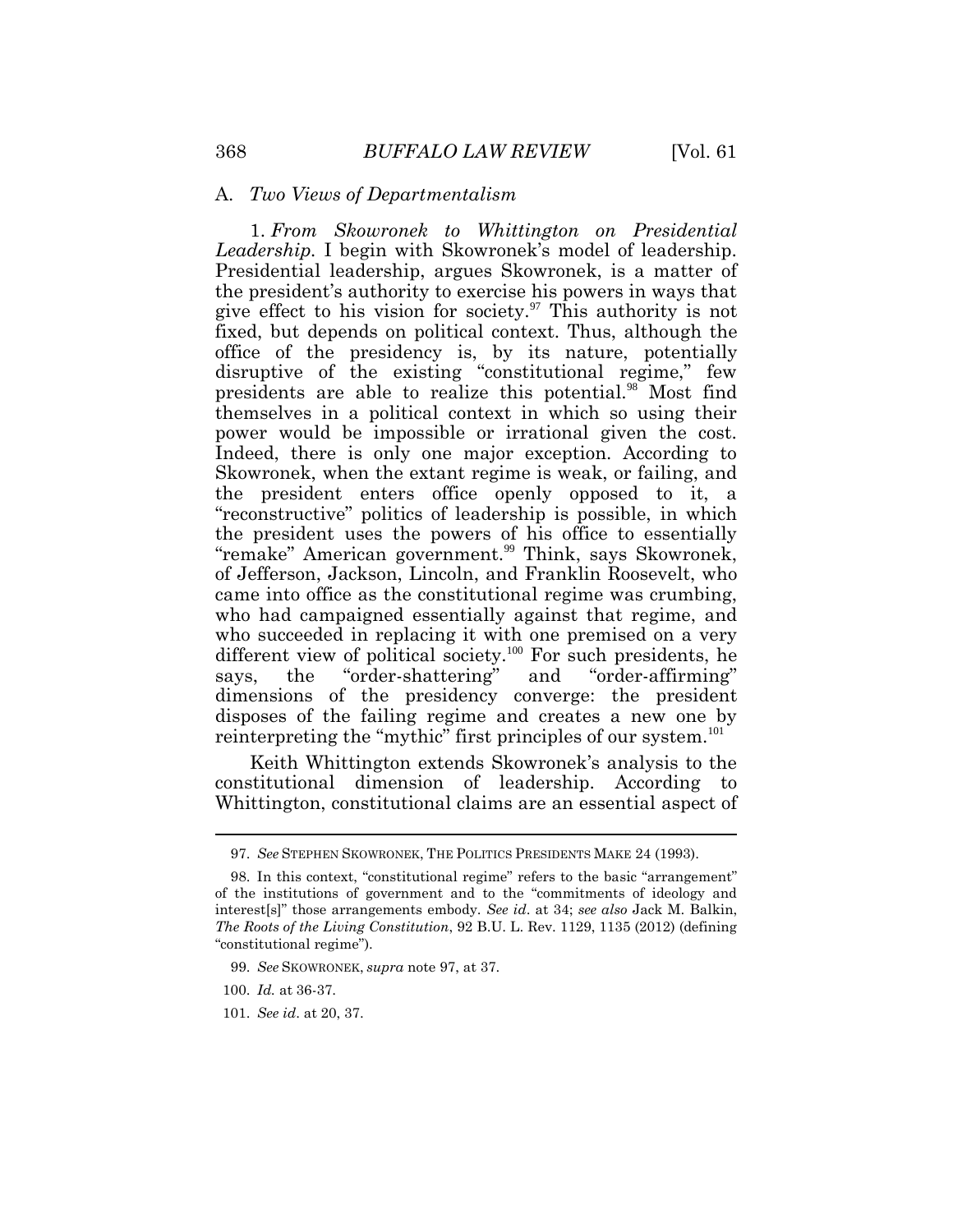political leadership, and thus, a variety of political actors assert such claims. History evidences major shifts in whose constitutional claims are regarded as authoritative; as authority.<sup>102</sup> Success for one of these actors comes at the expense of the others. Leaders strengthen their position by resting their agenda on constitutional foundations, and by undermining the interpretative claims of their competitors. interpretative supremacy. As Whittington describes it, "various political actors have struggled for the authority to other potential constitutional interpreters, and to assert their own primary authority to determine the content of Whittington describes, presidents, legislative leaders, the Supreme Court, state governors, citizens, and associations have all claimed, and exercised, independent interpretative The result, at least at times, is an open struggle for interpret the Constitution. They have sought to displace contested constitutional principles."<sup>103</sup>

interpretative authority as essential to their task.<sup>104</sup> Consider again the features of reconstructive politics, in Whittington, must be expressed in constitutional terms. Reconstructive efforts rest on the ability of the president to articulate a compelling "constitutional vision": a "positive rooted in the Constitution and supports the president's specific public policy objectives.<sup>106</sup> For example, Jefferson's Reconstructive presidents, in particular, regard which the president comes to power while the extant regime is faltering, perhaps because it has failed to meet the challenges of the day. The reconstructive president stakes his "warrant" for exercising power on a fundamental opposition to that regime.<sup>105</sup> That opposition, argues vision of how political power should be used" that is both

- 104. *See id.* at 49-71 (describing the reconstructive presidents).
- 105. *See* SKOWRONEK, *supra* note 97, at 34.
- 106. WHITTINGTON, *supra* not[e 12,](#page-3-0) at 53-54.

 *Parchment and Politics: The Positive Puzzle of Constitutional Commitment*, 124 HARV. L. REV. 657, 729 (2011) [hereinafter Levinson, *Parchment and Politics*] (describing the shift of powers between Congress and other institutions and 102. *See* WHITTINGTON, *supra* note [12,](#page-3-0) at 15, 51; *cf.* Daryl J. Levinson, actors).

<sup>103.</sup> WHITTINGTON, *supra* not[e 12,](#page-3-0) at 15.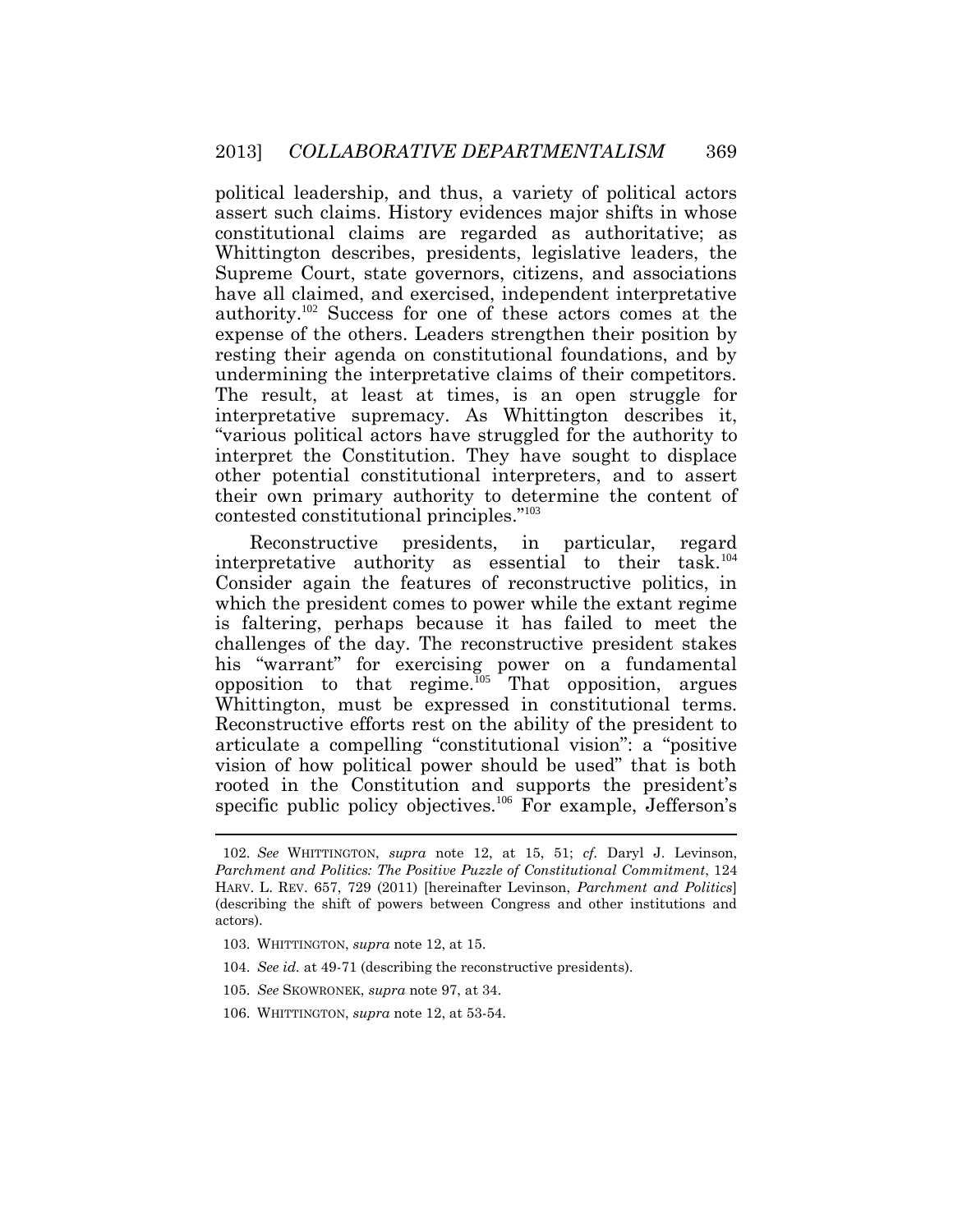election in 1800 "meant saving the Constitution from the Similarly, Roosevelt's defense of the New Deal aimed to provide a constitutional basis for policies securing economic social justice.<sup>108</sup> Federalists' centralizing and monarchical tendencies."<sup>107</sup>

 courts. The judiciary, Whittington says, poses "an intrinsic challenge" to the president's effort to articulate a new whether the courts actively attack presidential initiatives; to attack the courts, framing any judicial efforts to defend the dominant regime as "political" interference rather than  reconstructive president and the judiciary "*compete over the same constitutional space*, with the authority of presidents to reconstruct the inherited order supplanting judicial authority to settle disputed constitutional meaning."<sup>113</sup> These claims bring the president into conflict with the constitutional vision, and ongoing judicial interpretation of the Constitution "necessarily frustrates" presidential reconstructive ambitions.<sup>109</sup> This is true regardless of their authority alone constitutes a "threat" to the reconstruction.<sup>110</sup> The threat leads reconstructive presidents proper "legal" decision-making.<sup>111</sup> Once the Court is viewed as "simply taking sides," the president's interpretative authority is enhanced.<sup>112</sup> In Whittington's words, the

 2. *Transferring Authority and Sharing Authority.*  argument departmentalism is necessarily reconstructive. The argument runs in the other direction. Yet if certain aspects Nothing in Whittington's argument implies that of the argument are emphasized, the connection between departmentalism and reconstruction becomes so strong that

- 111. *See id.* at 66.
- 112. *Id.* at 69-70.
- 113. *Id.* at 52 (emphasis added).

 107. *Id.* at 54.

 108. *See id.* at 57-58.

 109. *Id.* at 52. *But cf. id.* at 53 ("Reconstructive presidents need not be hostile to courts per se or judicial review in general. For most presidents, there may be occasional disagreements with the Court and efforts to alter the trajectory of constitutional law, but there is no crisis of, or challenge to, judicial authority.").

 110. *Id.* at 74.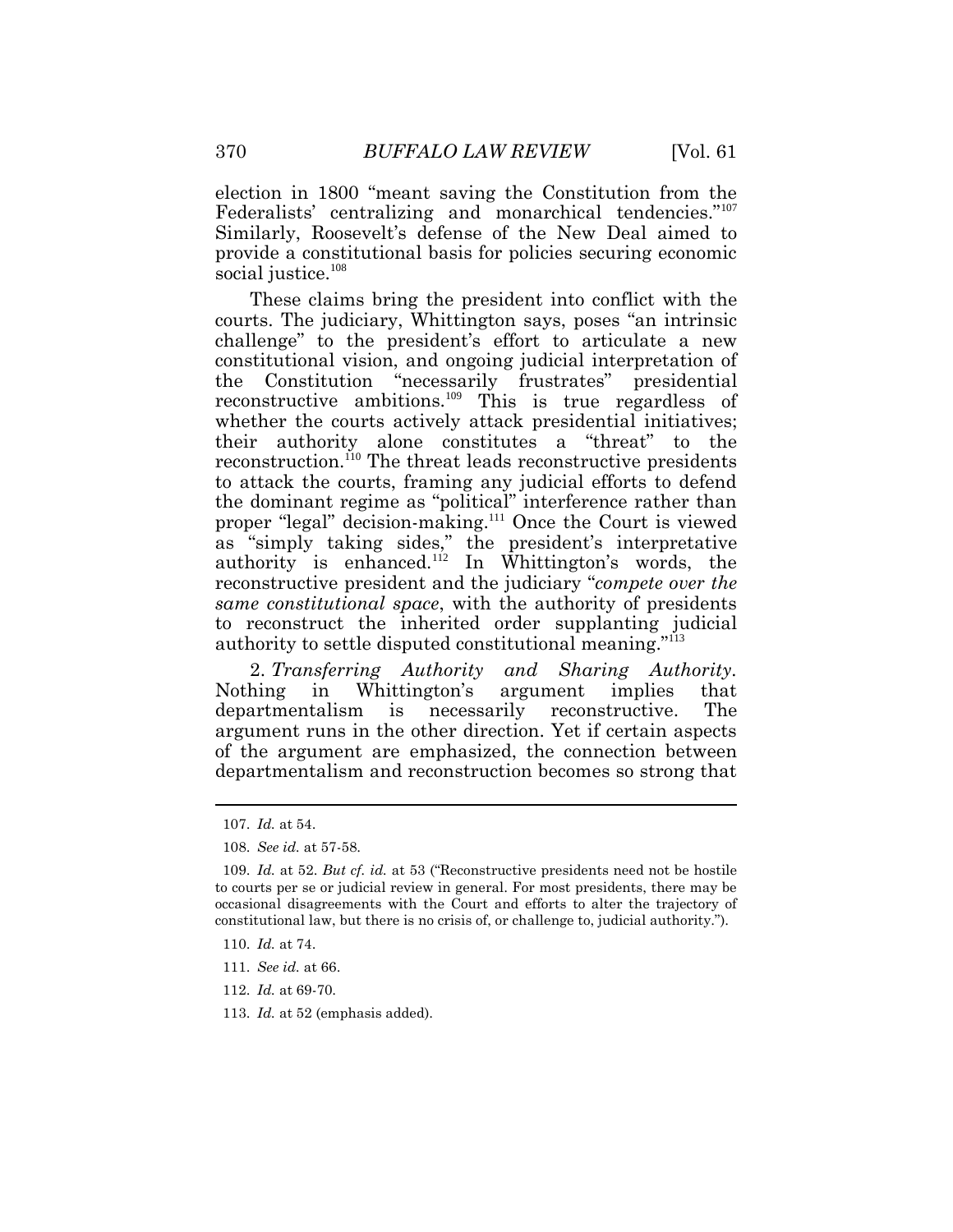might say, emphasizing a strand in the argument above, is essentially  *interpretative power away from another political actor*. Yet precisely, it defines such a politics).<sup>114</sup> Skowronek's "affiliated" presidents have little interest in exercising such leaders—presidents opposed to a vibrant (not failing) regime—generally lack the political strength to mount the understood as a tool, or means, of reconstruction. But if it is a means of reconstruction, then a fortiori it is limited to it is difficult to understand how departmentalism is possible outside the reconstructive enterprise. Departmentalism, we a presidential justification for *taking* taking interpretative power is something possible and desirable only within the politics of reconstruction (more a power, given its costs. And Skowronek's "preemptive" challenge.<sup>115</sup> From this perspective, departmentalism is best reconstruction.

<span id="page-27-0"></span> emphasis is a fair one. He tells us, for example, that the president and the courts "compete over the same constitutional space, $\frac{n}{17}$  that the reconstructive president must "supplant[] judicial authority to settle disputed What's being emphasized, in effect, is the "zero-sum" character of changes in interpretative authority.<sup>116</sup> An examination of Whittington's language suggests the

115. *See* WHITTINGTON, *supra* note [12,](#page-3-0) at 161.

 $\overline{a}$ 

117. WHITTINGTON, *supra* not[e 12,](#page-3-0) at 52.

 with reconstructive presidents. He explores the use of the veto power by non- reconstructive presidents to advance their interpretations of the Constitution. *See id.* at 170-95. Yet this "domesticated departmentalism," as Whittington calls it, is quite modest. *See id.* at 170. In fact, it is not clear whether domesticated departmentalism is properly regarded as departmentalism at all; according to Whittington, non-reconstructive presidents who used the veto to advance their constitutional interpretations were "careful to recognize the superior warrants of the Court to act as the ultimate constitutional interpreter." *Id.* at 171. This, however, is judicial supremacy. Moreover, elsewhere Whittington does suggest that (non-domesticated) departmentalism is "fundamentally connected to the 114. To be sure, Whittington doesn't associate departmentalism exclusively politics of reconstruction." *See id.* at 50, 77-80.

 theory. *See* DAVID LEWIS, CONVENTION 13-14 (2002); ANATOL RAPOPORT, TWO- PERSON GAME THEORY: THE ESSENTIAL IDEAS 94-95 (1966); Richard H. McAdams,  *Beyond the Prisoners' Dilemma: Coordination, Game Theory, and Law*, 82 S. CAL. L. REV. 209, 218-19 (2009). 116. Here I mean to draw on the idea of zero-sum games as developed in game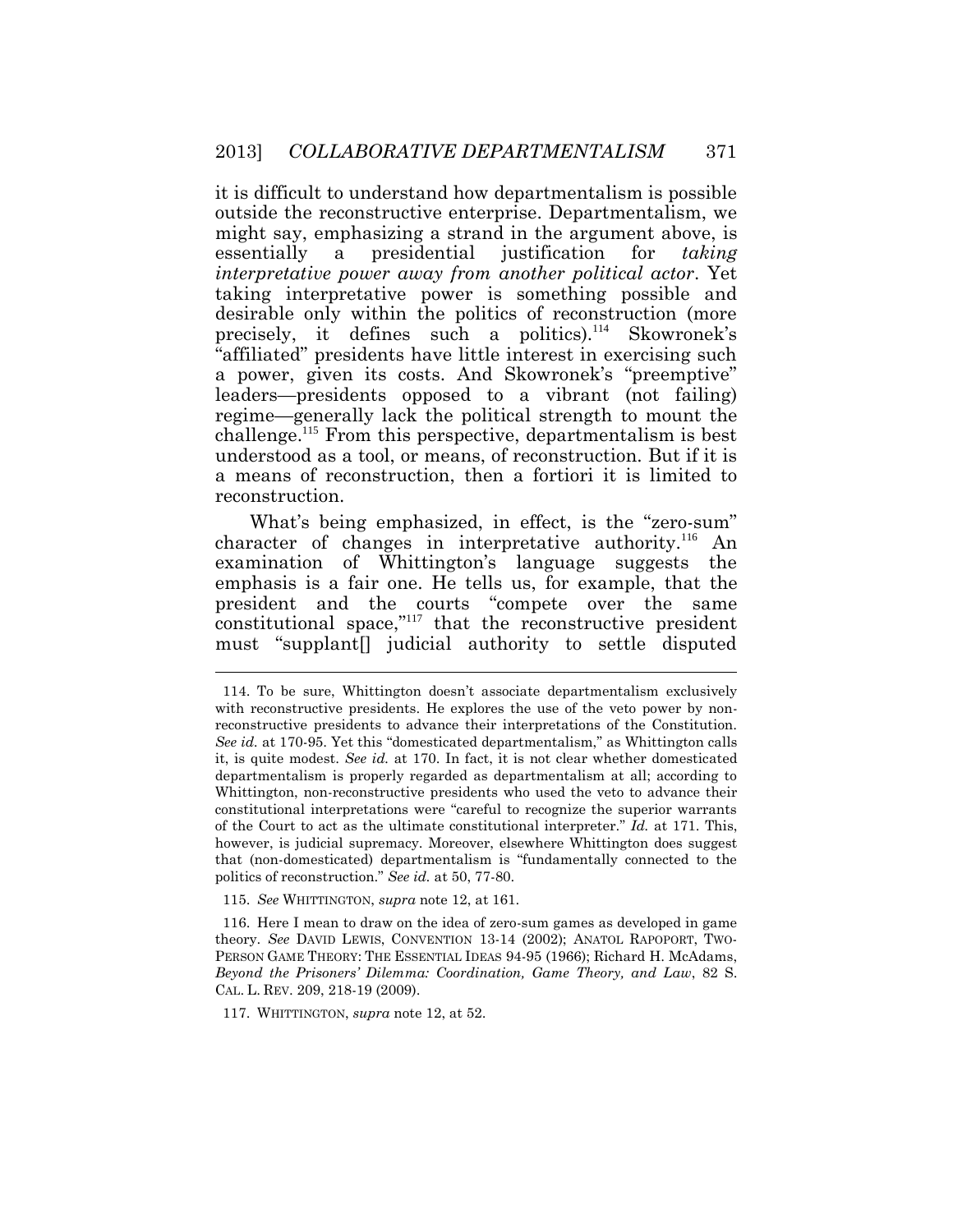authority delegitimating the supremacy of the Court," $119$  that and legislators to judges increases the power of the latter at elsewhere," $121$  and that, "[a]s presidential authority to waxes."<sup>122</sup> In these places—and indeed throughout *Political*  Whittington conceives of changes in the allocation of constitutional meaning,"<sup>118</sup> that "[t]he president reclaims the of [interpreting] the Constitution by "[s]hifting the right to render authoritative decisions regarding contested constitutional meaning from presidents the expense of the former,"<sup>120</sup> that "[i]nterpretative authority cannot be wrested from the judiciary without being placed interpret the Constitution wanes, judicial authority *Foundations of Judicial Supremacy*—it appears that interpretative power as being essentially zero-sum. Presidential gain is associated with an equivalent loss in another branch, usually the Supreme Court.

 In other words, for Whittington, changes in assertions of authority do not create interpretative power, or destroy it, but merely cause its redistribution from one actor to another. To be sure, the direction of the president finds it desirable to take interpretative authority give interpretative authority to the Court, perhaps to avoid blame for resolving a contentious issue, or permit his coalition to engage in "position taking." $123$  In either case, however, the game of interpretative authority is clearly interpretative authority are *transfers*. Presidential redistribution is variable. In periods of reconstruction, the for himself, while in other periods, he finds it desirable to

122. *Id.* at 287.

 123. *See id.* at 84-87; *cf.* Levinson, *Parchment and Politics*, *supra* note 102, at 726-28. That it is to the president's advantage to cede interpretative power does not show that the game is non-zero-sum. The dispositive matter is whether interpretative authority increases or decreases. What utility the president assigns to his interpretative authority is up to him. *See* RAPOPORT, *supra* note [116](#page-27-0), at 36 ("How one assigns utilities to outcomes is the decision-maker's private affair.").

<sup>118.</sup> *Id.* 

<sup>119.</sup> *Id*. at 74.

 120. *Id.* at 84.

 121. *Id.* at 22.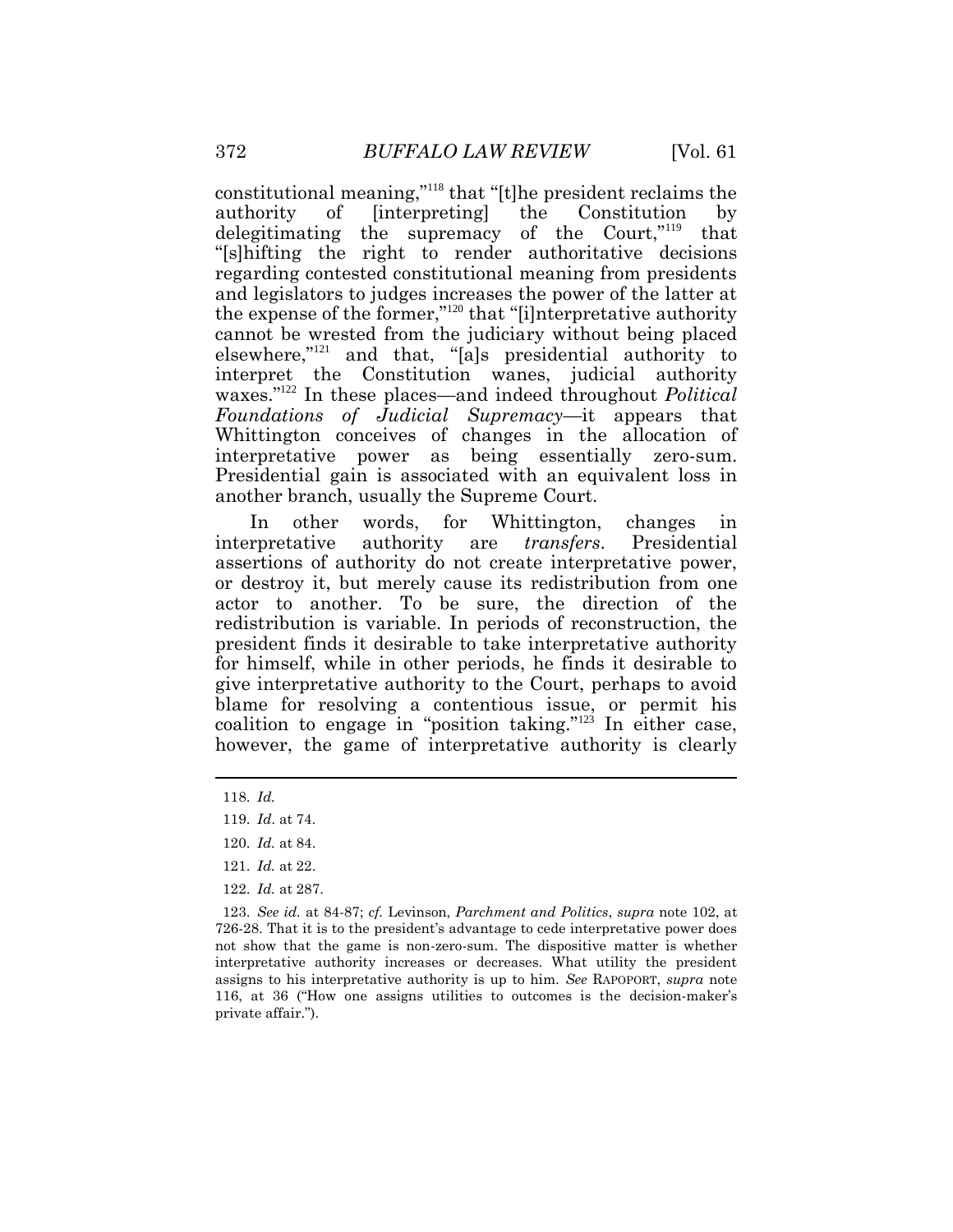zero-sum, or "purely competitive," since one player's loss is the other player's gain.<sup>124</sup>

 Consider for a moment whether it is possible to play a some game theorists call a game of "coordination" (as not a game of pure coordination.<sup>125</sup> In posing this question, what I want to know is whether it is possible for the president and the Supreme Court to act in ways that After all, if the president decides on the meaning of the sense of "decide," both the president and the Court surely can decide on the meaning of the Constitution. They can decide *together*. This is a thing we normally say (about decisions, if not constitutional ones specifically); it reflects the intuition that some decisions are made jointly. If, indeed, it is possible for the president and the Court to decide together on constitutional meaning, then it is possible to play a non-zero-sum game of interpretative authority. And if it is possible to play such a game, then we more, or something else, than a means of presidential *non*-zero-sum game of interpretative authority. This is what opposed to game of "competition"), although it is probably *increase the interpretative authority of both actors*. It is tempting to suppose that such a thing must be impossible. Constitution, then the Supreme Court cannot, and vice versa.<sup>126</sup> But the temptation is not quite right. In another have reason to conclude that departmentalism is something reconstruction.

 What would it mean, precisely, for the president and together? One possibility makes use of the idea of "collaboration." In his influential study of the presidency, the Supreme Court to decide on constitutional meaning

 would be impossible to model a different non-zero-sum game on Whittington's account; but it would not be a game whose payoff was solely interpretative 124. *See supra* note 116 (describing these concepts). This is not to say that it authority.

 125. *See* THOMAS C. SCHELLING, THE STRATEGY OF CONFLICT 83-89 (1960). Note that Richard McAdams uses the expression "coordination problem" differently, to refer to non-trivial games of coordination, thus distinguishing the Stag Hunt, Battle of the Sexes, and Hawk-Dove from the non-iterated Prisoner's Dilemma. *See* McAdams, *supra* note 116, at 218-19.

<sup>126.</sup> *See* WHITTINGTON, *supra* note 12, at 84.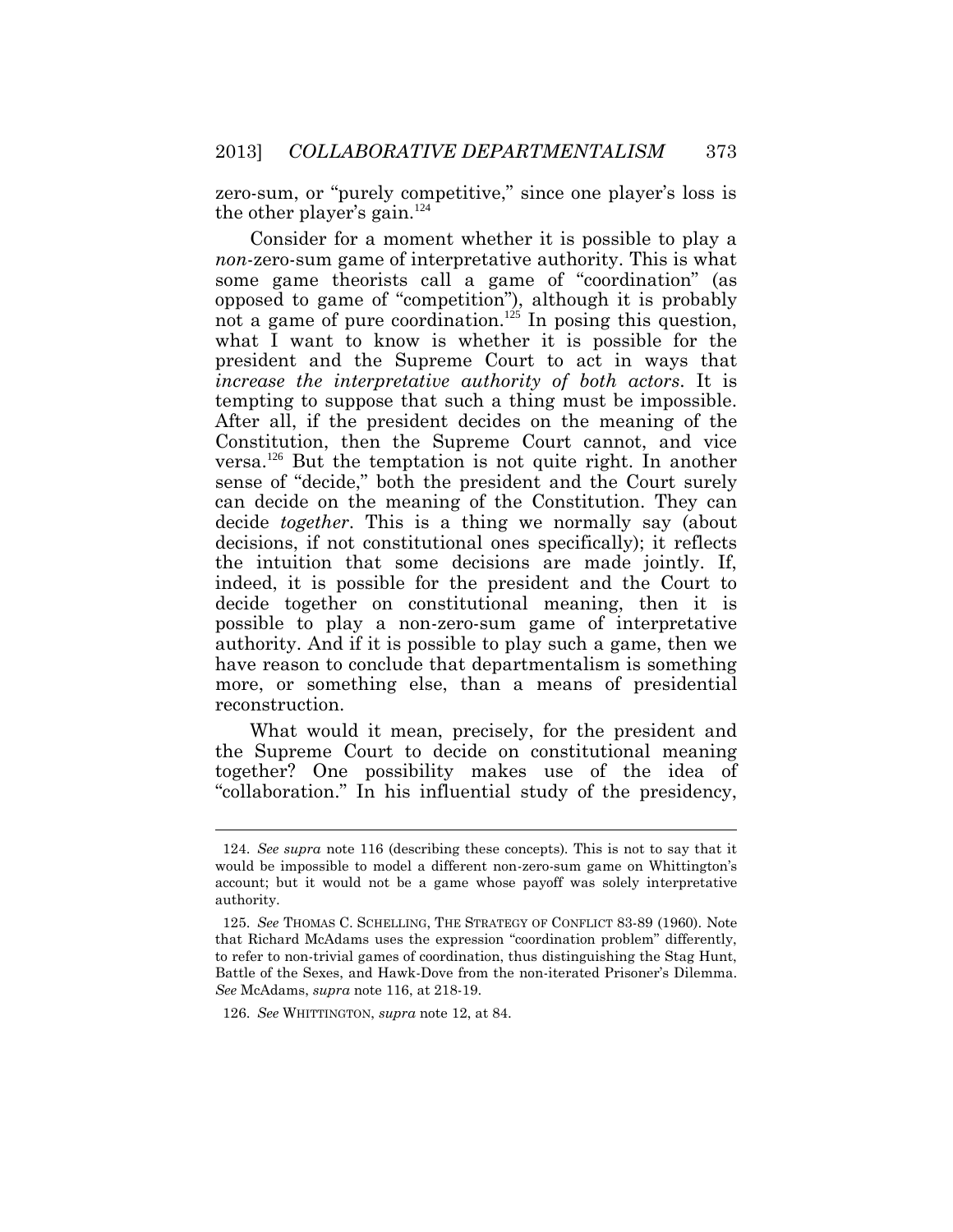other things, each branch of the federal government should "be guided by its own opinion of the Constitution"—could president and Congress.<sup>127</sup> Corwin pointed to a dispute Henry Clay over the recognition of newly formed governments in 1820s South America. Clay had made several attempts in Congress to recognize governments in Chile and Buenos Aires. His efforts irritated some of purely presidential authority. In response, Virginia Representative George Tucker defended Clay's actions as simply an effort to communicate the congressional view of the matter to the president.<sup>128</sup> And, indeed, after further such efforts, President Monroe delivered a message to recognize the new republics and inviting Congress, if it make the appropriations for carrying it into effect."<sup>129</sup> Edward S. Corwin argued that "departmental autonomy" an expression he used to describe the view that, among result in collaborative decision-making between the between President James Monroe and Representative Monroe's cabinet members, who considered recognition a Congress stating, in effect, "that the time had come to concurred in that view, to make the necessary

departmental autonomy collaboration are quite as logical deductions from it." $130$  As Corwin understood it, each branch, guided by its own understanding of the Constitution, exercised its powers in ways that invited responsive actions by the other, resulting The Clay-Monroe exchange prompted Corwin to remark, "[i]t is thus borne in upon one that the principle of does not necessarily spell departmental conflict, but that mutual consultation and in a collaborative policy.<sup>131</sup>

 127. *See* CORWIN, THE PRESIDENT, *supra* note 59, at 21, 205, 469 n.19.

<sup>128.</sup> See id. at 217 (citing VI U.S. CONGRESS & THOMAS HART BENTON, ABRIDGMENT OF THE DEBATES OF CONGRESS, FROM 1789 TO 1856, at 168 (1857)).

 129. *Id.* at 218 (internal citations omitted).

<sup>130.</sup> *Id.* 

 constitutional *meaning*—the allocation of constitutional powers—is the object of collaboration. I draw no bright line between these two topics of interbranch 131. In this case, the *policy* was the object of collaboration. In other cases, collaboration.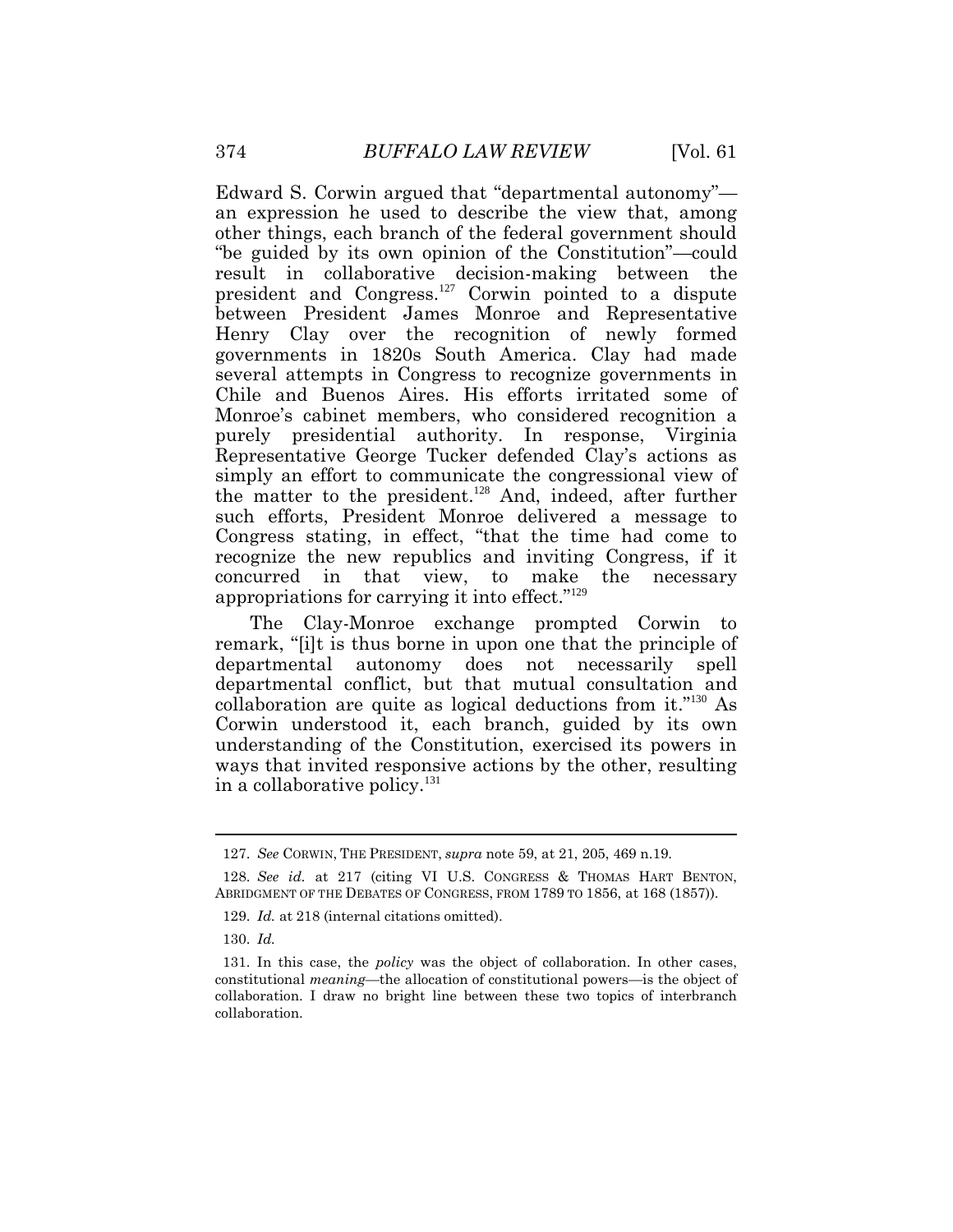This, in a nutshell, is the second of "two views of departmentalism." The first view is the familiar one, based on the idea of interbranch competition over interpretative authority. The second view of departmentalism is based instead on the idea of interbranch collaboration. This view is much less familiar, but it is not unknown.

#### B. *The Idea of Interbranch Collaboration*

 something more than the general idea of dialogue. Interbranch dialogue is consistent with a regime of judicial collaboration, I shall argue, is a unique benefit of moderate  Collaboration means *jointly developing a solution to a common problem*. It involves dialogue, but more than dialogue. What more, precisely? Here I want to draw upon the model of collaboration developed in the scholarship on literature ranges widely, but, in general, it describes the features of what might be called "administrative and business firms over the content, implementation, and enforcement of administrative rules. What is distinctive By using the term "collaboration," I mean to invoke supremacy, as many others have shown.<sup>132</sup> Interbranch departmentalism. What do I mean by "collaboration"? "new governance"<sup>133</sup> or "collaborative governance."<sup>134</sup> This collaboration": collaboration between government agencies

 132. *See, e.g.*, FISHER, *supra* note [18;](#page-5-0) Dorf & Friedman, *supra* note [18,](#page-5-0) at 62; *see also* Friedman, *supra* not[e 18.](#page-5-0)

 133. *See* Lobel, *supra* note 21, at 344 (describing the model as decentralization that integrates law, economics, and critical legal scholarship, and promising dialogue between the interested, opposing parties); Salamon, *supra* note 21 (defining its collaborative approach that acknowledges both its opportunities and challenges as "new governance").

 134. *See* Freeman, *supra* note 21, at 22 (describing the five features that characterize "collaborative governance"); *id.* at 6 (characterizing a collaborative administrative process as "a problem-solving exercise in which parties share responsibility for all stages of the rule-making process"). Incidentally, where  Jill Purdy, *A Framework for Assessing Power in Collaborative Governance Processes*, 72 PUB. ADMIN. REV. 409, 409 (2012) (defining collaboration as a "process through which parties who see different aspects of a problem can constructively explore their differences and search for solutions" (quoting this literature defines "collaboration," the definition resembles my own. *See, e.g.*, BARBARA GRAY, COLLABORATING: FINDING COMMON GROUND FOR MULTIPARTY PROBLEMS 5 (1st ed. 1989)).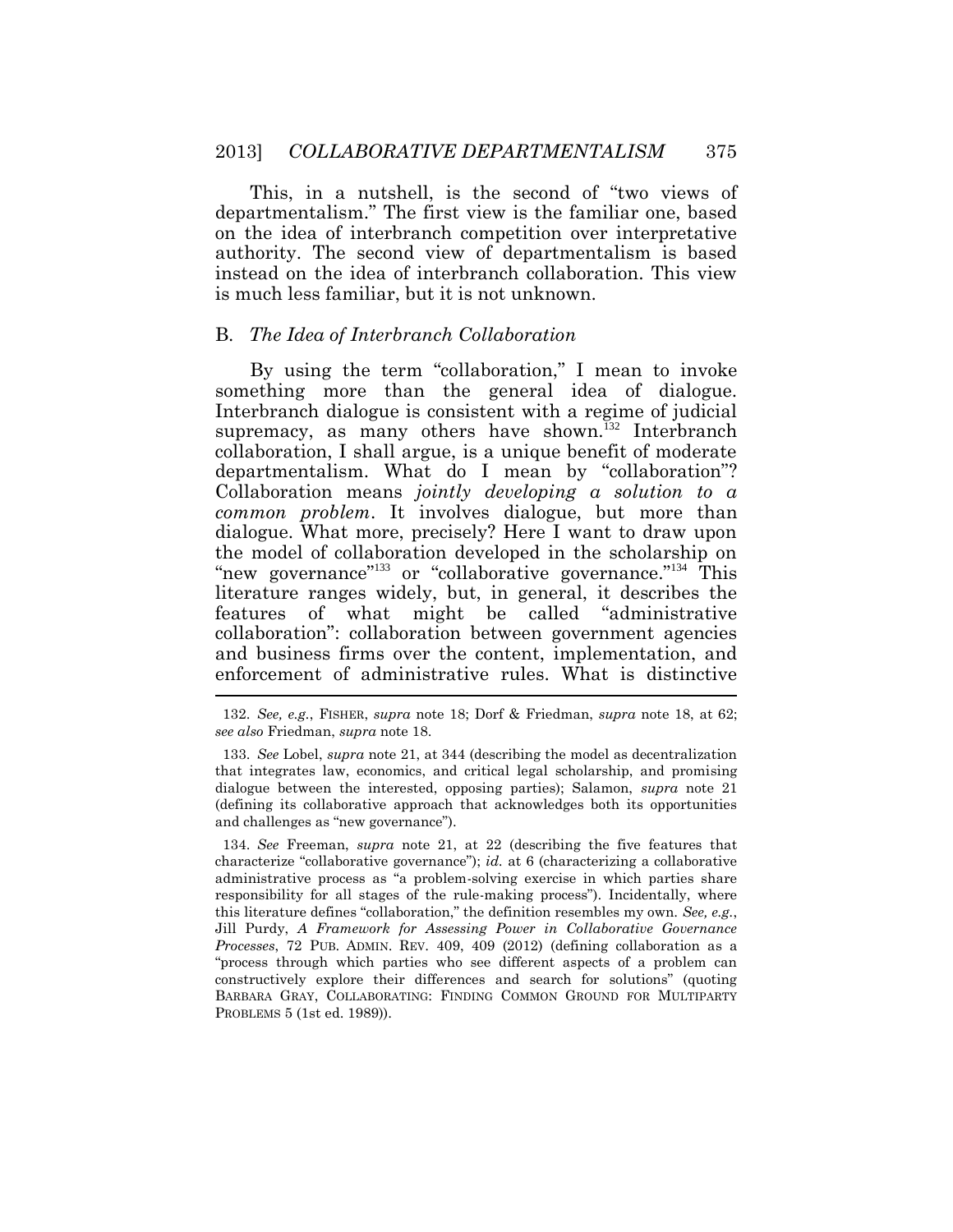about this body of literature is how it reconceives of these processes and the relationships between agencies and firms embodied in them. I will describe the details of this shift in a moment. For now, note that one of its effects appears to be what I was after above: a game of cooperation. As Orly Lobel puts it, "[a] shift from adversarial legalism to collaboration entails a move from an image of win-lose situations to a win-win environment. All actors come to realize their interlocking interest in the processes of governance."<sup>135</sup>

 encounter in which agency and firm compete over regulatory control into a collaborative one. To understand how this might be, and the implications for moderate governance literature on collaborative decision-making. I to inter-branch constitutional interpretation under a regime The language is suggestive. Administrative collaboration promises to transform an adversarial departmentalism, I want to isolate two key ideas in the new will use these ideas to compare administrative collaboration of moderate departmentalism.

 1. *Administrative Collaboration: Peers and Non- interaction of peers*. Peers are equal in authority. Thus, administrative collaboration takes place, the literature tells us, within a "horizontal network[]" of public and private entities, rather than a vertical hierarchy of authority headed by the agency.<sup>136</sup> The intended point of contrast is with New Deal theories of public administration.<sup>137</sup> *Coercion.* The first idea is that collaboration involves *the* 

 note [21](#page-6-0), at 1633 (noting that in new governance "*collaboration* replaces 135. Lobel, *supra* note [21,](#page-6-0) at 379; *see also id*. at 405-06 tbl.2; Salamon, *supra competition* as the defining feature of sectoral relationships").

 136. *See* Lisa Blomgren Bingham et al., *The New Governance: Practices and Processes for Stakeholder and Citizen Participation in the Work of Government*, 65 PUB. ADMIN. REV. 547, 547 (2005) ("[H]orizontal networks of public, private, and nonprofit organizations [constitute] the new structures of governance as opposed to hierarchical organizational decision making."); Lobel, *supra* note [21,](#page-6-0)  at 377.

 137. *See* Dorf & Sabel, *supra* note [21,](#page-6-0) at 270-72 (discussing the ineffectiveness of the New Deal constitutionalism and the call for decentralization and limitation of national authority); Freeman, *supra* note [21,](#page-6-0) at 3 (comparing, generally, the contestation of administration to that present during the New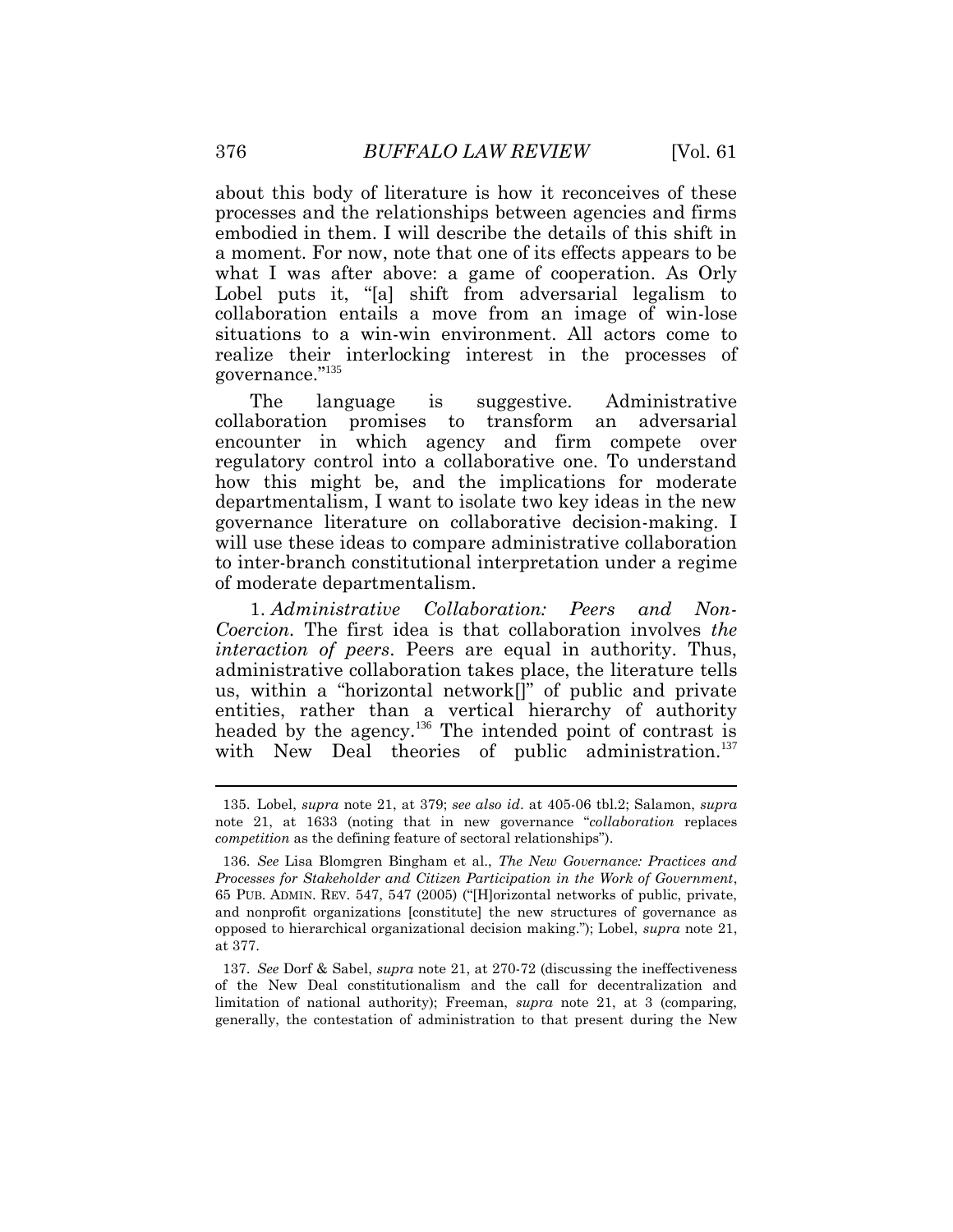Traditional theory conceived of government agencies as possessing complete control over the operation of their programs; thus, a major task of that body of theory was to describe how control should be exercised to accomplish program goals consistent with values of efficiency and acknowledges that agencies have only partial control over their programs.<sup>139</sup> Agencies and firms are thus and private orders.<sup>140</sup> For example, government agencies depend on regulated entities and industry associations to gather information and provide feedback on policy effectiveness; regulated entities, in turn, depend on in which goods and services can profitably be delivered.<sup>141</sup> democratic legitimacy.<sup>138</sup> In contrast, new governance interdependent in ways that blur the line between public government to provide a framework of rules and institutions

 But agency dependence on firms and other private entities goes much deeper than this. Firms, industry associations, and public interest groups are often the source of the norms by which firm behavior is measured. In this way, interdependence gives substance to the idea that agencies and the firms they regulate are "peers."<sup>142</sup> Consider

 138. *See* Salamon, *supra* note [21,](#page-6-0) at 1628-29 (discussing the shift "from hierarchic agencies to *organizational networks*").

139. *See id.* 

140. *See id.* at 1631 (stating that, under the network theory, "the standard relationship among actors is one of interdependence"); Dorf & Sabel, *supra* note [21,](#page-6-0) at 354-55 (discussing the dynamic of agencies, requiring them to be interdependent, yet involved in the very interests they regulate); Fiorino, *supra*  note [21,](#page-6-0) at 452 (finding that the complexity of the problems and the level of interdependence create a need for cooperation); Freeman, *supra* note [21,](#page-6-0) at 30 (discussing that collaboration will involve arrangements that cross the publicprivate divide).

 private divide). 141. *See* Dorf & Sabel, *supra* note [21,](#page-6-0) at 317-19 (discussing the ongoing collaborative development of rules); Salamon, *supra* note [21,](#page-6-0) at 1628-29, 1635 exchange between agency and regulated entity results in agency learning and (discussing the need for strong governmental involvement in the private sector).

 142. *See* Lobel, *supra* note [21,](#page-6-0) at 425-26 ("Under such a regime, public authorities allow for cooperative implementation in which government relies upon agents or employees of the regulated entities to help interpret, implement, and enforce applicable rules." (internal citation omitted)).

 Deal); Lobel, *supra* note [21,](#page-6-0) at 351-54 (discussing the regulatory development of the New Deal and the emergence of a new paradigm).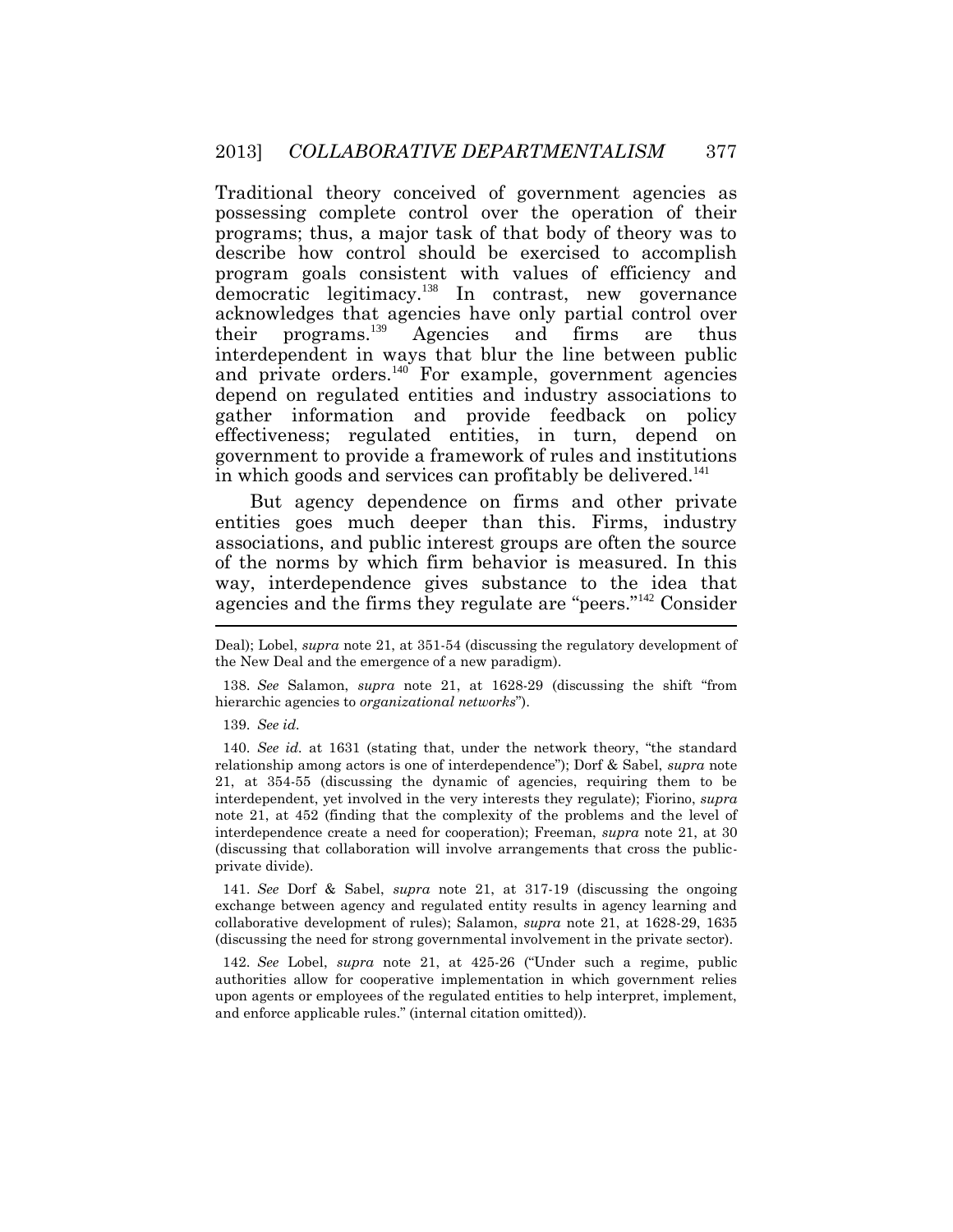Regulated entities may be tasked with developing their own targets described by the agency.<sup> $143$ </sup> Such rules have the benefit of being appropriately tailored to the circumstances and business practices of the firm in question.<sup>144</sup> Their content does not seem "foreign," misconceived, or unrealistic themselves using internal inspection procedures, backed by governmental audit and sanction processes.<sup>146</sup> Sharing inspectors often enjoy powers considerably greater than government inspectors, and may be able to root out non- compliance behaviors hidden or obscure to an outside  $\rm{observer.}^{147}$ the development and enforcement of administrative rules. company-specific rules that meet general benchmarks or to firm employees—who may, in fact, play a role in developing the rules. $145$  Firms may also enforce rules enforcement tasks may benefit all involved. Internal

 Administrative collaboration requires both agency and firm to employ the techniques of obtaining freely given consent: negotiation and persuasion. The need for negotiation and persuasion follows closely from agencies' lack of complete control over their regulatory programs, and their resulting dependence on regulated entities. As Lester Salamon describes no entity . . . is in a position to enforce its will on the others persuasion replace command and control as the preferred the idea. Consider the task of gathering information from regulated entities. Accessing and analyzing firm The second key idea is that collaboration is *non-coercive*. the connection, "[g]iven the pervasive interdependence that characterizes [horizontal] networks, over the long run. In these circumstances, negotiation and management approach."<sup>148</sup> Simple examples again illustrate

 143. *See* AYRES & BRAITHWAITE, *supra* note [21,](#page-6-0) at 106-08.

<sup>144.</sup> *See id.* 

<sup>145.</sup> *See id.* at 110 (recognizing that rules can be simple and specific, rather than having to account for an endless range of activities or strategies used industry-wide).

 146. *See id.* at 35-38 (discussing sanctions and compliance); Freeman, *supra*  not[e 21,](#page-6-0) at 30-31 (discussing a system of monitoring compliance internally).

 147. *See* AYRES & BRAITHWAITE, *supra* note [21,](#page-6-0) at 104-05.

 148. Salamon, *supra* not[e 21,](#page-6-0) at 1635 (emphasis omitted).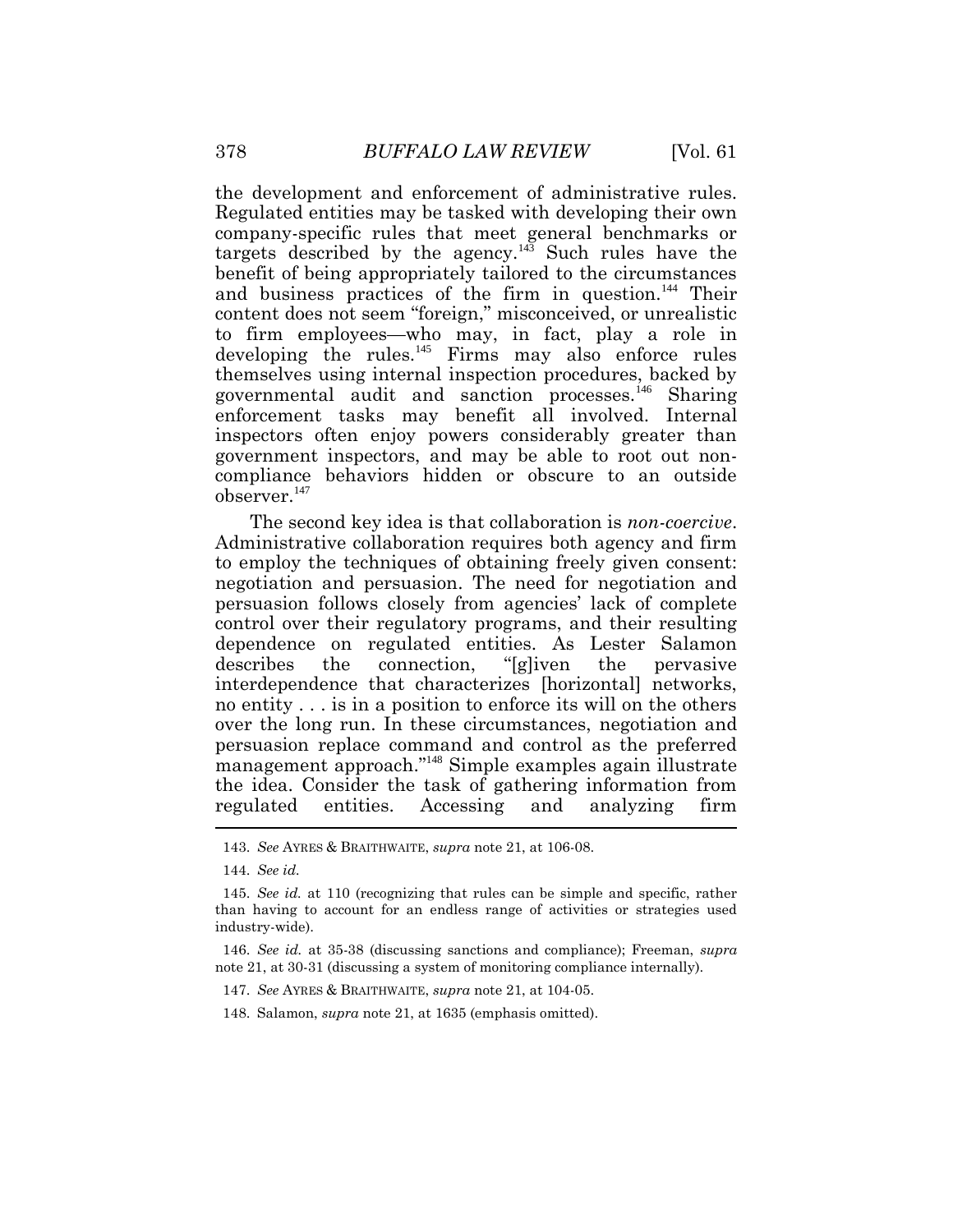and enforcement tasks. Yet government agencies lack the resources to collect and fully understand much of this information. As Ayres and Braithwaite report, even in cases like nuclear regulation, "the facts of life are that the wealthiest state in the world monitors only 1 or 2 percent of 'safety-related' activities at nuclear plants annually."<sup>149</sup> To determine whether firms are complying with rules, regulators must rely on the firms themselves, as well as industry associations and public interest groups, to gather standards and protocols governing collection and access to associations, and key public interest groups to take an information is vital to the rule-making, implementation, and analyze relevant information. Agencies must negotiate such information, and must persuade firms, their active and comprehensive approach to informationmanagement tasks.

 Nothing about this argument presupposes that regulators will be able to negotiate favorable terms or persuade firms to cooperate in every instance. This may and firms will share a basic understanding of the purposes of regulation or its relative importance, and will thus be able to "deliberate" about best rules and how to enforce them.<sup>150</sup> Agencies are nonetheless often successful because negotiation and persuasion are desirable strategies for all involved. They are relatively non-invasive, and they are less costly for both agency and firm than adversarial measures. help to develop a culture of compliance at a firm. Ayres and Braithwaite have shown that if regulators signal to firm employees that they regard them as responsible, it encourages employees to take a positive, public-regarding approach to regulatory compliance, instead of a cynical prove difficult, or in some cases impossible. I am unaware of any new-governance scholars who assume that regulators From the agency perspective, employing persuasion can

 149. *See* AYRES & BRAITHWAITE, *supra* note [21,](#page-6-0) at 103 (citing Peter K. Manning, *The Limits of Knowledge: The Role of Information in Regulation*, *in*  MAKING REGULATORY POLICY 49 (Keith Hawkins & John M. Thomas eds., 1989)).

 150. *See id. at* 35-36; Dorf & Sabel, *supra* note [21,](#page-6-0) at 321-22 (noting that collaboration can aid problem-solving deliberation); Lobel, *supra* note [21,](#page-6-0) at 311 (explaining how soft law allows for open communication and deliberation).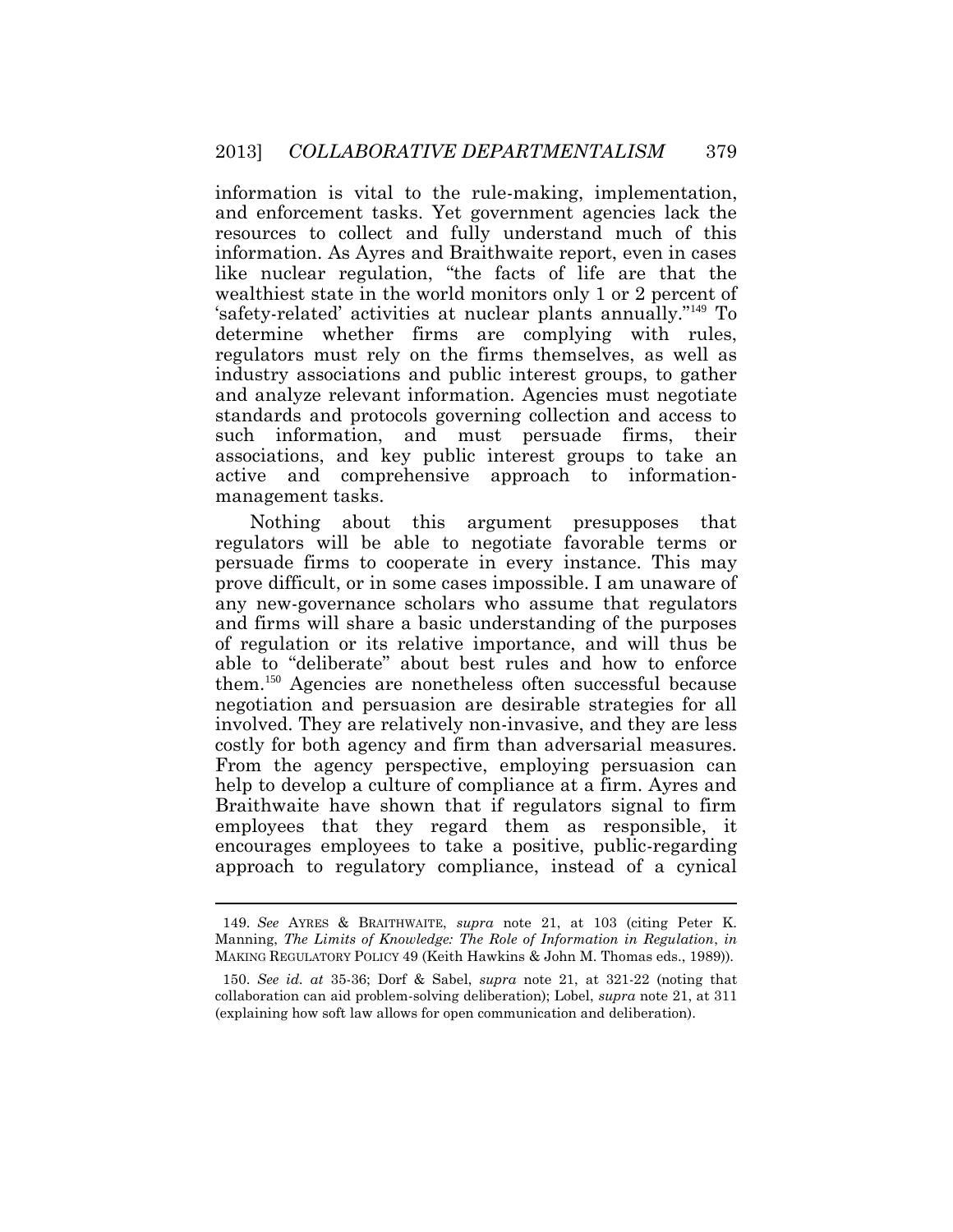persuasion can encourage agency and firm to approach rule- rather than an adversarial one—a result associated with one.<sup>151</sup> From the firm perspective, such a culture promotes lawful behavior. More broadly, the use of negotiation and making and enforcement with a "problem-solving" attitude, reduced costs.<sup>152</sup>

2. Comparing *Moderate Departmentalism.* Peer interdependence and nona branch constitutional interpretation under conditions of 2. *Comparing Administrative Collaboration and*  coercion suggest a natural comparison between administrative collaboration and departmentalism. Intermoderate departmentalism exhibits both of these features.

 First, it involves peer interactions. Equality of rank, or sees fit, and, by implication, that it may interpret the content and scope of those powers. This autonomy—what Corwin called "departmental autonomy"—implies that each branch enjoys an imperfect control over constitutional meaning.<sup>153</sup>If the president has an implied authority to determine for himself the meaning of "reasonable the body of fundamental law governing police practices. control generates a kind of institutional "interdependence" among the branches. Indeed, the implication was not lost on the framers. As Paulsen has pointed out, James Wilson branch coordinacy, was a premise in the argument above for moderate departmentalism. Coordinacy, it was argued, implies that each branch is free to exercise its powers as it suspicion," then the Supreme Court lacks complete control over the meaning of the Fourth Amendment, the content of Similarly, a president who wishes to operate under a certain construction of the Fourth Amendment depends on the Supreme Court to affirm that construction in the context of litigation. Just as in the administrative context, incomplete

 151. *See* AYRES & BRAITHWAITE, *supra* note [21](#page-6-0)*,* at 47-51.

 152. *See* Freeman, *supra* note [21,](#page-6-0) at 22-23; *see, e.g.*, *id.* at 41-49 (demonstrating how the EPA used negotiation and persuasion in rulemaking).

 153. *See* CORWIN, THE PRESIDENT, *supra* note 59, at 21, 205, 469 n.19.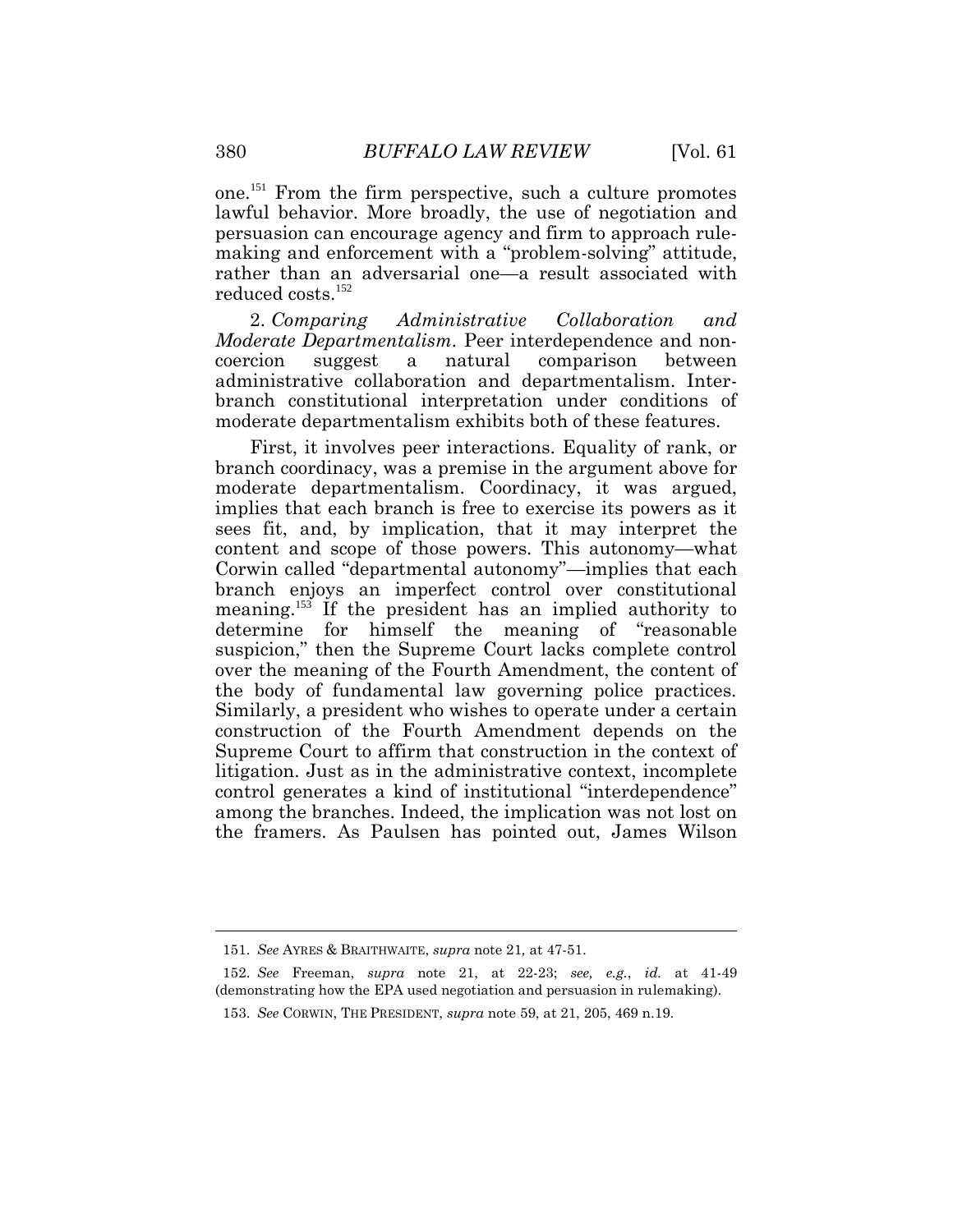drew much the same conclusion about the effects of departmental independence on the president.<sup>154</sup>

 necessitates the use of non-coercive techniques of obtaining The president and the Court lack complete control over the determination of constitutional meaning. Each has various construction, but neither will able to force its view on the other over the political long run.<sup>155</sup> It appears, then, that under a regime of moderate departmentalism, both the president and the Court will need to engage in some amount of persuasion to achieve goals that depend on interbranch cooperation.<sup>156</sup> Of course, efforts to persuade may or may not be successful; the branches may go their own ways. I will does produce a shared solution, there is some reason to understanding and priorities of each, since each will have Second, as a corollary, moderate departmentalism consent, particularly persuasion. The reasoning is much the same as it was in the context of administrative regulation. tools to encourage the other to adopt its favored return to this point at length below. But when persuasion expect the benefits of the "problem-solving" orientation discussed above. A solution freely chosen by both departments is likely to embody, to some degree, the had an opportunity to urge the merits of its view on the

 maintained that this independence of the departments would create a mutual *dependence* (or inter-dependence), because, in the same way that each branch would possess autonomous power within its sphere, none of the branches would be bound by the 'proceedings' of the others."). Viscount Bolingbroke also advanced a similar argument. VILE, *supra* note 49, at 81 ("Bolingbroke then presented a defence of his view that the independence of the parts of the government . . . was perfectly compatable with their 'mutual dependency.' The parts of the government have each the power to exercise some control over the others, and they are therefore mutually dependent."). 154. Paulsen, *The Most Dangerous Branch*, *supra* note 13, at 239 ("Wilson

 155. *See* WHITTINGTON, *supra* note [12,](#page-3-0) at 77-78 (portraying the judiciary as representative of outdated interests, giving a president with a mandate to remake politics the upper hand); SKOWRONEK, *supra* note 97, at 27-28 (discussing the paradox that, for presidents, "*the power to recreate order hinges on the authority to repudiate it*").

 between the Court and the other branches will almost always be tacit, due to 156. I do not mean to rule out negotiation, but it seems likely that negotiation the norms governing judicial decision-making and judicial ethics more broadly.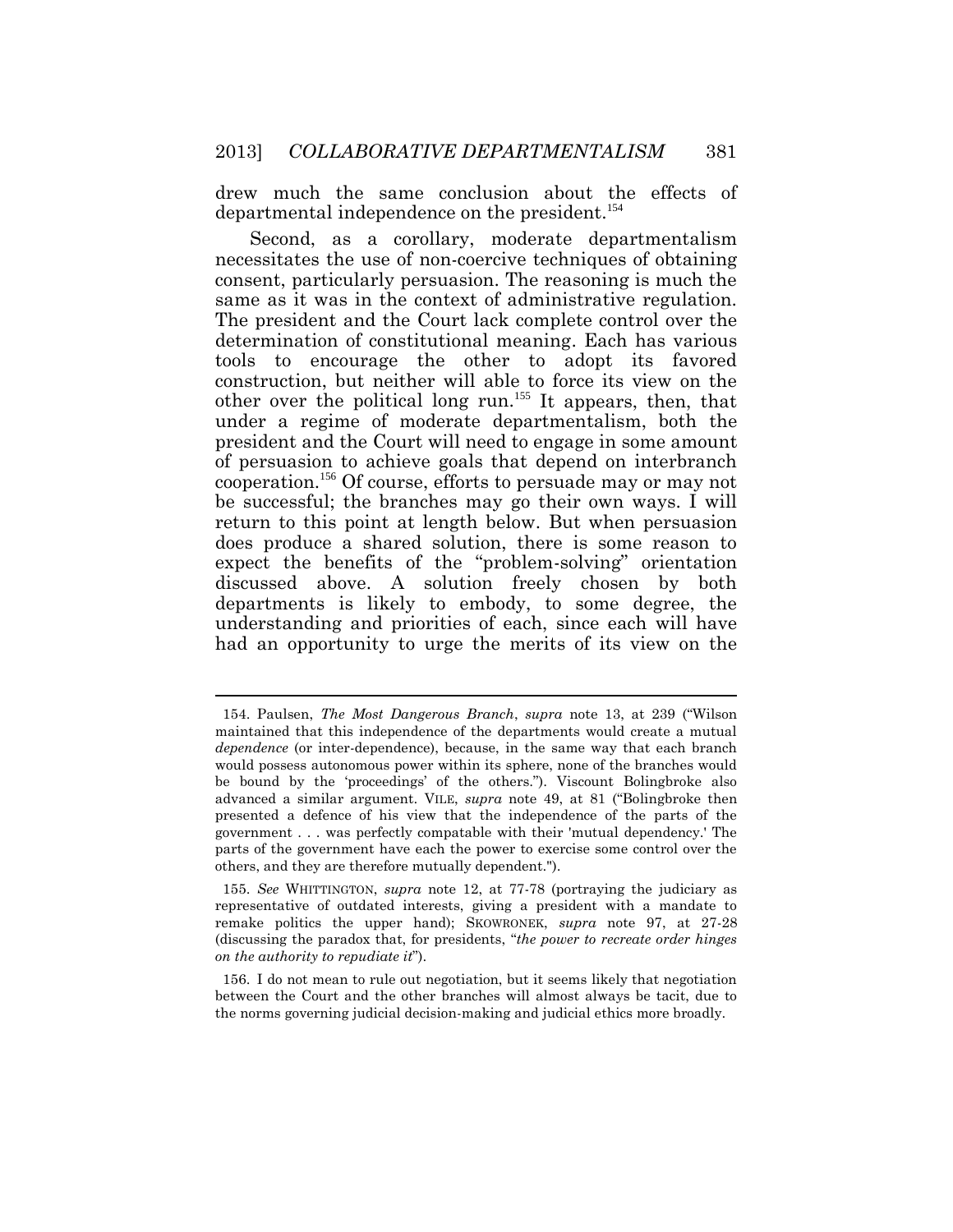other, and to withhold approval until the proposed solution reflects that perspective.<sup>157</sup>

 resembles regulatory collaboration between agencies and "program" is the determination of constitutional meaning. Under a regime of moderate departmentalism, the Court lacks complete control over this program. The president is a regulated entity: he is subject to constitutional law. Since constitutional meaning, the Court must depend on him as a president to adopt its own view of the law, at least over the In these respects, then, moderate departmentalism firms. The comparison is rather straightforward. The Supreme Court resembles the government agency. Its the president has equal authority to determine source of constitutional norms. The Court cannot force the long run. It must thus obtain his freely-given consent, principally by persuasion.

 3. *The Effect of Moderate Departmentalism on the President.* Consider, now, how these features of moderate constitutional litigation. Executive attorneys, of course, currently play a significant role in constitutional litigation. They contribute to the development, in litigation, of an extensive and they play a role in determining the agenda of enhances Under departmentalism, the president is free to issue orders that incorporate or ignore the Court's determination of a point of departmentalism affect the role of the executive in written record reflecting the executive understanding of the Constitution; they engage in repeated face-to-face deliberations with judges, other governmental actors, and private litigants concerning this understanding; constitutional litigation before the Supreme Court.<sup>158</sup> Moderate departmentalism enhances this already significant role. Under a regime of moderate constitutional law. Because moderate departmentalism is non-coercive in this way, it transforms the tone and function

 157. *See* Fiorino, *supra* not[e 21,](#page-6-0) at 458-61 (describing "social learning").

 *Supreme Court Certiorari Petition Procedures: The Call for Response and the Call for the Views of the Solicitor General*, 16 GEO. MASON L. REV. 237, 245 (2009) (finding that when the Court calls for the views of the SG, it is thirty-158. David C. Thompson & Melanie F. Wachtell, *An Empirical Analysis of*  seven times more likely to grant a cert petition).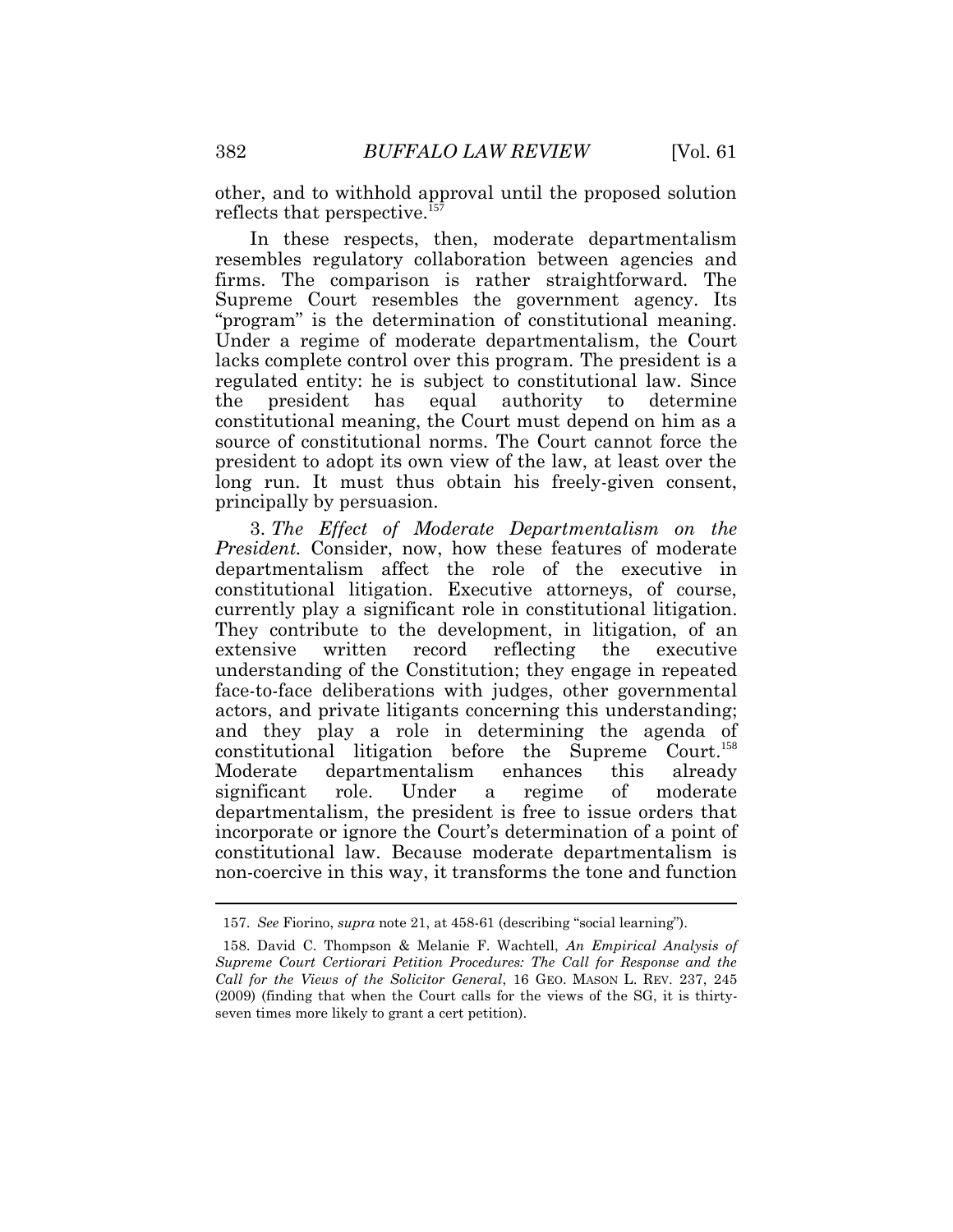part. The incentive of a court is to use such proceedings to president's view of the law, and to persuade those attorneys of the adjudicative proceedings in which the executive takes gather information from executive attorneys about the of the court's own view. The cumulative effect is to make the president's participation in the interbranch constitutional dialogue much more meaningful.

 between the president and the resultant constitutional between the president and stakeholders in collaborative decision-making. The president is a stakeholder in the determination of constitutional meaning. An interpretation may limit presidential powers and make it considerably more difficult for the president to achieve his agenda and decisions when they are made with their input. As Ayres that participation in a decision-making process increases the acceptance and improves the execution of the decisions stakeholders an opportunity to participate directly in the rule-making process grants them a degree of 'ownership' over a rule and increases their commitment to its successful "Meaningful participation" transforms the relationship doctrine. To see this, consider again the basic analogy manage his political coalition. Such stakeholders, who have considerable risk exposure, are more likely to abide by and Braithwaite report, "considerable evidence indicates reached."<sup>159</sup> Jody Freeman explains the reasoning: "Giving"  $implementation.<sup>160</sup> Meaningful participation, in the$ language of public administration, brings "buy in."<sup>161</sup>

 *Industrial Social Psychology*, *in* V THE HANDBOOK OF SOCIAL PSYCHOLOGY 196- 159. AYRES & BRAITHWAITE, *supra* note [21,](#page-6-0) at 113 (citing Victor H. Vroom, 268 (2d ed. 1969)).

 *Ordering Through Negotiation: Dispute-Settlement* and *Rulemaking*, 89 HARV. L.  REV. 637, 658-60 (1976); *see also id.* at 27 ("Meaningful participation . . . gives [affected parties] some *responsibility* for the regulatory regime."); *cf.* Fiorino, *supra* note [21,](#page-6-0) at 447-48 (describing the regime of "reflexive law," which gives 160. Freeman, *supra* note [21,](#page-6-0) at 23-24 (citing Melvin Aron Eisenberg, *Private*  regulated parties internal incentives to comply).

 is the basis of broader empirical research on adjudicative legitimacy. For an influential defense of the significance of participation to the legitimacy of the law, see TOM R. TYLER, WHY PEOPLE OBEY THE LAW 94-104, 172-73 (1990) 161. Of course, the point is not limited to studies of public administration but (arguing that procedural justice is central to the legitimacy of adjudication).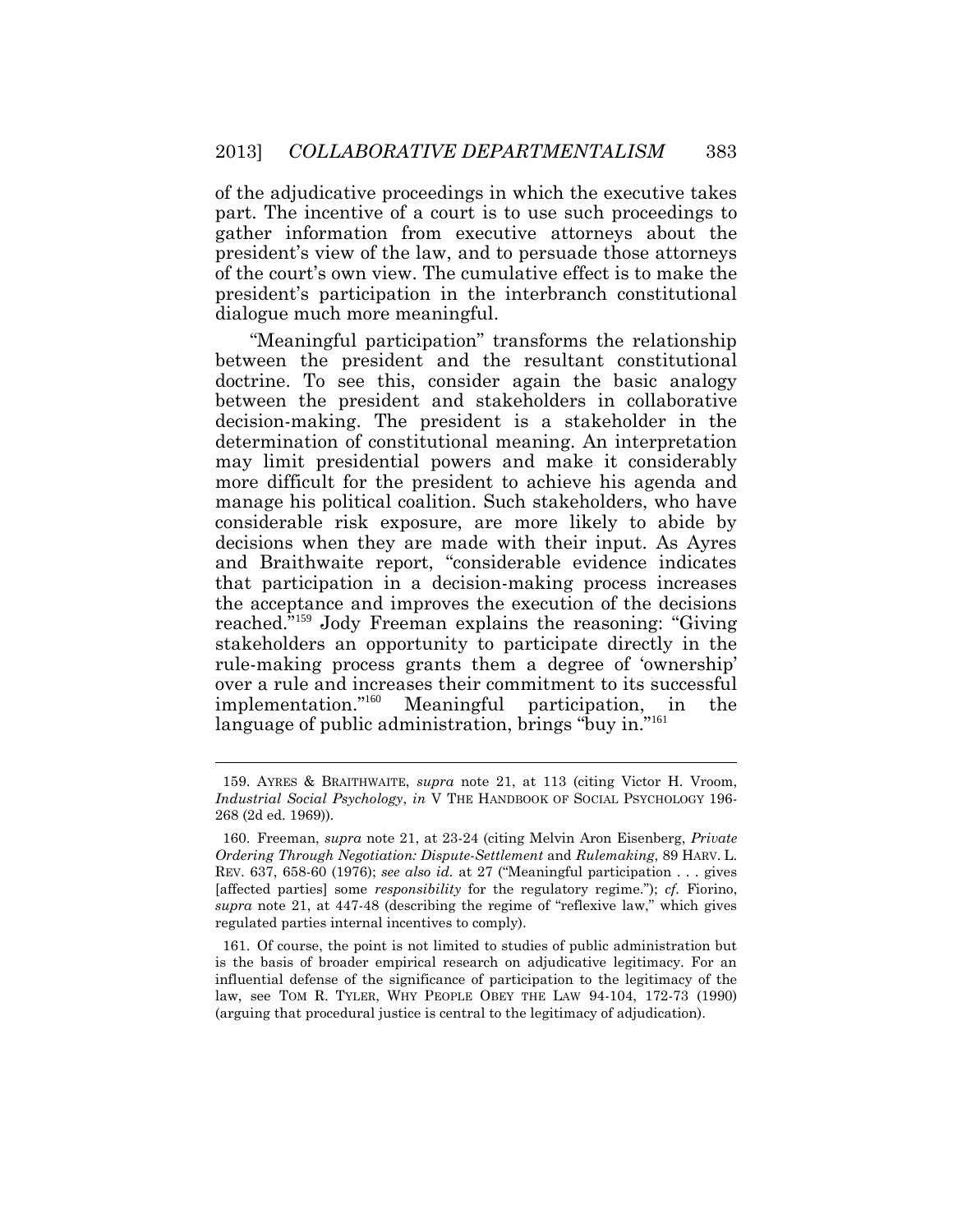Participation is more likely to be "meaningful" when process enables a party to make its voice heard, to directly negotiated rulemaking, excessive assertions of authority by agency officials may lead regulated entities to conclude that negotiation is a sham, or "mere process," and that the agency will independently decide on the appropriate rule on his own view of constitutional meaning suggests that a rational Court will seriously consider his views, which in turn encourages a greater investment by the president in the process. If the view later announced by the Court expressly reflects the president's concerns as stated on the record and in the public view, the president will have challenge competing views, and to object to the resulting decision or even decline to implement it. In the context of itself.<sup>162</sup> In this case, the president's residual authority to act greater reason to take "ownership" over that rule.

 Consider the converse situation. A stakeholder with no exposure is unlikely to abide by that conclusion over the long run.<sup>163</sup> This is especially the case where the excluded party retains some discretion and has special expertise in the regulated area; when a situation arises in which the party believes that his interests (or overall social welfare) would be advanced by ignoring the prior decision, he will find little difficulty in concluding that the belief is justified.<sup>164</sup> The president, of course, can call on a number of reasons for following such a course of action. The Court and role in making a decision in which he has considerable the Congress are unfamiliar with the demands of

 162. *See* Freeman, *supra* note 21, at 37-40 (describing the process of negotiated rulemaking under the federal Negotiated Rulemaking Act); *id.* at 27- 28 ("The administrative law landscape is littered with process reforms that have failed to provide meaningful participation, particularly in environmental decision making, because the responsible agency has reacted defensively to them or because public input has had little discernible impact on the way in which problems and solutions are conceived.") (internal citation omitted).

 163. *See* Freeman, *supra* note [21,](#page-6-0) at 23 & n.60.

 164. *See* AYRES AND BRAITHWAITE, *supra* note [21,](#page-6-0) at 104-05 ("While anyone telling us how to do our job is a pain in the ass, interventions from 'outsiders' are harder to take."); *cf.* Salamon, *supra* note [21,](#page-6-0) at 1635 (arguing that, under the contemporary framework of administrative law, "no entity, including the state, is in a position to enforce its will on the others over the long run").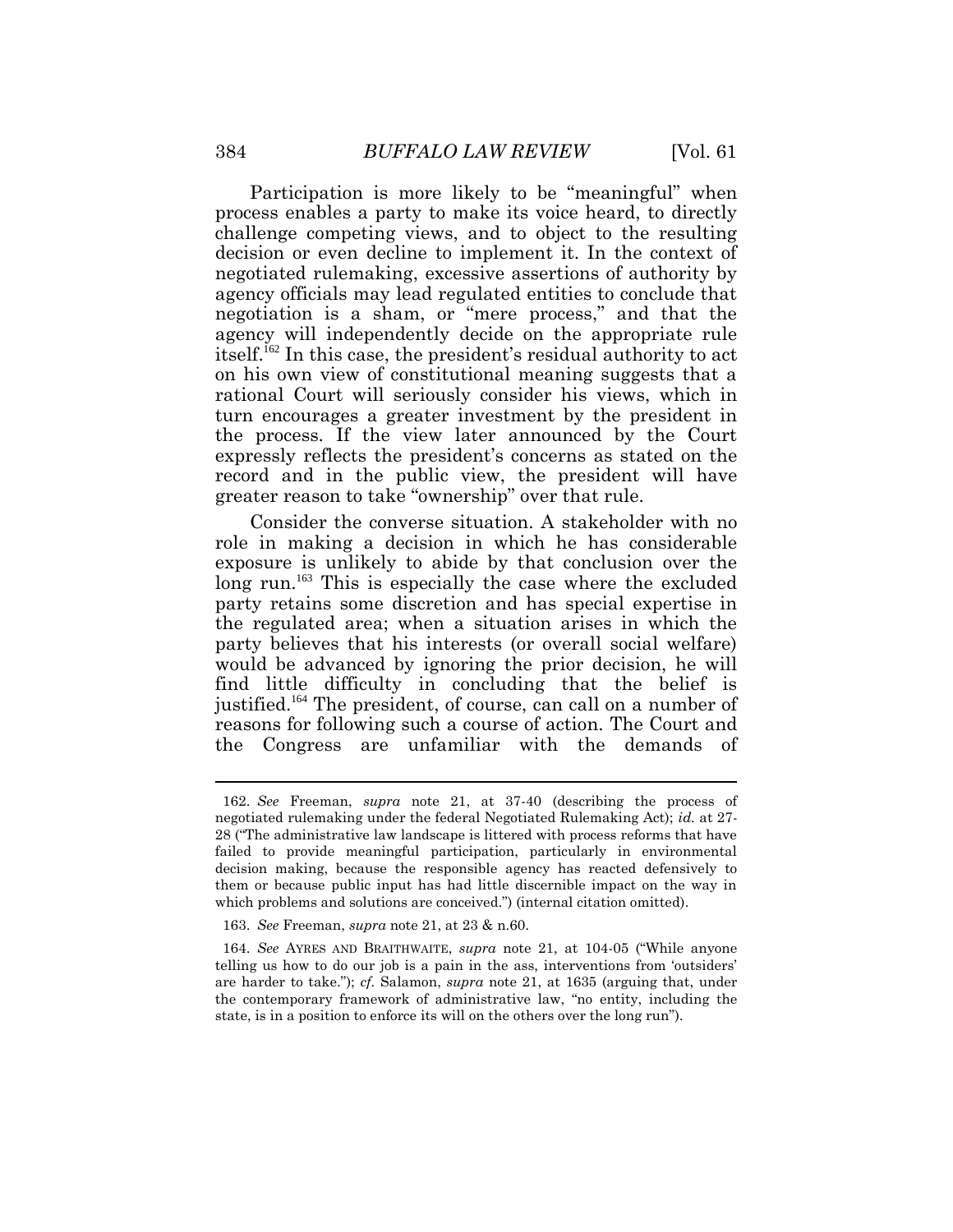suppressing rebellion and carrying out war, and largely so high, the president may ignore or undermine a unequipped to manage such tasks.<sup>165</sup> Where the stakes are determination of constitutional meaning that he regards as inappropriate to his task.<sup>166</sup>

 The logic is quite different if the president has constitutional meaning was settled. Suppose the question of the balance of war powers between Articles I and II comes Court, the Solicitor General describes the view and responds to the concerns of the justices and other president may choose to go his own way, sensibly incorporates his views into its opinion. This undermines the basis cited above for the president to ignore the constitutional determination of another branch. The fashioned without regard for the demands imposed by meaningfully participated in the process by which before the federal courts. Executive attorneys appear in the courts to articulate the president's view. In the Supreme stakeholders (perhaps Congress). The Court, aware that the president can no longer complain that the rule was armed conflict or other unique presidential responsibilities.

 authority of *both* the president and the Supreme Court over president. Moderate departmentalism recognizes his authority to refuse to adopt a constitutional interpretation proffered by the Court. Since the president enjoys no such authority under the current regime of judicial supremacy, this represents an increase in authority. Now consider the Supreme Court. The Supreme Court gives up the authority to make final and supreme determinations of the meaning In this way, moderate departmentalism enhances the the determination of constitutional meaning. Begin with the

 CONSTITUTION: CRITICAL ESSAYS ON JUDICIAL LAWMAKING 154, 172 (Michael W. McCann & Gerald L. Houseman eds., 1989) [hereinafter Adler, *Foreign Policy*]; *cf.* POSNER & VERMEULE, *supra* note 92, at 10 ("When the hour of crisis tolls, Congress has little incentive or capacity to enforce such attempted 165. The point is a common one. *See, e.g.*, David Gray Adler, *Foreign Policy and the Separation of Powers: The Influence of the Judiciary*, *in* JUDGING THE precommitments.").

 166. *See, e.g.*, Merrill, *supra* note [19,](#page-5-1) at 73 ("If the political branches strongly disagree with the [legally binding] judicial understanding, it will be ignored or distinguished or limited to its facts.").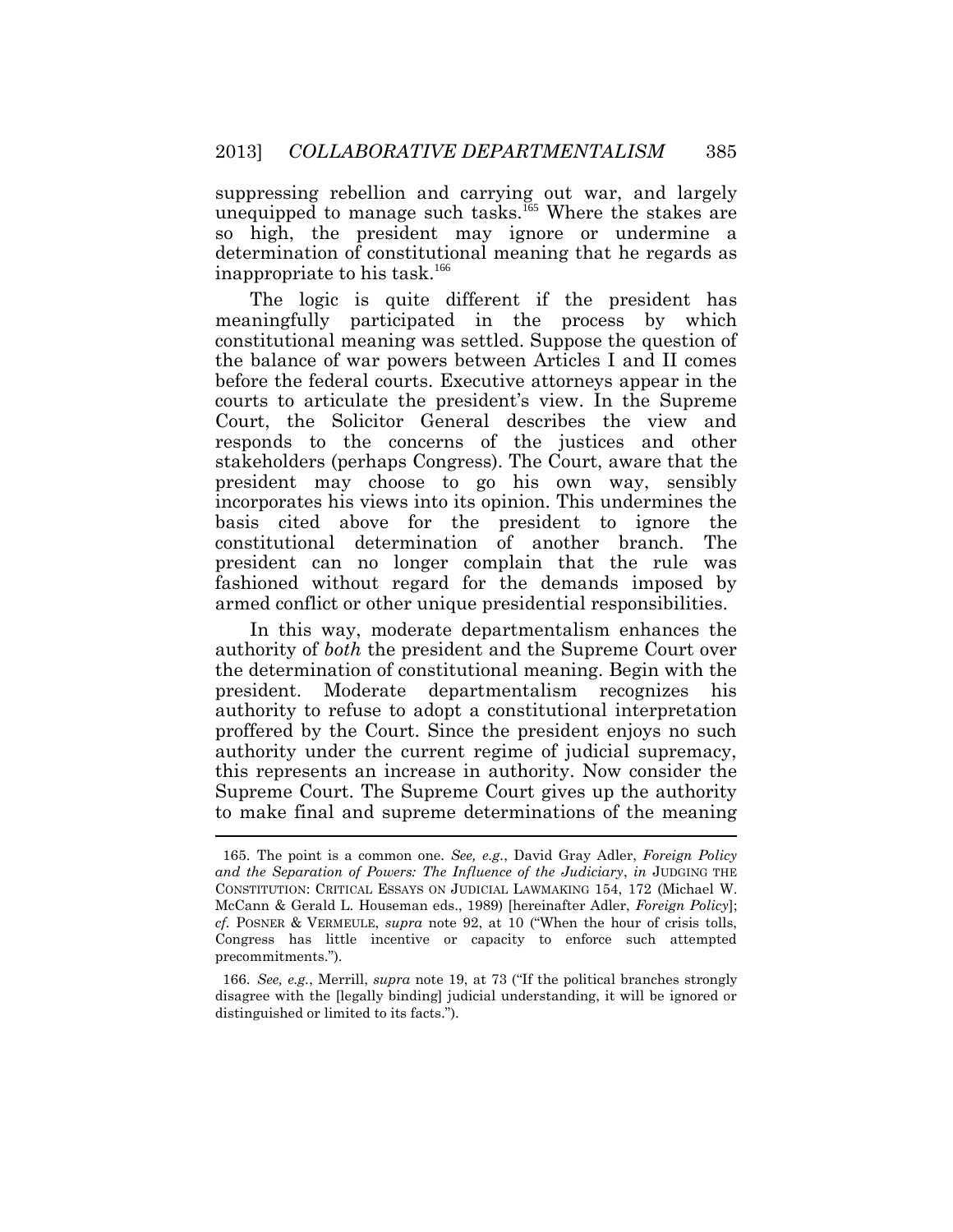*informal* authority to pronounce constitutional rules is increased, since the president's participation gives him reason to regard the Court's announced rules as legitimate. To the extent that this legitimacy is lacking under a regime of judicial supremacy, this represents an increase in authority for the Court. Thus the total amount of interpretative authority is increased, rather than being I suggest, is a model for understanding how coordinate departments can decide *together* on the meaning of the of the Constitution. Yet, at the same time, the Court's transferred from one department to another. What we have, Constitution.

#### C. *Agency Powers of Enforcement, and Other Complications*

 and moderate departmentalism is suggestive. Yet it raises a number of obvious questions. Consider, for example, the role of the agency in new governance theory. Even though agencies do not possess complete control over the operation of their programs, they possess considerable authority, and the use of this authority is essential, in a variety of ways, to The comparison between administrative collaboration the success of administrative collaboration.<sup>167</sup>

 processes. For example, under the Negotiated Rulemaking rules between agencies and stakeholders, the agency itself determines when it is necessary to formulate a new administrative rule.<sup>168</sup> If the agency plans to negotiate the To begin, agencies convene collaborative rulemaking Act of 1990, which governs the negotiation of administrative rule with interested parties, it may appoint one of its own officials as "convener," a position tasked with determining

 the framework of administrative law, which provides for judicial review of the resulting administrative rule, establishes key boundaries on agency and firm behavior. Public-interest groups are also key players and may prevent cooperation from evolving into agency capture. *See* AYRES & BRAITHWAITE, *supra*  167. There are other complicating factors beyond agency powers. For example, not[e 21,](#page-6-0) at 54-60.

 168. Negotiated Rulemaking Act of 1990, 5 U.S.C. § 563(a) (2006)  ("Determination of Need for Negotiated Rulemaking Committee"); *see also*  Freeman, *supra* note [21,](#page-6-0) at 38 (discussing the process behind formulating a new rule).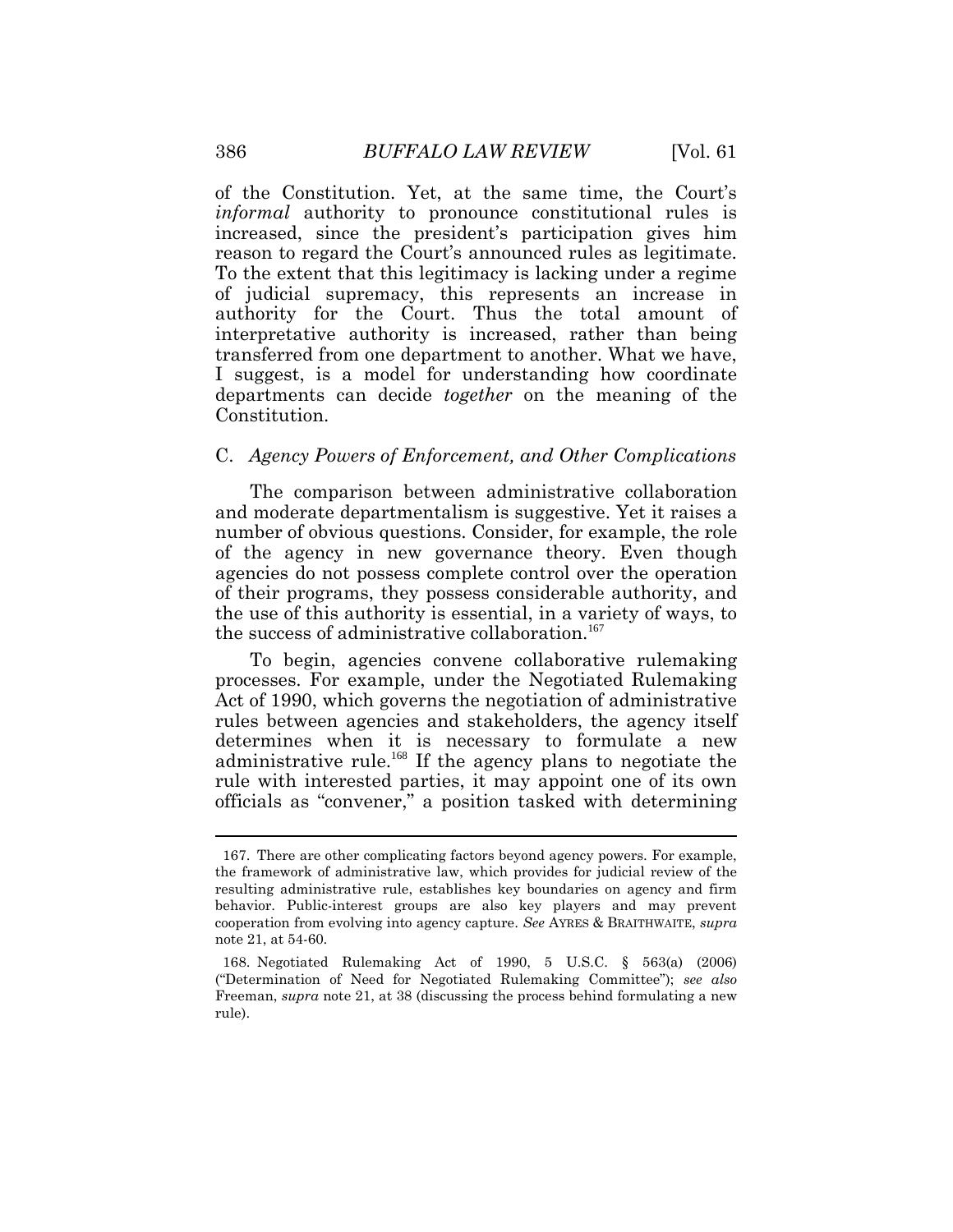After consulting with regulated entities, industry groups, public interest groups, and various other entities, the convener establishes an agenda for negotiation.<sup>170</sup> These controls give the agency tremendous influence over the content and tone of the negotiation—factors essential to successful collaboration.<sup>171</sup> As one might expect, it also falls process.<sup>172</sup> Agencies also provide the forum within which collaboration can take place. This means at least a physical over an extended period of time. The point is not a superficial one; research supports the conclusion that resolution, whereas the exchange of a paper record is associated with excessively adversarial behavior and who should be invited to participate in the negotiation.<sup>169</sup> to agency officials to facilitate deliberations by encouraging stakeholders to actively participate and to invest in the setting where parties can meet and deliberate, face-to-face, extended face-to-face interaction encourages parties to take a cooperative, problem-solving stance towards dispute posturing.<sup>173</sup>

 It is in enforcement, however, that government agencies play their most important role. This point is not lost on new self-enforcement processes.<sup>174</sup> Ayres and Braithwaite observe "a long history of barren disputation" between those governance scholars, despite their well-known support of

 169. 5 U.S.C. § 563(b); Freeman, *supra* note [21,](#page-6-0) at 38 (citing NEGOTIATED RULEMAKING SOURCEBOOK 123-31 (David M. Pritzker & Deborah S. Dalton eds., 1995)).

<sup>170.</sup> Freeman, *supra* note 21, at 38.

 171. *See, e.g.*, Purdy, *supra* note 134, at 411.

<sup>172.</sup> *See* Freeman, *supra* note [21,](#page-6-0) at 37-38.

 173. *See* AYRES & BRAITHWAITE, *supra* note [21](#page-6-0), at 91 ("Empirically, there can be no doubt that dialogue transforms the nature of regulatory encounters."); Freeman, *supra* note [21,](#page-6-0) at 22-24; Lobel, *supra* note [21,](#page-6-0) at 383; *see also* Chris Huxham & Siv Vangen, *Leadership in the Shaping and Implementation of Collaboration Agendas: How Things Happen in a (Not Quite) Joined-Up World*, 2000 ACAD. MGMT. J. 1159, 1170-71 (2000) (noting the effect of face-to-face contact on environmental partnership).

 174. *See, e.g.*, AYRES & BRAITHWAITE, *supra* note [21,](#page-6-0) at 19-53 (discussing the importance of strong punishment to promote self-enforcement); Freeman, *supra*  note [21,](#page-6-0) at 32.; *cf.* Fiorino, *supra* note [21,](#page-6-0) at 456 (explaining the need for agency independence).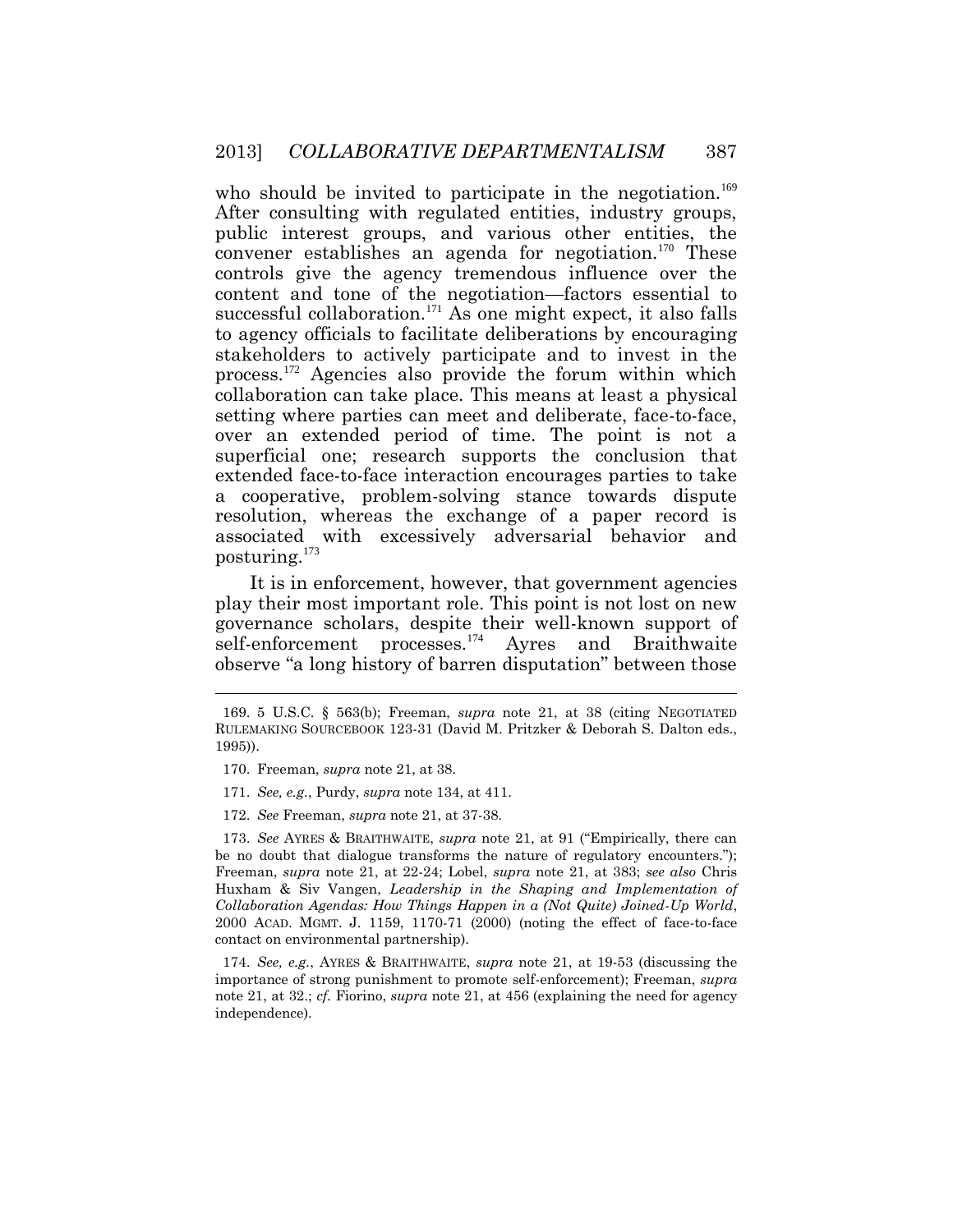those who—also unlike themselves—treat firms like bad actors and expect their compliance "only when confronted with tough sanctions." $175$  The new governance strategy is to that  $mix$  strategies of persuasion and sanction.<sup>176</sup> Thus, according to Ayres and Braithwaite, building on work by agencies with an escalating series of sanctions, graded appropriately to the severity and degree of noncompliance. $177$  The of the pyramid, the thickest layer (and thus the activity most often engaged in) is persuasion, on top of which lie successively smaller layers of increasingly severe the very top of the pyramid, of a "benign big gun." The big gun is an "enormous" agency power, such as the ability to revoke a firm license or shutter a business.<sup>179</sup> Although empirical studies suggest that agencies rarely use big guns (thus they are "benign"), the existence of such a power affects other, lesser agency powers.<sup>180</sup> According to Ayres agency, the more the agency will be able to "push regulation and thus employ enforcement strategies like persuasion.<sup>181</sup> Indeed, some kind of significant sanction is necessary if firms are to consistently adopt a public-regarding approach who—unlike themselves—believe that "gentle persuasion works in securing business compliance with the law," and transcend this debate by describing enforcement processes John Scholz, agencies should employ a tit-for-tat enforcement strategy in which firm non-compliance is met concomitant distribution of enforcement practices can be represented as a layered "enforcement pyramid": at the base sanctions.<sup>178</sup> Instrumental to the solution is the existence, at and Braithwaite, the greater the sanction available to an down to the cooperative base of the [enforcement] pyramid,"

<sup>175.</sup> AYRES & BRAITHWAITE, *supra* not[e 21,](#page-6-0) at 20.

 176. *Id.* at 21.

 177. *Id.* at 20-21, 35-40. Tit-for-tat is a strategy in an iterated game, in which a player initially cooperates, but then defects if the other player defects. *See*  John T. Scholz, *Voluntary Compliance and Regulatory Enforcement*, 6 LAW & POL'Y 385, 392-93 (1984).

 178. *See* AYRES & BRAITHWAITE, *supra* note [21,](#page-6-0) at 35-36.

 179. *Id.* at 40.

 180. *Id.* at 40-41.

 181. *Id.* at 40-44.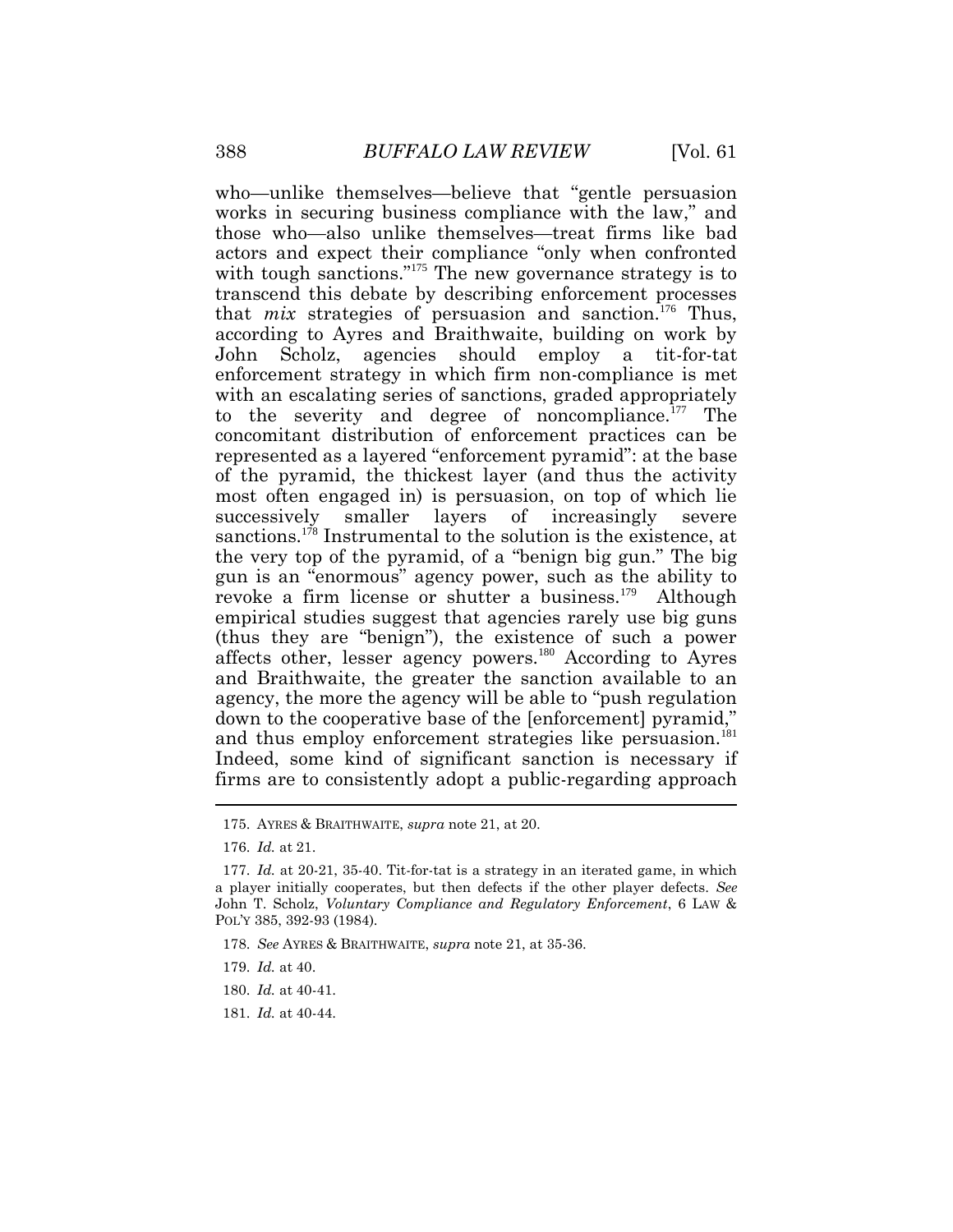to regulatory enforcement, rather than a narrowly self- interested one: "[W]ithout the spectre of sanctions in the background, . . . social responsibility concerns would not occupy the foreground of our deliberation."<sup>182</sup>

 the absence of a judicial "big gun" suggests that, under a regime of moderate departmentalism, the president has little reason to abide by rules announced by the Court if I turn in the remainder of this Article. My strategy will be Supreme Court *does* have a kind of judicial "big gun." These differences threaten to undermine the very simple comparison drawn above between administrative collaboration and moderate departmentalism. Specifically, they do not advance his interests. It is to this objection that to argue that, despite the differences canvassed above, the Avoiding this sanction encourages the president to participate with the Court in constitutional interpretation and to comply with its results.

#### D. *The Rationality of Constitutional Collaboration*

 We can begin to consider why, under moderate departmentalism, the president would adopt an unfriendly constitutional rule by drawing on a body of scholarship that considers why political actors ever voluntarily comply with adjudication.<sup>183</sup> It is usually supposed that political actors comply with the exercise of judicial power because they respect formal constitutional and statutory boundaries. But

 182. *Id.* at 47.

 183. *See, e.g.*, WHITTINGTON, *supra* note 12; Graber, *Establishing Judicial Review?*, *supra* note [30;](#page-9-1) Graber, *The Nonmajoritarian Difficulty*, *supra* note [30;](#page-9-1)   David S. Law, *A Theory of Judicial Power and Judicial Review*, 97 GEO. L.J. 723 (2009); William M. Landes & Richard A. Posner, *The Independent Judiciary in an Interest-Group Perspective*, 18 J. L. & ECON. 875 (1975); Levinson, *Parchment and Politics*, *supra* note 102, at 658, 661; McAdams, *supra* note 116, at 239-41, 248-49; Richard H. McAdams, *The Expressive Power of Adjudication*, 2005 U. ILL. L. REV. 1043 (2005) [hereinafter McAdams, *Expressive power of Comparative Approach*, 23 J. LEGAL STUD. 721 (1994); Matthew C. Stephenson,  *"When the Devil Turns . . .": The Political Foundations of Independent Judicial Review*, 32 J. LEGAL STUD. 59, 62-63 (2003); Barry R. Weingast, *The Political Foundations of Democracy and the Rule of Law*, 91 AM. POL. SCI. REV. 245 *Adjudication*]; J. Mark Ramseyer, *The Puzzling (In)Dependence of Courts: A*  (1997).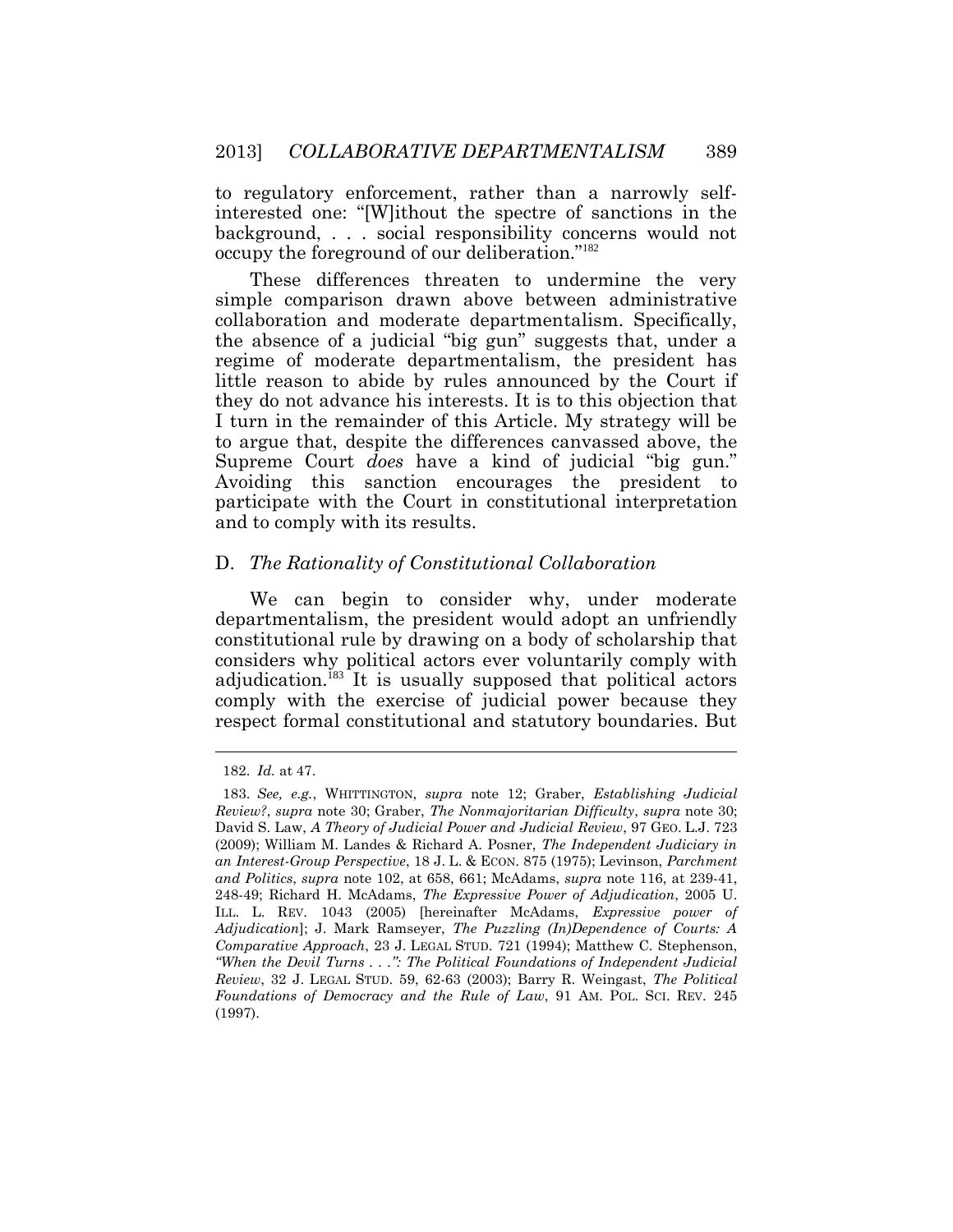a little reflection suggests the answer is incomplete.<sup>184</sup> For it is not obvious why powerful political actors would obey formal legal boundaries when doing so handicaps them. The actors who control the powers of sanction. As Matthew Stephenson put it in a now oft-quoted line, "[w]hy would people with money and guns ever submit to people armed judiciary cannot compel their obedience; it is the political only with gavels?"<sup>185</sup>

 The answer proposed by this line of scholarship is that obeying formal constitutional boundaries actually *benefits*  political actors. Compliance enables political actors to advance their agenda—for example, by achieving a policy result or satisfying the demands of a lobbyist or coalition president might transfer interpretative authority back to the judiciary to avoid blame for resolving a politically divisive issue.<sup>186</sup> Delegation thus advances, not harms, the interests of political actors; it allows them to preserve their own popularity and prevent the fracture of their political member. Recall Keith Whittington's argument that a coalition.<sup>187</sup>

 Other arguments make use of the logic of coordination. For example, building on an earlier model described by Barry Weingast, David Law has recently argued that with the popular control of governmental actors.<sup>188</sup> combination of moves. According to Law, all forms of judicial review solves a coordination problem associated Coordination problems are what I called above "non-zerosum" games of strategy; they are games in which both players stand to benefit if they can settle on the right representative constitutional government pose such a

 *and Politics*, *supra* note 102, at 659-61. 184. For a recent account of the explanatory deficit, see Levinson, *Parchment* 

<sup>185.</sup> Stephenson, *supra* note 183, at 60.

 186. *See* WHITTINGTON, *supra* note 12, and accompanying text.

 187. *See* Graber, *The Nonmajoritarian Difficulty*, *supra* note [30,](#page-9-1) at 37-45; Stephenson, *supra* note 183, at 62-63.

<sup>188.</sup> *See* Law, *supra* note 183, at 723; *see also* Weingast, *supra* note 183, at 246-52.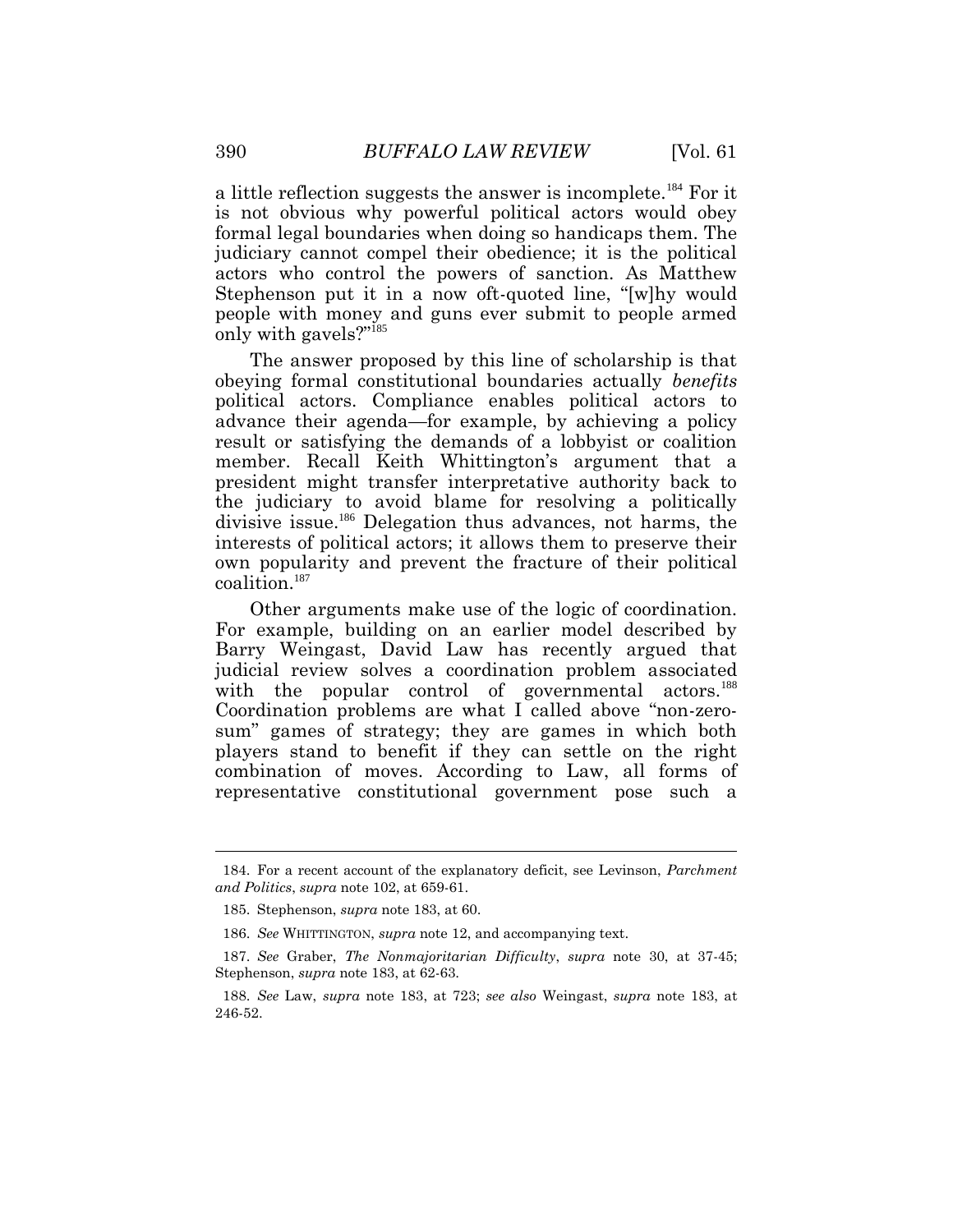problem.<sup>189</sup> The interests of political actors diverge from the interests of citizens, and this divergence can lead political actors to exceed or abuse their grants of power. Yet a citizen against the government is likely to pay a very high cost for doing so (and be unsuccessful), while working *together* will produce success at much lower a cost.<sup>190</sup> This suggests that individuals will resist unconstitutional action only if they individuals expect the same of them. Judicial decisions create such expectations by "generating common beliefs and common knowledge about both the constitutionality of government conduct and the ways in which other citizens who tries *on his own* to enforce constitutional boundaries expect other individuals to resist, and expect that other will react."<sup>191</sup> Courts thus enable citizens to coordinate their responses to governmental action.<sup>192</sup>

 These ideas pose two important questions for my defense of moderate departmentalism: (1) Does moderate reasons to comply with constitutional rules announced by the Supreme Court, even if they are unfriendly? If so, then president would ever comply with such rules. (2) Does benefits associated with judicial review under a regime of judicial supremacy? In other words, is judicial supremacy an assumption in the accounts offered by Whittington, departmentalism provide the president any strategic we can answer the skepticism, expressed above, that the moderate departmentalism *interfere with* the strategic Graber, Law, Weingast, and others?

 *Judicial Review and Democracy*, *in* MARTIN SHAPIRO & ALEC STONE SWEET, ON LAW, POLITICS, AND JUDICIALIZATION 149, 182 (2002)). 189. *See* Law, *supra* note 183, at 730-31 (citing Martin Shapiro, *The Success of* 

 190. *See* Weingast, *supra* note 183, at 247-48.

 *Constitutional Showdowns*, 156 U. PA. L. REV. 991, 999 (2008) [hereinafter *Law Constitutional Interpretation*, 63 U. CHI. L. REV. 877, 910-19 (1996). More 191. Law, *supra* note 183, at 732; *cf.* Eric A. Posner & Adrian Vermeule, Posner & Vermeule, *Constitutional Showdowns*]; David A. Strauss, *Common*  specifically, court judgments create a "focal point" by signaling the existence of a constitutional violation.

 *and Politics*, *supra* note 102, at 708-10, and McAdams, *Expressive Power of*  192. For other examples of this kind of argument, see Levinson, *Parchment Adjudication*, *supra* note, 183, at 1074-80.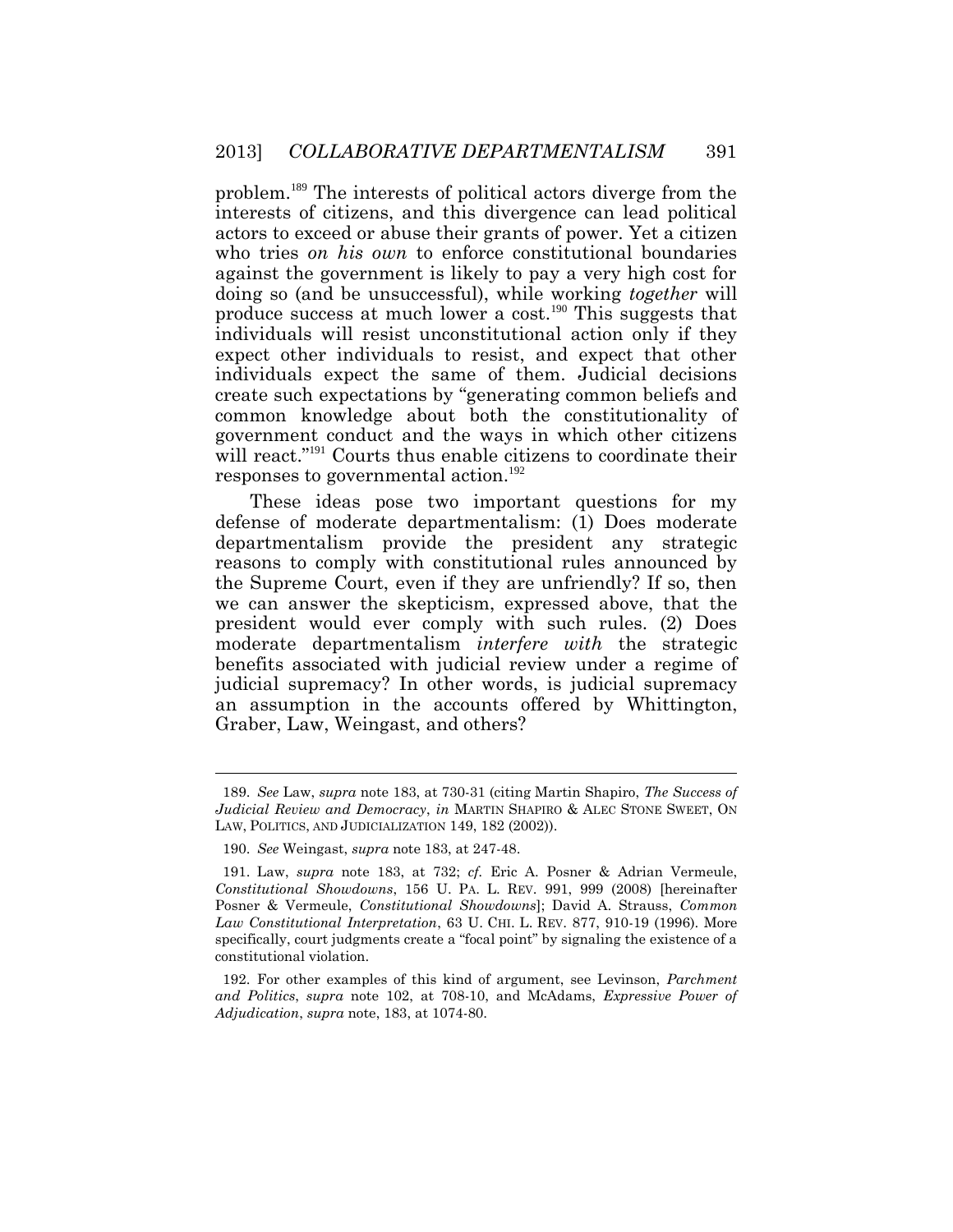It is to these questions that I turn below. In taking up these issues, I do not assume that the logic described in the rules announced by the Supreme Court. Indeed, I argued participation in the formulation of a rule makes it more likely that one will freely comply with it.<sup>193</sup> This is the case even when resultant rules come at significant cost to the actor in question.<sup>194</sup> Yet this cannot, and should not, be the whole of the case for moderate departmentalism. As Ayres regulatory enforcement strategies are *dynamic*; they recognize that a plurality of considerations influence in response to individual choices.<sup>195</sup> Firm leaders, the authors suggest, have "multiple selves": they are profitlaw-abiders, and so on.<sup>196</sup> We hope that firm personnel will respond to regulators with their best, most public-regarding selves—but we know it may not come to pass. I assume that presidents are much the same, and, thus, that moderate departmentalism must support a dynamic strategy of "constitutional enforcement." It must be prepared for the previous Part—the president's meaningful participation in the determination of constitutional meaning—is insufficient to explain his voluntarily compliance with constitutional above that, as an empirical matter, meaningful and Braithwaite have persuasively argued, the best individual decisions—legal, moral, and strategic—and adapt maximizers, perfectionists about their products or services, multiple selves of the modern American president.

1. Strategic *Departmentalism*. It has long been understood that the logic of *repeat play* is central to voluntary compliance with the  $1.$  *Sompliance* Under Moderate

 193. *See, e.g.*, AYRES & BRAITHWAITE, *supra* not[e 21,](#page-6-0) at 113.

 194. *See* Frederick Schauer, *When and How (If at All) Does Law Constrain Official Action?*, 44 GA. L. REV. 759, 780-81 (2010); *cf.* TYLER, *supra* note 161, at 94-105.

<sup>195.</sup> *See* AYRES & BRAITHWAITE, *supra* note [21,](#page-6-0) at 35-47.

 196. *See id.* at 19-20; *see also* Elizabeth S. Anderson & Richard H. Pildes,  *Expressive Theories of Law: A General Restatement*, 148 U. PA. L. REV. 1503, individual. Sometimes individual members of a group act in accordance with a decision frame in which they regard themselves as 'I's rather than as 'we.' ... [W]e observe far more cooperation and successful collective action than can be 1519 (2000) ("Individuals have multiple conflicting identities, both collective and explained by rational choice theory.").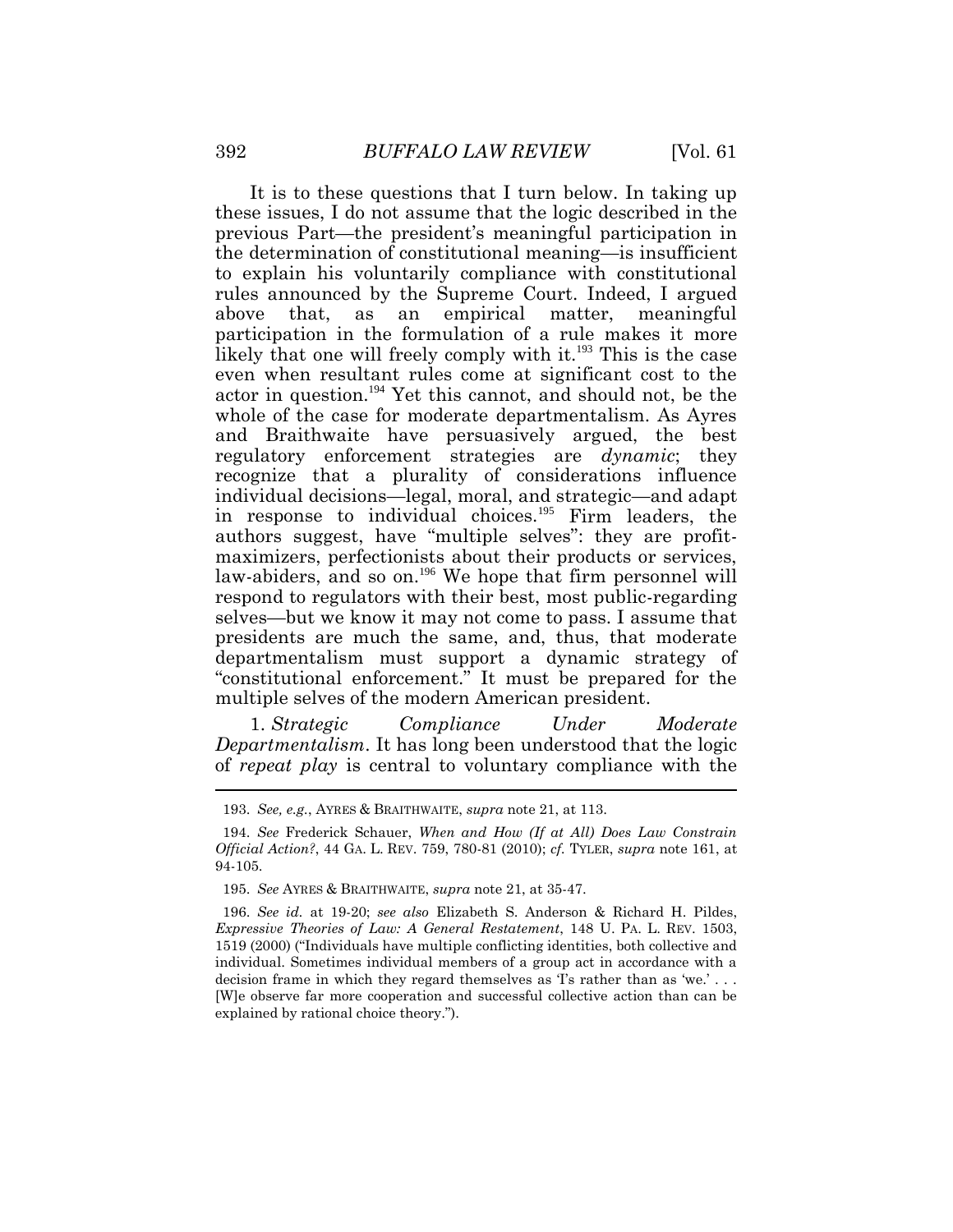law.<sup>197</sup> In 1984, John Scholz modeled what he called the "enforcement dilemma" as a prisoners' dilemma-type game between regulators and firms. The game works as follows. Regulator and firm are each given the choice of cooperating or defecting. In the case of the regulator, defection means evading the regulator.<sup>198</sup> Payoffs in the game follow the harasses; and the lowest costs if it evades and the regulator cooperates. The regulator obtains the least pollution reduction (for example) if it cooperates but the firm evades; and the greatest reduction if it harasses and the firm cooperates. This distribution, of course, makes mutual cooperation impossible. The firm's best strategy (for the regulator's best strategy (for reducing pollution) is to harassment and evasion. Meanwhile, the optimal strategy assumptions of the game.<sup>199</sup> "harassing" the firm; and in the case of the firm, it means distribution of the prisoners' dilemma. The firm pays the highest compliance costs if it cooperates but the regulator reducing costs) is to evade, whatever the regulator does; and harass, whatever the firm does. The equilibrium is thus mutual cooperation—is impossible, at least on the

 All this is changed by repeat play. Repeat play requires one to consider the prospect of *future* payoffs. Since players in future rounds may consider the choices made now, one's payoffs matter to rational actors' present choices. If the present value of future cooperative payoffs is higher than the firm's payoff from evading in the present round, then it will be rational for the firm to cooperate. Indeed, it can be I present choice can affect future payoffs. Thus, future demonstrated that if the agency adopts a reciprocal strategy, such as tit-for-tat (cooperate as long as the other

 199. *See id.* at 390; *see also* McAdams, *supra* note 116, at 215-16. One of the assumptions of the game is that each player will act rationally, given their interests. In an actual encounter, of course, this may not be the case.

 197. *See, e.g.*, Scholz, *supra* note 177. For an example in the separation of powers context, see Ramseyer, *supra* note 183, at 722.

 *see* Scholz, *supra* note 177, at 389, but "temptation" is a term sometimes used to refer to *any* defection strategy associated with a high individual payoff. I therefore use the term "evasion," which naturally calls to mind a familiar firm 198. More precisely, Scholz called the evasion payoff for the firm "temptation," behavior in the face of regulation.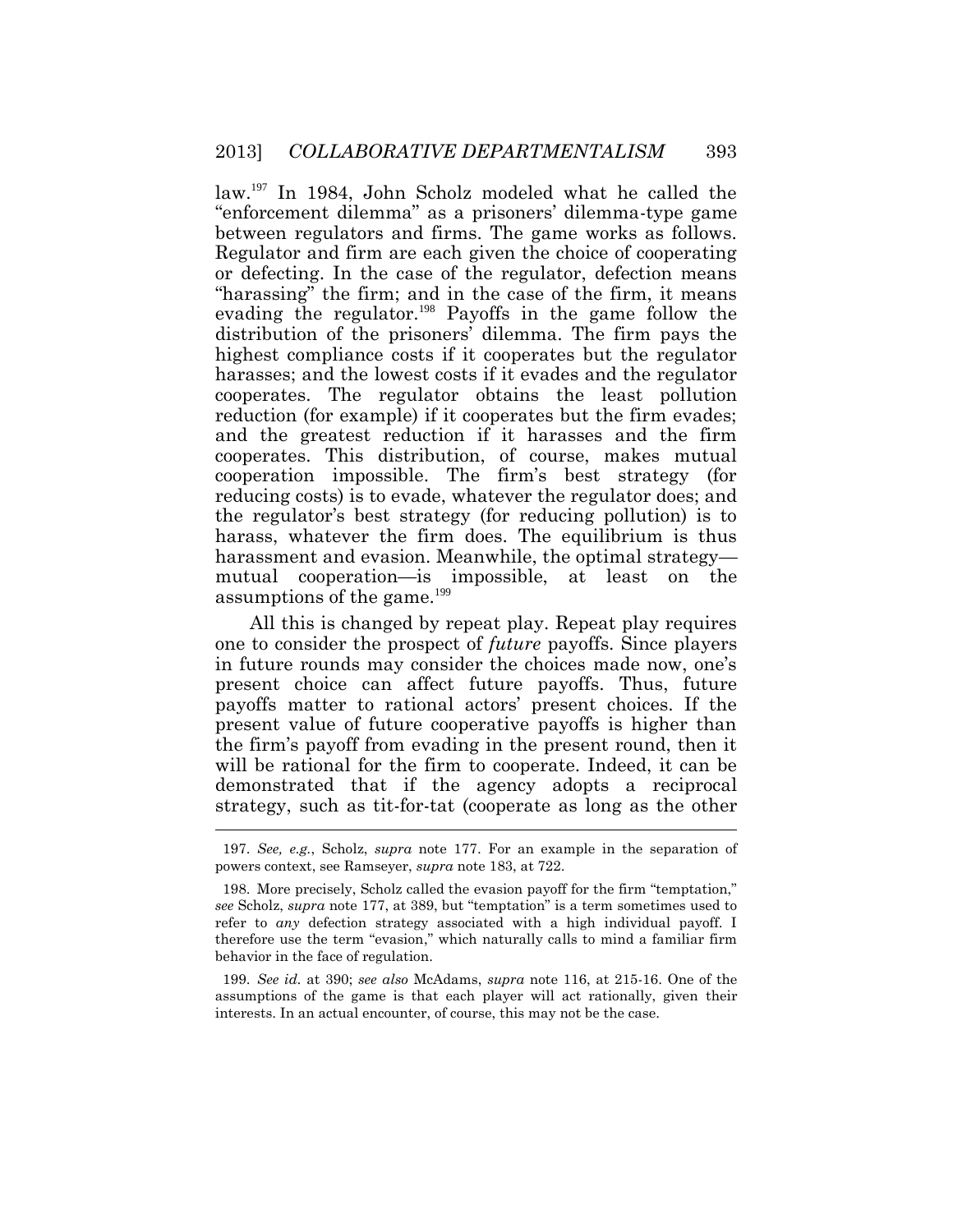player does), a firm can guarantee itself a higher long-term payoff by cooperating every round than by using any  $strategy$  involving evasion.<sup>200</sup> In this way, repeated interactions make voluntary cooperation possible.

 We can use the idea of repeat play to show why it is rational, under a system of moderate departmentalism, for the president to voluntarily comply with unfriendly constitutional rules. Suppose the president meaningfully participates in an interbranch process of constitutional announces a constitutional rule unfriendly to his interests. does not lead him to adopt the Court's view. Even so—even where the president is, on balance, unmoved by his consider the prospect of *future* interbranch relations. Voluntarily complying with a constitutional rule announced interactions with the Court, the Congress, and the people, and will affect the benefits he can hope to obtain from these interpretation, as described above, and that the Court Suppose further the president's participation in the process participation in the interpretative process—he must still by the Supreme Court will affect the president's future future interactions.

 The core idea can be developed in a number of ways, but here are two specific future consequences that a rational may produce a *higher-order conflict* the president will lose. generate litigation, which could result in an order from a expressed views. Ignoring *that* order would touch off a valid court orders—a dispute in which the president is unlikely to prevail. As I will explain below, the shift to the of Ayres and Braithwaite's "enforcement pyramid." Second, president will consider. First, ignoring the Supreme Court Simply ignoring an opinion of the Supreme Court is likely to federal court reflecting the Supreme Court's previously higher-order dispute about the presidential power to ignore higher-order dispute reproduces something like the dynamic

 200. *See* Scholz, *supra* note 177, at 392-93. Certain conditions must obtain. Principally, the value of the future cooperative payoffs must exceed the value of the present payoff associated with harassment or evasion. *See id.* at 392. The game must also continue indefinitely. *See* RAPOPORT, *supra* note 116, at 131-32. And there must be no ambiguity about what counts as cooperation. *See*  Levinson, *Parchment and Politics*, *supra* note 102, at 685.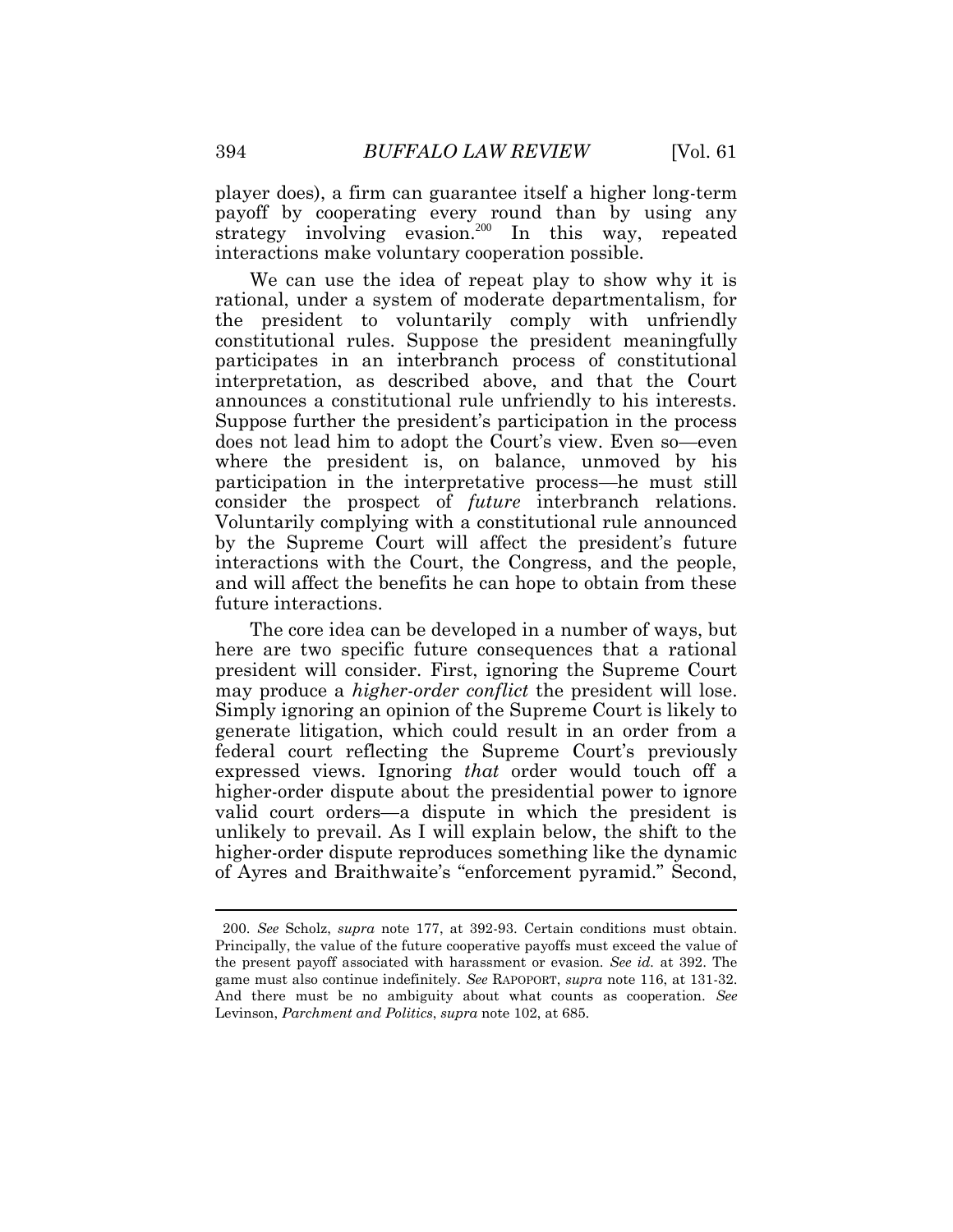even if the matter on which the Court announces an unfriendly rule is crucially important to the president, he may ultimately gain by voluntarily accepting the construction of the Court. In a political regime where in deliberation and freely complying with its results can enhance the *reputational* authority of the complying actor. It thus makes future benefits possible that might be legitimacy can enhance constitutional authority, engaging impossible otherwise.

 a. Higher-Order Conflict. Imagine the following case. military detentions of enemy combatants as impliedly provides for an administrative determination of combatant determination by presenting evidence or confronting witnesses. After the president announces his view, an enemy combatant held pursuant to the law petitions a denial is upheld on appeal, but the Supreme Court reverses suspend habeas, and that the combatants are entitled to a more extensive legal process for challenging the status determination. On remand, the district court grants the orders. orders. Now imagine that the president refuses to comply with The president interprets a statute authorizing indefinite suspending the writ of habeas corpus.<sup>201</sup> The statute status, but no opportunity to subsequently challenge the federal district court for a writ of habeas corpus, challenging his detention. The district court denies the petition and the the decision, holding that the statute in question did not petition and executive officers comply with the court's

 citing his disagreement with the Court's construction of the statute, constitutional law, and the crucial national interests at stake.<sup>202</sup> Consider the president's options in such a case. If a district court issues a writ of habeas corpus, the president may appeal the order, but he is likely to lose in the court of appeals, which is bound by the same precedent as the district court. He may then seek a writ of *future* court orders based on the Supreme Court's decision,

 201. *Cf.* Hamdi v. Rumsfeld, 542 U.S. 507 (2004) (discussing a similar set of facts).

 202. *See* Easterbrook, *supra* note 31, at 926 & n.57 (acknowledging this possibility).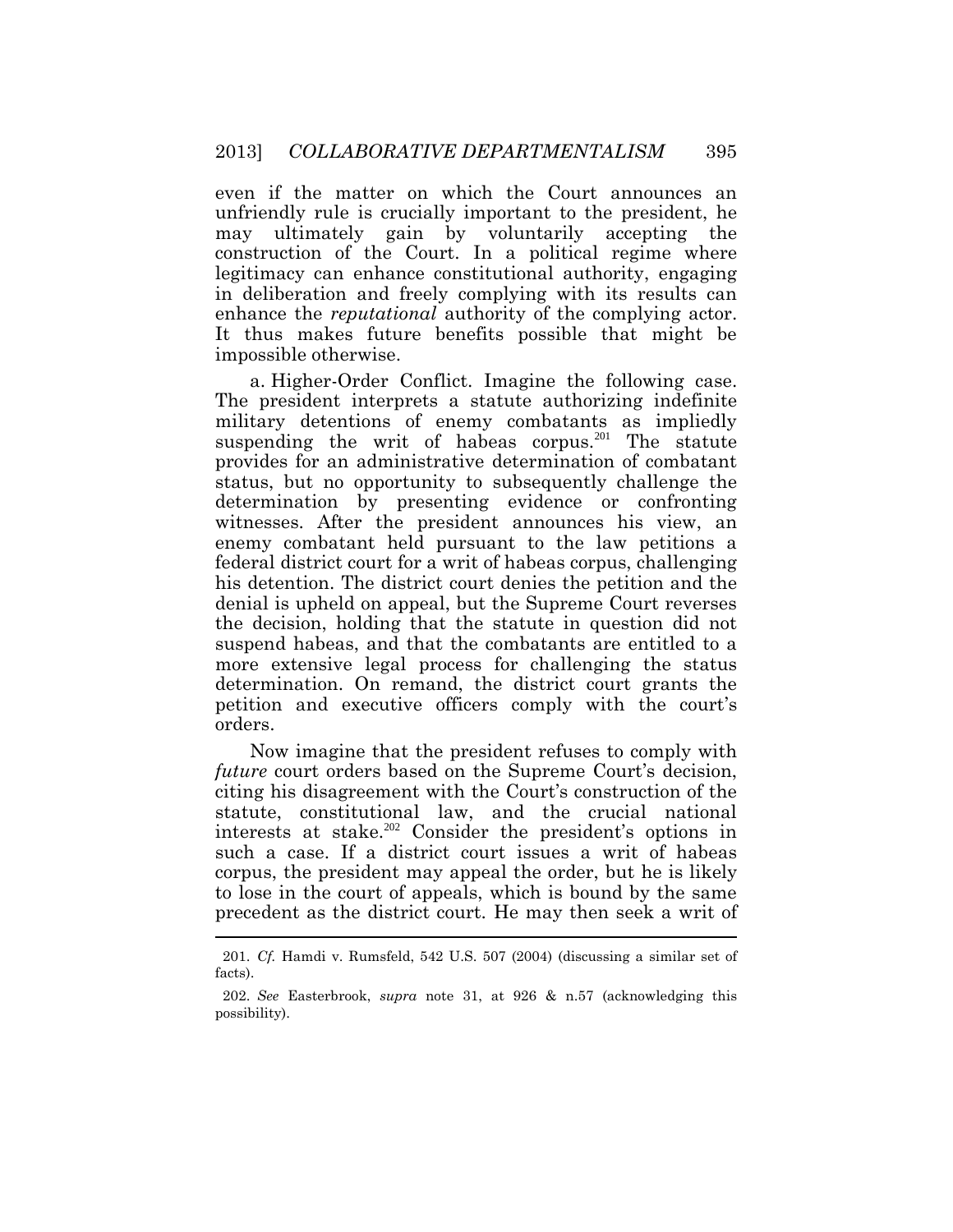recent determination of the issue, the writ is unlikely to be writ on remand from the court of appeals, the petitioner will certiorari from the Supreme Court, but given the Court's granted.<sup>203</sup> If the president refuses to enforce the habeas ask the district court to enforce it.

 At this point, the picture doesn't look good for the seems unlikely that the president will be able to simply Crucially, the issue at this point becomes entirely general: the question is whether the president has the duty to execute valid orders with which he disagrees. Nearly all scholars of presidential power agree that he has such an in persuading the Supreme Court to issue a writ of certiorari, he would be faced with the task of persuading the Court to give up a rule it had, *ex hypothesi*, only just announced. Without a strong reason for urging the Court to president. Absent extraordinary political circumstances, it refuse the orders of the district court to enforce the writ. obligation.<sup>204</sup>Moreover, even if the president were to succeed reverse itself, he is unlikely to succeed.<sup>205</sup> If he knows he is unlikely to succeed, he is unlikely to try.<sup>206</sup>

 $\overline{a}$ This is what I call the case of *higher-order conflict*. Where the president's interpretation of the Constitution can give rise to litigation, simply ignoring a recent decision of

204. Post & Siegel, *supra* not[e 16,](#page-4-0) at 1033.

 that followed *Roe v. Wade* feels somewhat forced; for surely, under a regime of judicial supremacy, the dialogue would *not* have permitted Congress to reject the reasoning of the Supreme Court, as President Reagan in fact urged it to do. *See* Friedman, *supra* note [18,](#page-5-0) at 661-68. To be sure, even under a regime of departmentalism, the *states* would not be authorized to disregard a decision of the Supreme Court—I am not defending *nullification* or "state review." 205. In this respect, Barry Friedman's account of the "constitutional dialogue"

 206. *Cf.* Posner & Vermeule, *Constitutional Showdowns*, *supra* note 191, at 1009.

 none of the criteria for certiorari would exist in a suit concerning an issue that has *just* been resolved by the Court). *But see* Gregory A. Caldeira & John R.  Wright, *Organized Interests and Agenda Setting in the U.S. Supreme Court*, 82 AM. POL. SCI. REV. 1109, 1115 (1988) (when federal government petitions, cert is "significantly more likely"); Kevin H. Smith, *Certiorari and the Supreme Court Agenda: An Empirical Analysis*, 54 OKLA. L. REV. 727, 750-51 (2001) (finding a 203. A "straight deny" would be most likely. *See* SUP. CT. R. 10 (explaining positive correlation between grant of cert and the import of the issue in the case, such as "core' governmental powers").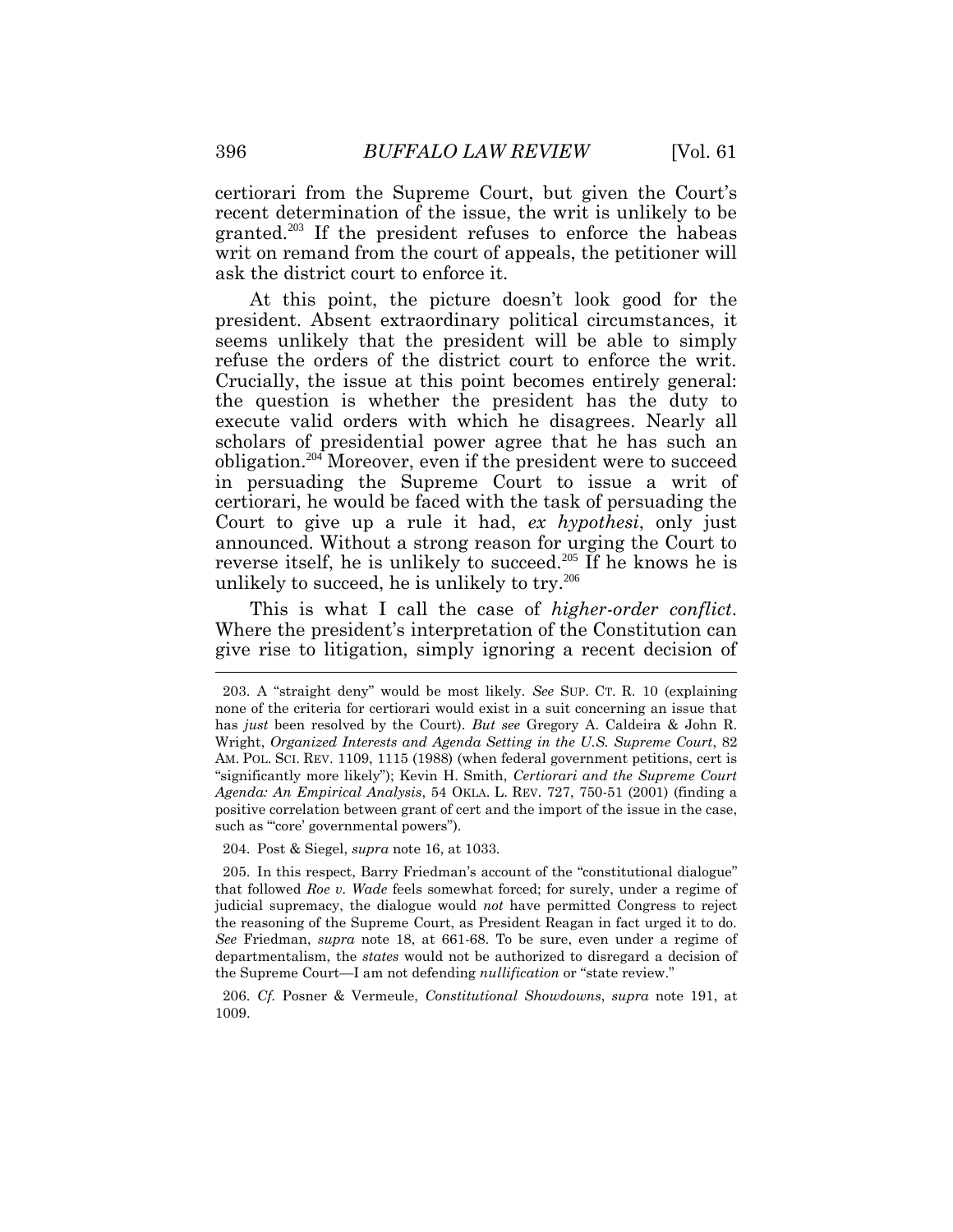the Supreme Court is likely to result in litigation the president will lose. The president will then be tasked with and this will be extremely difficult to do. Given this array of options, the president is unlikely to ignore the Supreme creates a justiciable case or controversy. It risks creating a making the *general* case that he can ignore court orders, Court's interpretation of the Constitution where doing so higher-order conflict he cannot win.

 One response to my argument might be the following: over judicial supremacy with respect to limiting the exercise of executive power. Isn't the result just the same? Isn't the president already required to abide by the Court's view of with many more judicial opinions to make sense of. In fact, wouldn't the result be a kind of 'pointillist' body of "Even if you are right about this, I don't see the advantage the Constitution? You would just be creating *more*  litigation, which is the last thing we need. We'd also be left precedent governing executive power?<sup>207</sup> How is that desirable?"

 It is indeed correct that departmentalism of the variety I defend here is not far from judicial supremacy. As long as we keep intact the general obligation for the president to comply with valid legal judgments, we will not end up with an executive branch bound only by political forces.<sup>208</sup> But this is a strength of the account, not a weakness. It shows that moderate departmentalism is hardly a radical position.

 following sense: there is a beneficial difference between the departmentalism described above and a regime of judicial question of when the president is likely to seek, and likely to obtain, a writ of certiorari in a case putatively governed by a recent decision of the Supreme Court. The president will be likely to seek a writ, and likely to obtain it, if he can The easiest way to succeed in this effort is surely to show Moreover, my opponent's response is incorrect in the supremacy. The difference is easiest to see if we focus on the convince the Court that they were mistaken, for some reason, about their recent construction of the Constitution.

<sup>207.</sup> The analogy is due to Post & Siegel, *supra* note [16,](#page-4-0) at 1040-41.

 208. *See* POSNER & VERMEULE, *supra* note 92, at 3-18.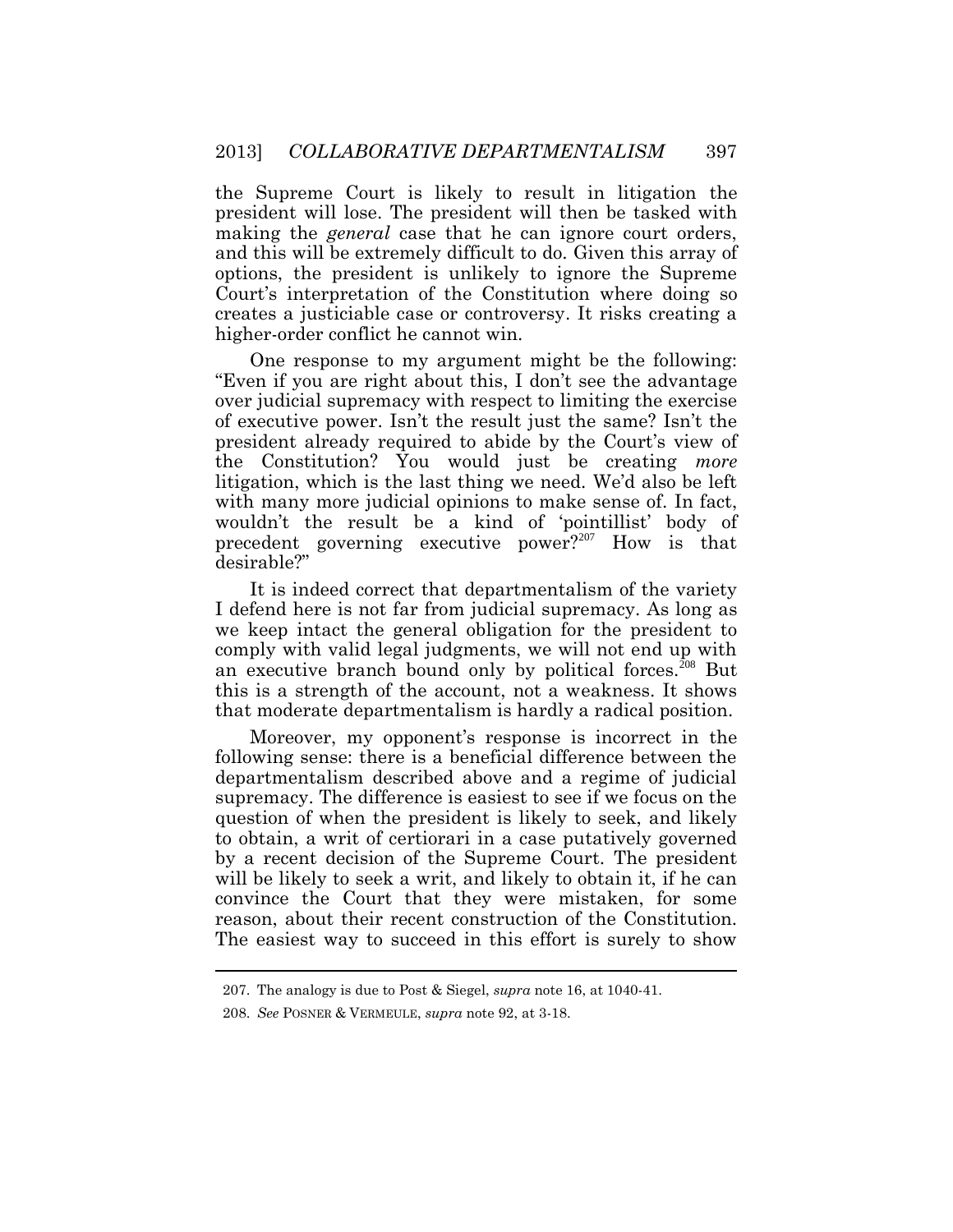the Court that it has been *factually mistaken about a matter of executive power*—not that the Court has been legally it. In contrast, a focus on factual mistake advantages the the conduct of foreign relations, hostilities, or the execution of the law. After all, the Court has, of its own avail, developed a body of law limiting its ability to hear cases on such questions in light of, among other things, a purported lack of competence.<sup>209</sup> The president is thus incentivized to seek review of a recent decision by the Court where, in light feature of the conduct of hostilities overlooked or distorted by the Court. In this way, departmentalism incentivizes the he has strong, objective reasons to think the Court is mistaken, since the Court is (and regards itself as being) highly conversant in the governing law and is therefore unlikely to abandon a construction so soon after announcing executive where the matter lies within its expertise, such as of his office, he can provide critical insight on the Court's construction of the law—for example, by drawing on a president to act on his own views of the Constitution when mistaken on a matter within his bailiwick.<sup>210</sup>

 Where the president judges that he will be unable to prevail in either litigation over the underlying substantive issue or a collateral enforcement proceeding, he will be Supreme Court. There is no reason to suppose a president surely he will be unable to win in most cases—which is to say, surely, in most cases, the president will be without a unlikely to simply ignore the recently announced view of the with finite resources and a limited political "warrant" will seek out higher-order conflicts he is unable to win.<sup>211</sup> And convincing, objective argument that (1) the Supreme Court's

<sup>209</sup>*. See* Adler, *Foreign Policy*, *supra* note 165, at 168-70.

 of the "judicial second-look" doctrine described by Neil Katyal. *See* Katyal, *supra*  210. In this way, moderate departmentalism would effect an executive version not[e 17,](#page-4-2) at 1359-60.

 211. *See, e.g.*, WHITTINGTON, supra note 12, at 18-21 (describing the presidential task of achieving imperatives in the face of a variety of significant constraints). Note that the president's political warrant is limited in more dimensions than quantity; as Skowronek has explained, the president's warrant, or authority, is premised on a particular relationship to the extant regime. Warrants are thus imbued with a particular *message*. Certain messages make it difficult for the president to broadly contest the authority of the courts.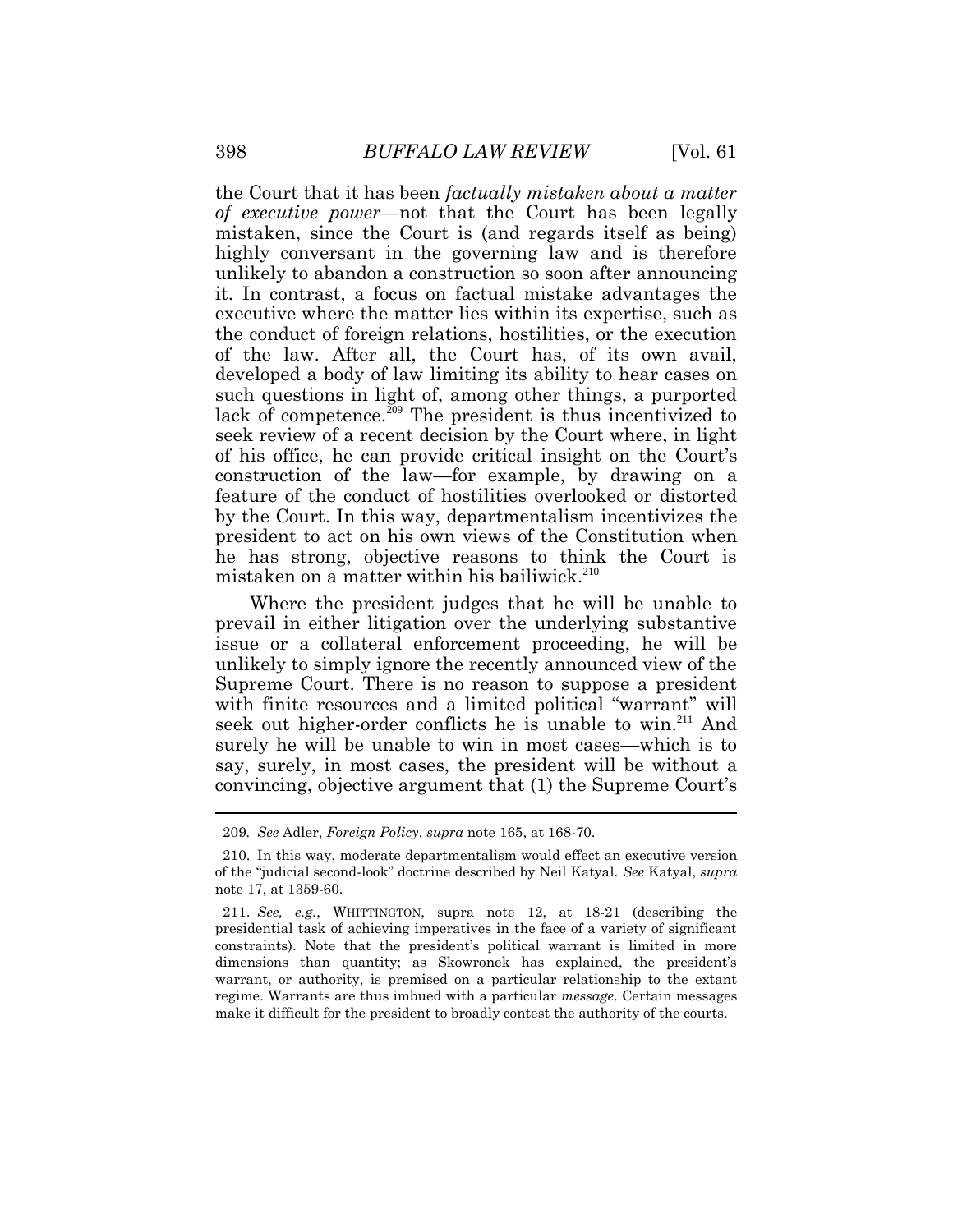articulation of the law reflects a factual mistake about a with the president for some more general reason. The implication is that the president will freely comply with the Court's view in most cases. This is why a "pointillist" body matter within his executive expertise; or, (2) even if the Court did not clearly make a mistake, it should not interfere of law will not evolve.

 In this way, repeat play transforms the logic of the president's decision about whether to comply with an unfriendly constitutional rule announced by the Supreme stare decisis), the president can count on repeated litigation if he ignores the Court's view. Such litigation imposes costs on the president. A rational President will consider the avoidance of future costs in presently deciding whether to voluntarily comply. Moreover, there is a dynamic quality to the encounter between the president and the courts, since repeated litigation potentially transforms the nature and significance of the dispute. The longer the president insists on refusing to comply with the rule announced by the Court, one in which the president appears to challenge judicial example of this result is the political effect of Roosevelt's metastasize.<sup>213</sup> Moreover, higher-order disputes tend to give rise to broader and deeper exercises of the judicial power. Courts can change the scope of the orders they enter. Compare the judicial order resolving initial litigation, which concerns the parties and the subject matter of their dispute, with the judicial order in a higher-order dispute, which Court. Where the Court's views bind lower courts ("vertical" the greater the possibility that the dispute transforms into power *simpliciter*. Such a conflict will impose significant political costs on the president. Perhaps the best known court-packing plan,<sup>212</sup> but more recent presidents have also mismanaged disagreements with the Court, causing them to

 212. *See* Richard H. Pildes, *Is the Supreme Court a "Majoritarian" Institution?*, 2010 SUP. CT. REV. 103, 130-32 (2010).

 repeated conflicts with the courts over the rights of those detained during the so-called "war on terror." *See* Johnsen, *supra* note [8](#page-2-0), at 395 ("President George W. Bush and his executive branch lawyers have earned widespread and often scathing criticism for their extreme positions and practices regarding the scope 213. Consider, for example, the costs suffered by President George W. Bush in of presidential authority.").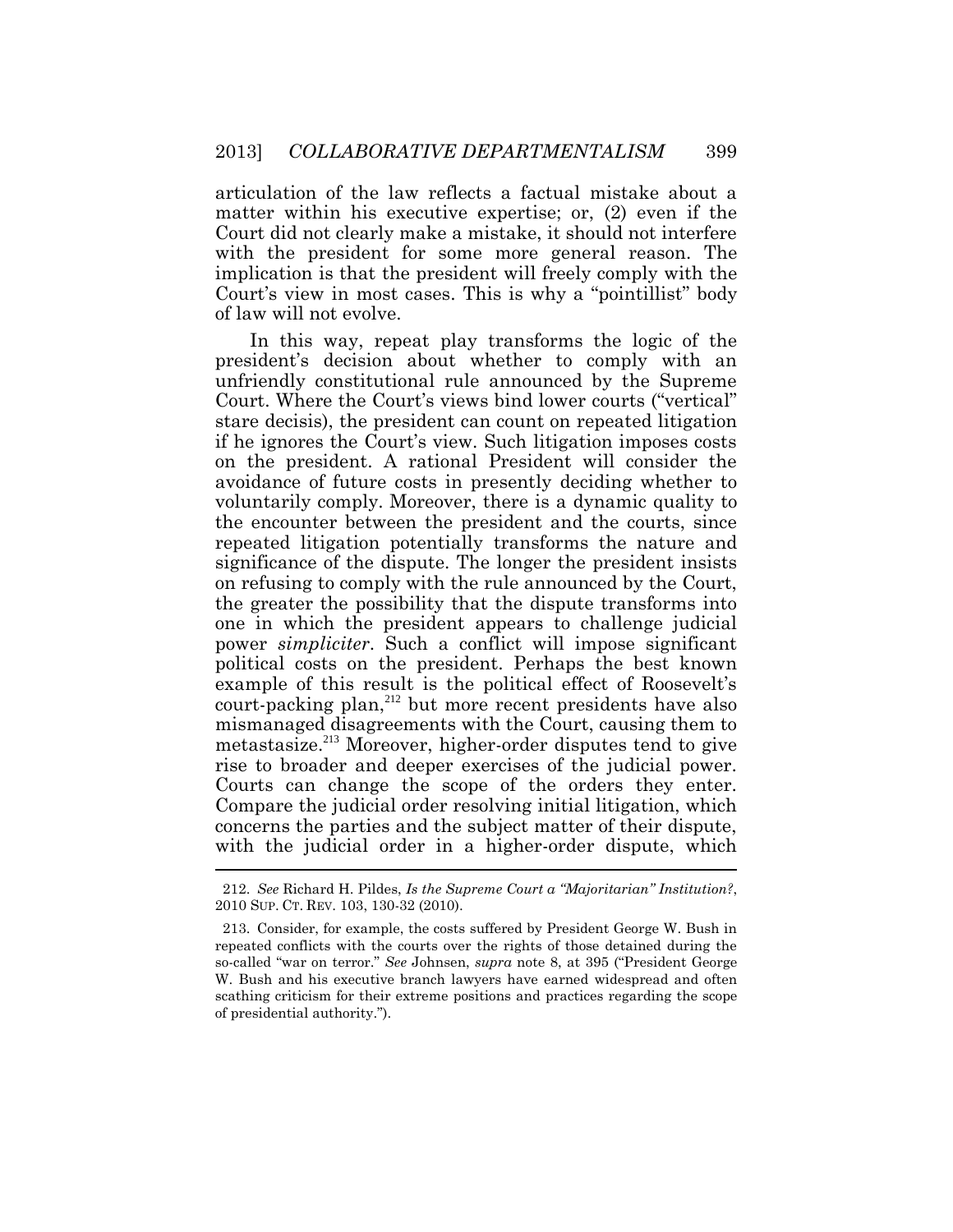concerns the very exercise of executive power and may affect executive officers beyond those involved in the initial litigation. In this way, "vertical" stare decisis transforms specific disputes into more general ones.

 What we have before us, I argue, is the "big gun" of the judiciary under a regime of moderate departmentalism. Because a rational president will avoid higher-order conflicts, the big gun is likely to be "benign," just as it was in the regulatory context.<sup>214</sup> Avoiding such conflicts incentivizes the president to comply even with unfriendly  $\text{constitutional rules}$  announced by the Court.<sup>215</sup> The existence of the big gun incentives the president to kind of "enforcement pyramid," in which the more severe sanctions are relatively rare, and most "enforcement" takes regulatory logic thus plays out to the same effect: the voluntarily adopt the Court's constitutional rule, creating a place through "persuasion" (the voluntary adoption of the Court's interpretation).

 b. The Appearance of Legitimacy. We are considering the effect of repeat play on the president's voluntary president's choice of whether to comply. There is a second mechanism, as well, through which repeat play can affect compliance with unfriendly constitutional rules. We have seen how the present value of future conflicts affects the the president's present choice: *reputation*.

 As I am using it here, the logic of reputation is concerned with repeated games involving different round, a second firm must choose whether to cooperate or partners.<sup>216</sup> Recall Scholz's "enforcement dilemma" described above. Imagine now that the game repeats, but that multiple firms are involved. In the first game, the regulator must choose whether to cooperate or harass, and the firm must choose whether to cooperate or evade. In the second

 214. *See supra* notes 187-89, and accompanying text.

<sup>215.</sup> *See* discussion *supra* Part II.C and accompanying notes.

 David M. Kreps, *Corporate Culture and Economic Theory*, *in* PERSPECTIVES ON POSITIVE POLITICAL ECONOMY 90, 106 (James E. Alt & Kenneth A. Shepsle eds., 216. With some modification, I am following the development of this idea in 1990).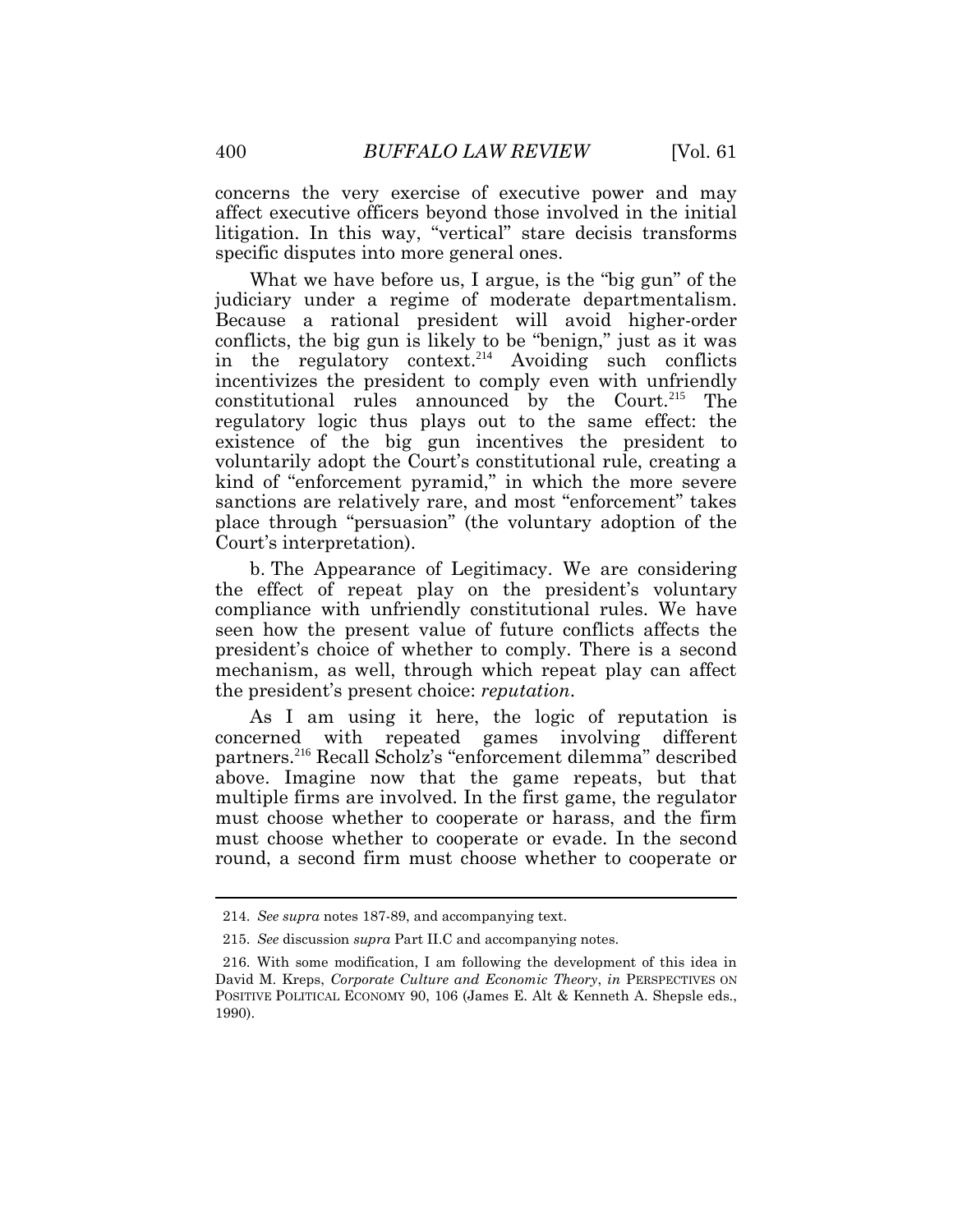evade; and in the third round, a third firm; and so on. To say that we are dealing with a repeated game, rather than a series of discrete games, is to say that each firm has knowledge of how the regulator treated previous firms. Imagine, now, that each firm employs the following  strategy: *cooperate with the regulator if it has a perfect track*  that the regulator begins with perfect track record—a cooperate rather than evade. The regulator will cooperate if the present value of future cooperation is sufficiently high. Reputation thus makes it possible to sustain a strategy of mutual cooperation between the regulator and different *record of cooperating, and otherwise evade*. If we suppose perfect "reputation," if you will—then the first firm will  $firms.<sup>217</sup>$ 

his interaction with the Supreme Court.<sup>218</sup> As Daryl Levinson has recently observed, reputation gives political actors a reason to comply with formal constitutional constraints.<sup>219</sup> Here the idea is slightly different, since by constitutional interpretations advanced by the Court. Nevertheless, where the president engages the Court in  argument, he *violates a norm of constitutional government* if Now consider the effect of the president's reputation on assumption the president is authorized to reject public argument about the meaning of the Constitution, but the Court is generally thought to have of the better he nonetheless refuses to voluntarily comply.<sup>220</sup> This imposes a reputational cost.

 217. *See id.* Note we need not assume that a regulatory agency is controlled by *the same personnel* over the course of repeated games. *See id.* at 108-11 (detailing reputation and multiple ownership of a business firm).

 have been analogizing the president to the *firm*, not the regulator. So we are not dealing with a multiple-firm repeated game. Rather, we are contemplating that there is one firm that will, in effect, play repeated games with a variety of entities, and that those entities will be aware of the firm's reputation from its 218. The case of the president is significantly different from the example. We games with the regulator.

 219. Levinson, *Parchment and Politics*, *supra* note 102, at 685, 711.

 "the people," "the elites," or "other governmental actors." I don't think the choice 220. I have deliberately not specified *who* is judging the Court to have prevailed in argument against the president. Fill in whom you like. Perhaps it is matters much here.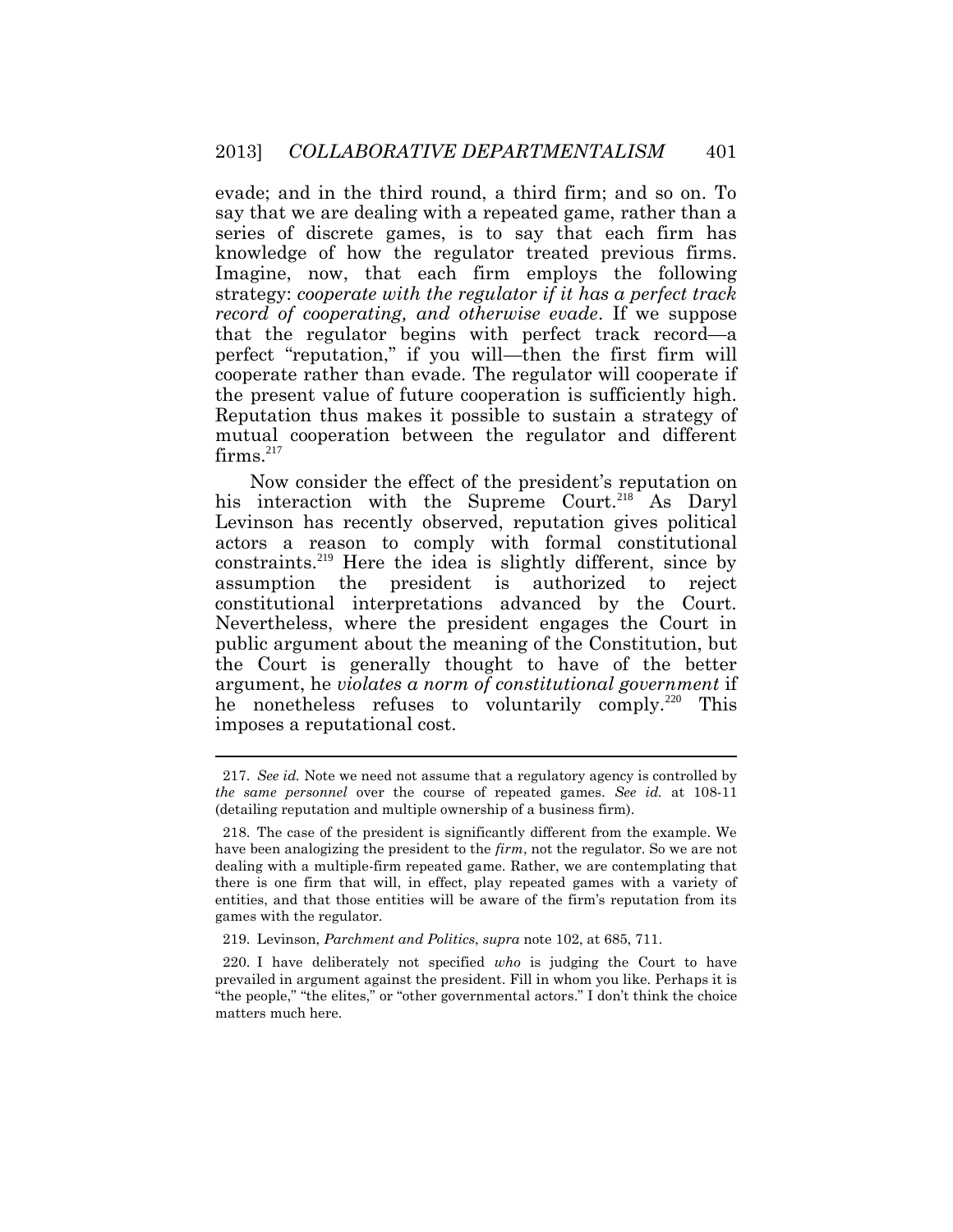Let me elaborate. I begin with a basic idea: in our political system, prevailing in free deliberation among equals enhances the legitimacy of one's actions. This is not to say that political legitimacy *depends* on the ability to prevail in free deliberation; legitimacy presumably turns on many factors. The relative weighting of those factors may be context-dependent or tiered in some way. (In some cases, I imagine, the loser in free deliberation may enjoy a greater political legitimacy than his opponent.) Nor is this to say political legitimacy. In my usage, legitimacy is not a binary measure of propriety associated with the governmental action subject to debate. That, more or less, is all I want to that prevailing in free deliberation *constitutes*, or creates, value but an indefinite one. Prevailing in deliberation *enhances* legitimacy in the sense that it increases the assume.

 In a regime where this is true—where prevailing in free deliberation among equals enhances political legitimacy— there are reasons to freely comply with the perceived results of a deliberative exchange, *even if one does not prevail*. This is a result of the enhanced legitimacy enjoyed by the prevailing opponent. If prevailing in deliberation enhances by the prevailing party permits the complying party to share in the enhanced legitimacy. Since he acts just as the prevailing party suggested, the complier enjoys the increased measure of propriety won by prevailing party. This encourages opposed political actors to seek out deliberative exchange as a means of resolving legal disagreements, since they have an expectation that participants will bind themselves according to the results.<sup>221</sup> The president thus can increase the likelihood of systemic cooperation by publicly, clearly, and voluntarily complying with unfriendly rules announced by the Supreme Court. Conversely, when the president refuses to abide by a prevailing constitutional rule, it discourages other political legitimacy, complying with the course of conduct defended actors from seeking out future deliberative exchanges. His

 221. *See* Levinson, *Parchment and Politics*, *supra* note 102 (applying similar logic to explain compliance with electoral outcomes by the loser).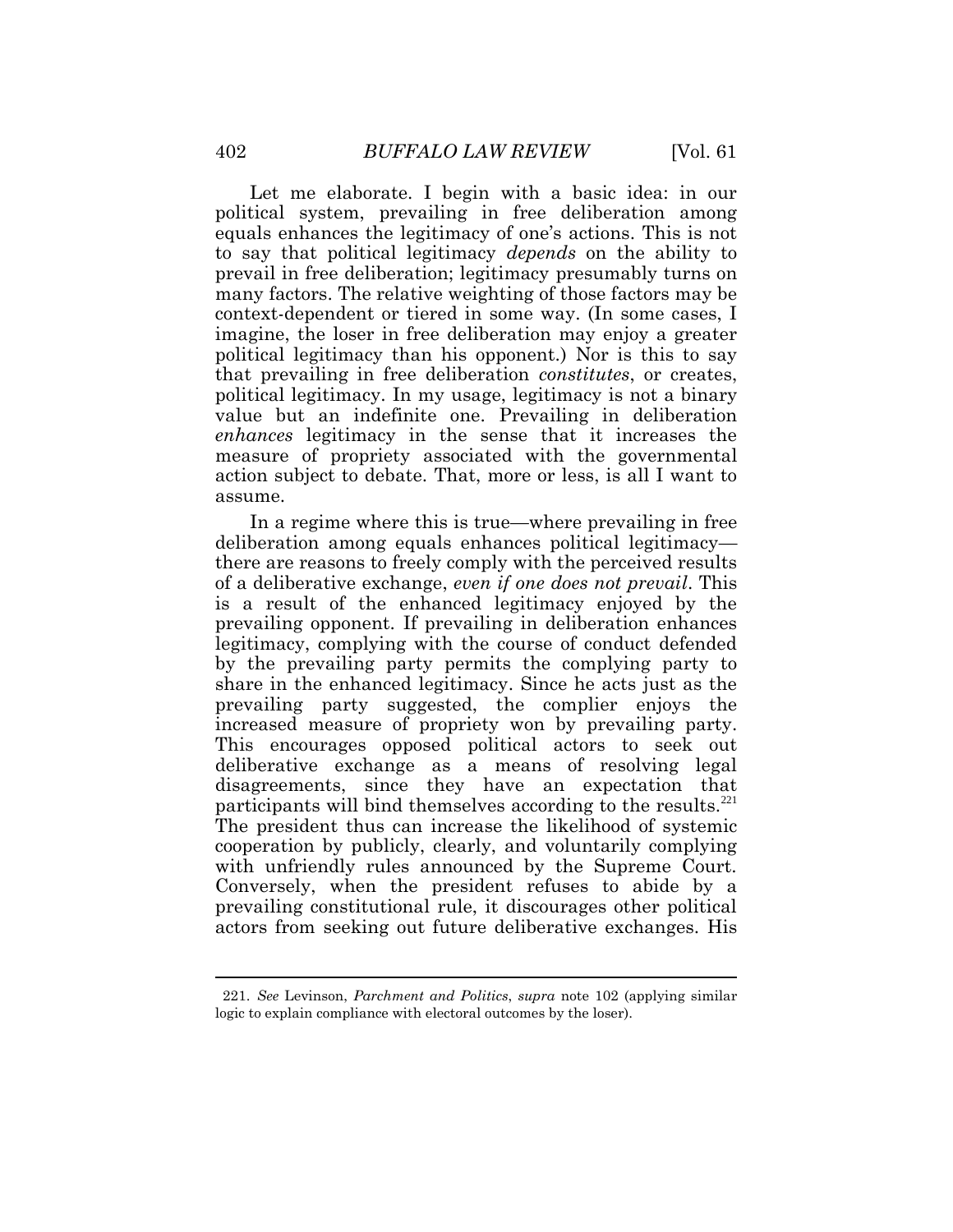tarnished outcome forecloses future beneficial outcomes that depend on mutual cooperation.

 reputational benefits of voluntary compliance with the now- familiar technique of blame avoidance, as practiced under a regime of judicial supremacy.<sup>222</sup> Blame avoidance is a tactic the Court weighs in, and the president declares he is bound the technique is rarely successful, at least over the long run. The Court's ability to resolve highly charged issues—issues that truly divide the public and the governing coalition—is limited. It has no special ability to broker political thereby recalling the issue to the arena of political dispute.<sup>225</sup> (Their case, moreover, is strong.) At the same time, the Court incurs reputational costs by attempting to resolve a highly charged matter using the blunderbuss We can refine this argument by contrasting the of Skowronek's "affiliated" president, who attempts to preserve his political coalition by relegating divisive issues to the Supreme Court.<sup>223</sup> Litigation is brought to the Court, by its holding—whatever his personal beliefs on the matter happen to be. The best example of the tactic, at least in recent memory, is abortion.<sup>224</sup> But as the example suggests, compromises. Its decision inflames the losers, who have a strong incentive to charge the Court with politicking, techniques of legal reasoning.<sup>226</sup>

hands constitutional meaning. Executive interpretations of the obvious advantages to this state of affairs. First, it permits For its part, departmentalism limits the president's ability to engage in blame avoidance. A president with equal authority to interpret the Constitution cannot claim to have his hands tied by the Court's determination of Constitution are "traceable" to the president. There are

 222. *See, e.g.*, Graber, *The Nonmajoritarian Difficulty*, *supra* note [30,](#page-9-1) at 37-45.

<sup>223.</sup> SKOWRONEK, *supra* note 97; *see* discussion *supra* Part II.A.

 224. *See* WHITTINGTON, *supra* note 12, at 66-67; Graber, *The Nonmajoritarian Difficulty*, *supra* note [30,](#page-9-1) at 40.

 225. *See*, *e.g.*, BURT, *supra* note [18,](#page-5-0) at 33, 353-54; Graber, *The Nonmajoritarian Difficulty*, *supra* not[e 30,](#page-9-1) at 42.

 226. *See* WHITTINGTON, *supra* note [12,](#page-3-0) at 69-70 (describing the politicization of the judiciary by a reconstructive president).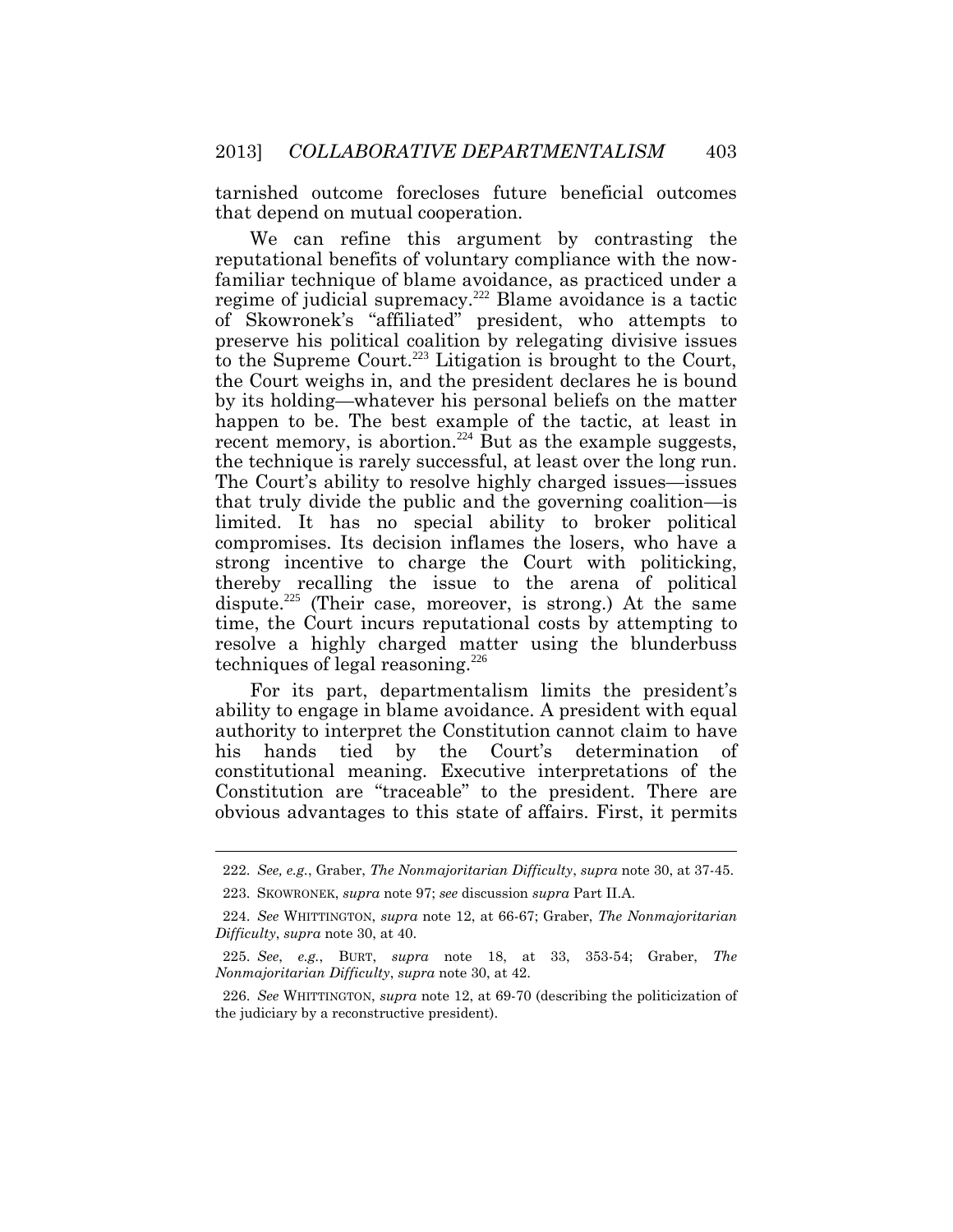the public to determine more easily who is accountable for a reputational costs to the Court associated with an attempt to resolve a politically divisive issue using the techniques of legal reasoning. This is because, once blame avoidance is undermined, fewer such issues will be relegated to the Court; and because the Court's decision will have a much narrower impact—the Court won't be capable of resolving specific government policy. Second, it lowers the the issue entirely.

 A third advantage is that departmentalism leaves the president with those avoidance techniques whose effects are more salutary and encourage him to genuinely engage the issue at hand. Consider how the president might go about adopting the Supreme Court's resolution of a divisive issue. options. The president must either defend the Court's rule—say, because it pertains to a matter uniquely within the Court's expertise, such as a rule of legal procedure or a protection afforded criminal defendants in the courtroom— or, he must adopt the Court's view as his own by defending the view on its merits. In doing the former, the president is still attempting to place responsibility for governmental conduct on a divisive issue with the Court; but he does so freely, because it properly belongs with the Court as the Moreover, the president cannot simply assert this; he will have to defend the assertion, since political opponents will disagree that the matter was best resolved by the Court. Where the president chooses instead to defend the Court's view on its merits, he must embrace the substance of the view as his own, and in doing so he can claim the strategic advantages of complying with the rule of law. Where he chooses to disagree, he must best the Court on its terms, and face the political consequences of staking out his own He cannot claim his hands are tied. Rather, he has two supremacy to determine this particular constitutional institution of government best suited to resolve the issue. position.

 By controlling blame avoidance, moderate departmentalism increases the accountability of the president and places greater emphasis on the interbranch interpretative process. Giving this process pride of place further increases the president's stake in constitutional collaboration, and thus the future benefits available with an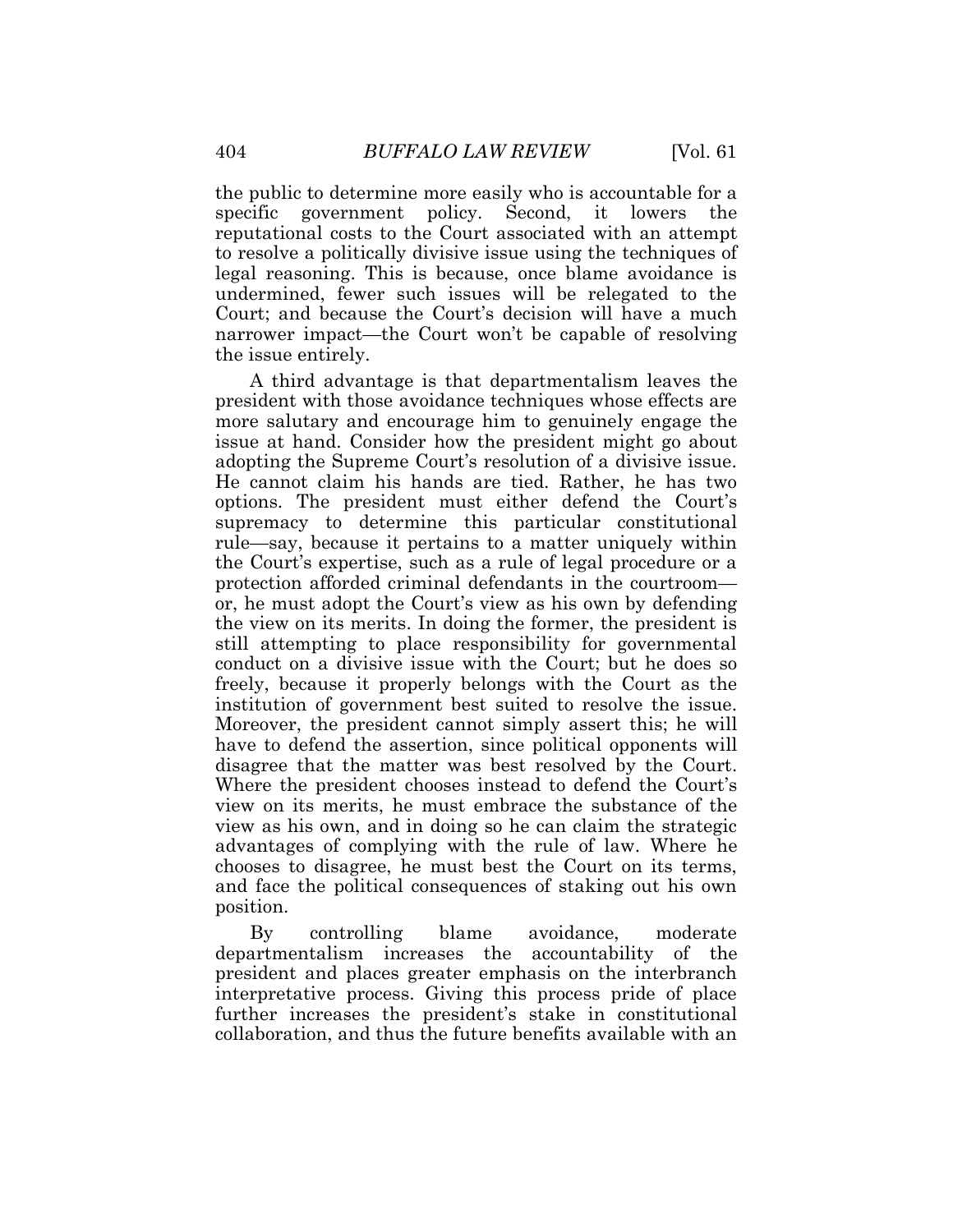untarnished reputation. Thus there is something like a feedback effect.

 2. *Strategic Compliance Under Judicial Supremacy*. Preventing higher-order conflict and preserving a positive departmentalism. But what about the costs? Are there strategic reasons to comply with judicial rulings *unique* to a regime of judicial supremacy? Of course, judicial supremacy constitutional rules announced by the Supreme Court, since the Court is the ultimate arbiter of constitutional meaning. Yet as we have seen, it is puzzling why powerful political actors would comply with such rules, given the actors' reputation are two reasons the president should voluntarily comply with unfriendly constitutional rules. They are "strategic benefits," as it were, of moderate supposes that the president is already obligated to adopt the monopoly over governmental force.

 affect the current logic of voluntary compliance, but how it would do so is not entirely clear. Some strategic considerations would be unaffected; not all of the work on voluntary compliance with the exercise of judicial power is premised on judicial supremacy. For example, drawing on work by Mark Ramseyer and Barry Weingast, Matthew Stephenson argues that parties comply with judicial review because it allows them to reduce risks associated with judicial review requires the party in power to sacrifice some policy objectives, which is presently beneficial to that party because it will lose power in some future period.<sup>228</sup> Note that the assumption of political competitiveness alone does not support judicial review. Ideally, political parties in a competitive system could simply *agree* to exercise a degree of constraint when in power.<sup>229</sup> Parties could then employ a It seems clear that moderate departmentalism would political competition.<sup>227</sup> In particular, argues Stephenson, reciprocal strategy, like those outlined in the repeated games above, in order to sustain the mutual restraint of

 227. Stephenson, *supra* note 183, at 63-64; *see also* Ramseyer, *supra* note 183, at 739-40; Weingast, *supra* note 183, at 246.

<sup>228.</sup> Stephenson, *supra* note 183, at 63-64.

 229. *See* Stephenson, *supra* note 183, at 68.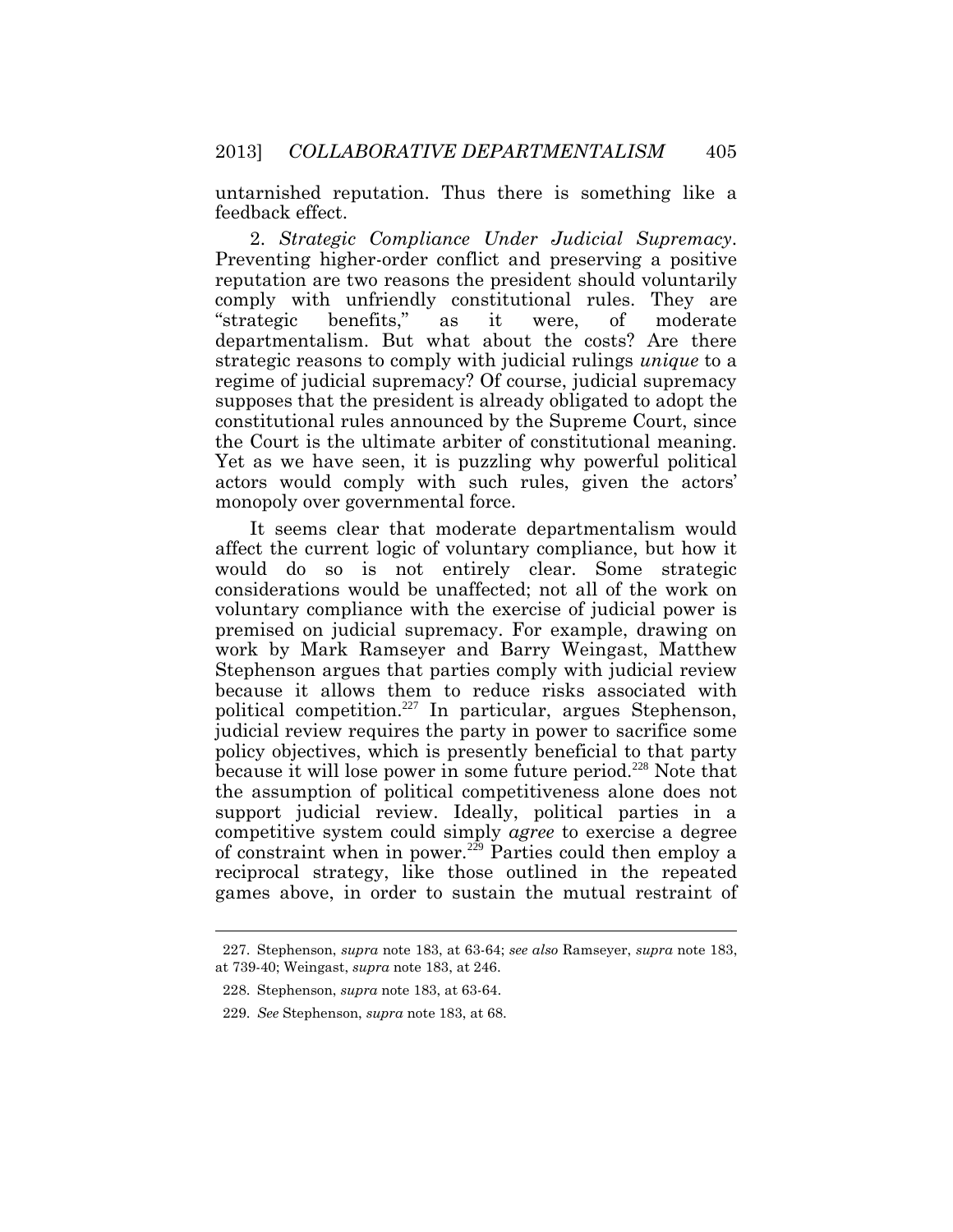the perspective of the party out of power.<sup>230</sup> The party out of power thus does not know whether it should behave non- cooperatively in the next round. A third-party signal correlated with the actual behavior of the party in power enables the parties to coordinate.<sup>231</sup> The third party, of power. However, in Stephenson's model, the signals sent by the parties in power are "noisy," which is to say, they are equivocal between cooperation and non-cooperation, from course, is the independent judiciary.

 Nothing in the model supposes that the political parties are obligated to adopt the judiciary's view of the law. Stephenson is explicit about this. His model envisions only a judicial declaration of the legality or illegality of government policy. The government is not bound by the  declaration. As Stephenson puts it, "[T]he judiciary *does not have the power to 'veto' a government policy on grounds of* Stephenson's model is to send a public signal about the conduct of the party in power. A public signal enables the parties to sustain coordination themselves by using a *illegality*. All the judiciary can do is make a declaration of illegality. The government can choose to modify its policy . . ., but it need not."<sup>232</sup> Conceptually, it is relatively easy see why this should be so. The judiciary's only role in reciprocal strategy of some kind.<sup>233</sup>

 Other models, however, do appear to presuppose the benefit associated with judicial power depends on the *certainty* that a single voice provides.<sup>234</sup> The presence of judicial supremacy, at least at first glance. In some cases, multiple constitutional interpretations can interfere with

 230. *Id.* ("[P]olitical parties cannot enforce mutual restraint on their own because each party can never be sure that its opponent is cooperating and that its opponent knows that it is cooperating.").

 231. *See id.* at 69.

 232. *Id.* at 66.

 William Landes and Richard Posner, do not presuppose judicial supremacy. *See generally* Ramseyer, *supra* note 183 (developing a theory of judicial supremacy based on future benefits to those currently in power); Landes & Posner, *supra*  note 183 (similar). 233. For similar reasons, Ramseyer's analysis, as well as a theory due to

 234. *See* Alexander & Schauer, *supra* note [19,](#page-5-1) at 1371.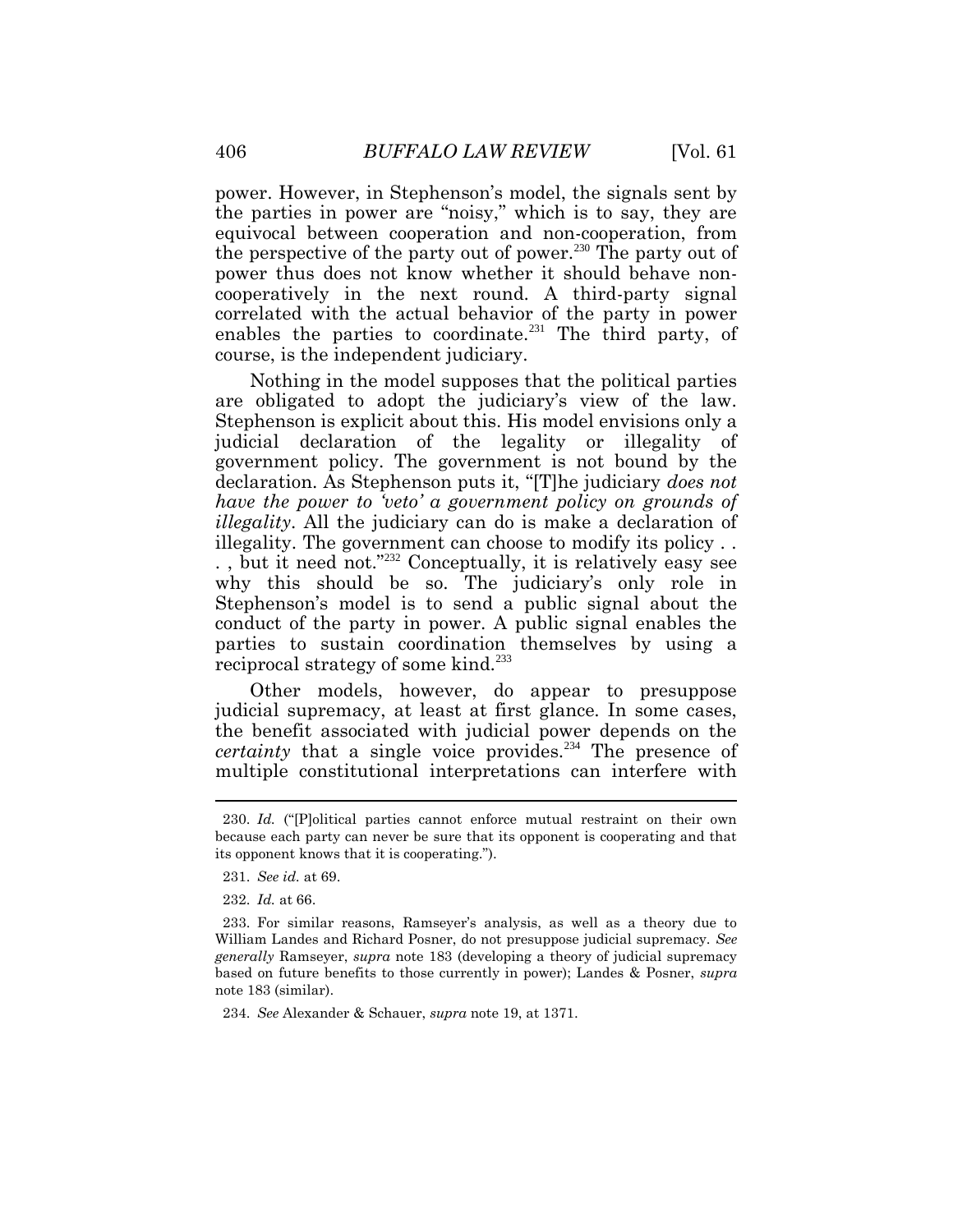conflicting signals as to the constitutionality of government action, then parties must somehow settle on one of those the coordinating function ascribed to the courts. If there are signals to use in coordination. Others must be identified as "interlopers."<sup>235</sup>

 We can see the effect of departmentalism on coordination-based theories of judicial review by revisiting David Law's theory of judicial review, described briefly above. Law is a majoritarian about judicial review. He argues that judicial review enhances popular control over political actors by solving the principal-agent problem that all government.<sup>236</sup> If people must act together to effectively resist unconstitutional exercises of power, they need a signal for their coordination. The signal shapes expectations about how others will react. It ensures that, in Law's formulation, "everyone [] know[s] not only that the not easy for ordinary people to obtain and absorb."<sup>238</sup> Even would be likely to disagree on a regular basis as to whether there was, in fact, unconstitutional governmental action.<sup>239</sup> Crucially, they would lack a basis for believing it *common*  knowledge this role. Its decisions create a public signal of constitutionality that all citizens expect to be treated as a affects all forms of representative constitutional [government] has misbehaved, but also that everyone knows, and that everyone knows that everyone knows."<sup>237</sup> The people themselves are unable to directly monitor the government because, in Law's view, "[l]egal information is assuming people possessed the requisite expertise, they that the government had acted unconstitutionally. The Supreme Court, however, can play

237. *Id.* at 742.

- 238. *Id.* at 743, 773.
- 239. *Id.* at 773.

<sup>235.</sup> McAdams, *Expressive Power of Adjudication*, *supra* note 183, at 1058-59.

 principal-agent problem: by providing the people with information about governmental action. Law, *supra* note 183, at 731-32. 236. I omit for clarity Law's second explanation of how the courts solve the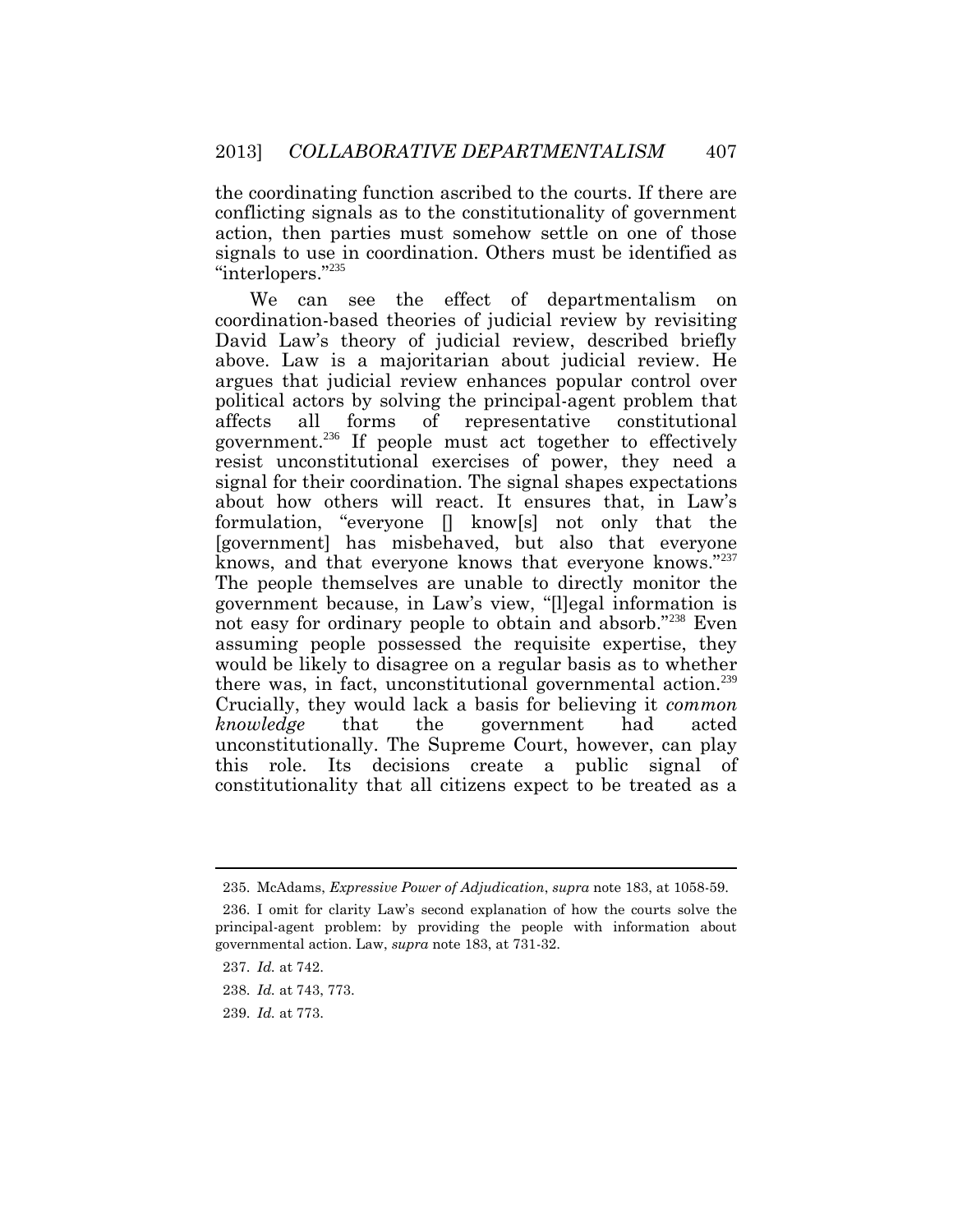basis for action.<sup>240</sup> In the language of game theory, the Court's views serve as a "focal point."<sup>241</sup>

As Law points out, a focal point must be unique. $^{242}$  Competing signals about the constitutionality of government action defeat the purpose of generating a shared expectation as to how others will act. It is here, of course, that departmentalism would appear to run into trouble; for it contemplates the publication of constitutional the president signs it, agreeing that it is constitutional; but, sometime later, the Supreme Court refuses to enforce the the Constitution. Can the Court's opinion generate common knowledge among the people about how they will respond to interpretations by each branch as part of an ongoing process of constitutional collaboration. No one participant in the process enjoys a definitive or ultimate power of interpretation. Suppose that Congress enacts a law and that law, on the grounds that it exceeds Congress's power under the continued enforcement of the law by the president?

 Well, why not? As Law admits, there are, in any democratic system of government, "a cacophony of competing voices as to the constitutionality of government conduct."<sup>243</sup> What privileges the voice of the Court, he says, trappings of authority and formal responsibility for interpretation of the constitution.<sup>"244</sup> In other words, it is the Court's publicly known *positive* status as the organ of makes its opinion a focal point. Law draws an analogy to a traffic intersection with a police officer and a number of is that it comes from "an organ of government with various government charged with constitutional interpretation that private interlopers, each attempting to direct traffic using hand signals.<sup>245</sup> "Only one of those people," Law observes, "is

- 240. *See id.* at 770-71.
- 241. *Id.* at 771.
- 242. *Id.*
- 243. *Id.* at 774.
- 244. *Id.*

 $\overline{a}$ 

245. *Id.* at 775.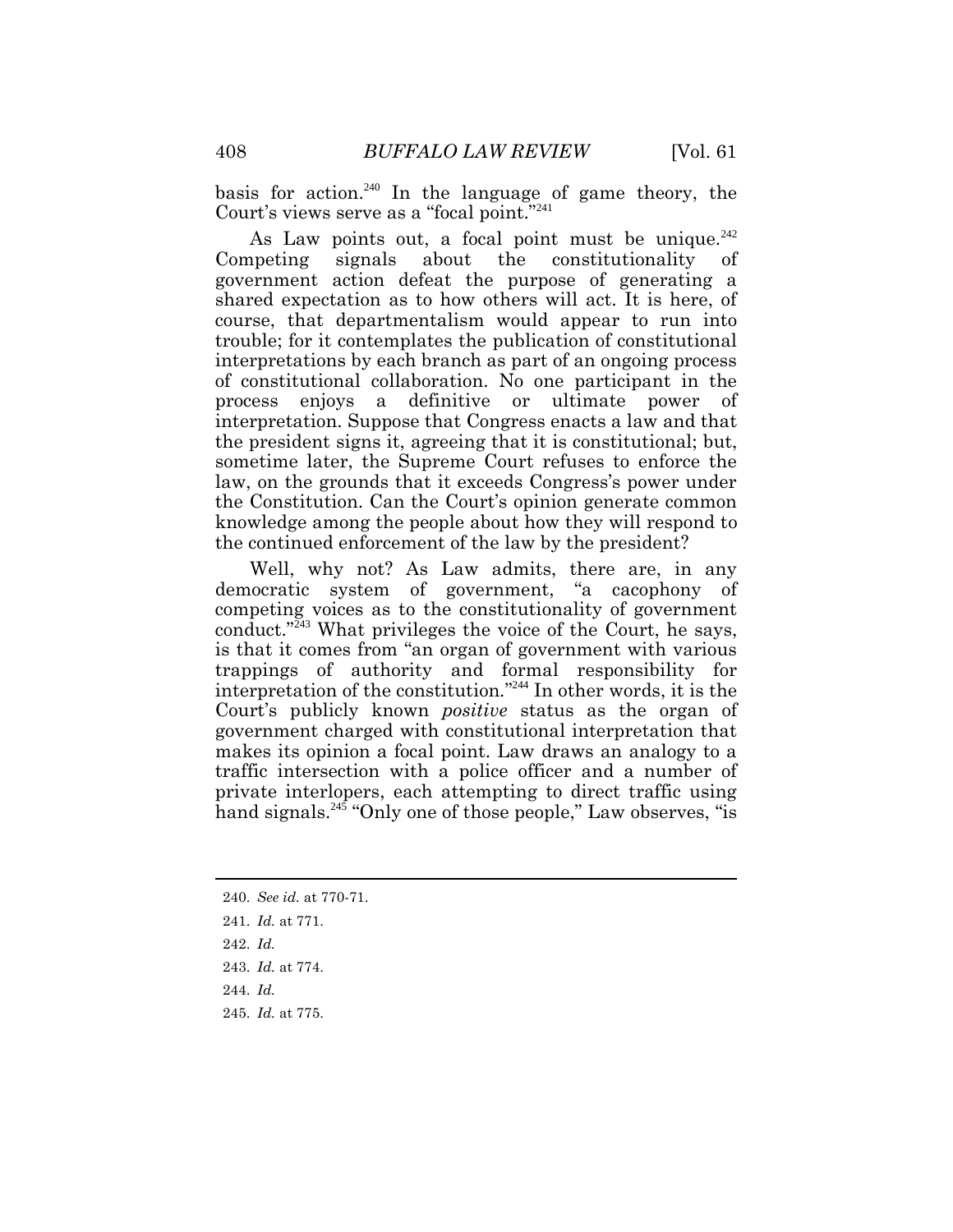wearing a dark blue uniform and a badge that reads 'traffic enforcement."<sup>246</sup>

 But of course, there is nothing in in Article III that no interpretative badge. Judicial supremacy is a political sometimes by the Court, and sometimes by the president or the Congress—and represents a particular point of development in the political history of the United States.<sup>247</sup> We also know that judicial supremacy was preceded by a significant and widespread practice of popular enforcement of the Constitution.<sup>248</sup> And although our system today is under our current constitutional regime, spheres of and is an accidental feature of our constitutional regime. Notably, nothing about this history violates formal theory. As Law acknowledges, game theory allows for coordination two constitutional courts, he says, "a strategy of responding bestows such an interpretative privilege on the Court. It has artifact. As Whittington has shown, it was fought for neither departmentalist nor (deeply) popular, there are, executive independence and judicial deference in constitutional interpretation.<sup>249</sup> In short, judicial supremacy in the presence of multiple interpreters. Even if there were only when both courts agree, and not when the courts send contradictory signals" would likely be a focal point. $250$ 

 Therein lies our solution. It bears repeating that Law's theory is meant to describe cases of *mass resistance* or *revolution*, not ordinary political conduct.<sup>251</sup> It seems likely that treating the opinion of a single court as a focal point will overpredict such forms of collective political action. The

250. Law, *supra* note 183, at 775-76.

251. *See id*. at 764-70.

<sup>246.</sup> *Id.* 

 247. *See generally* WHITTINGTON, *supra* note [12](#page-3-0) (arguing that judicial supremacy was a political accomplishment); Graber, *Establishing Judicial Review?*, *supra* note [30](#page-9-1) (similar).

 248. *See* KRAMER, *supra* note [16,](#page-4-0) at 3-8. This is precisely the sort of enforcement practice that Law imagines is *necessarily* impossible.

 justiciability doctrines play a similar role. For the impact of political question on presidential powers over foreign policy, see Adler, *Foreign Policy*, *supra* note 249. The political question doctrine is the leading example, but other 165, at 168-69.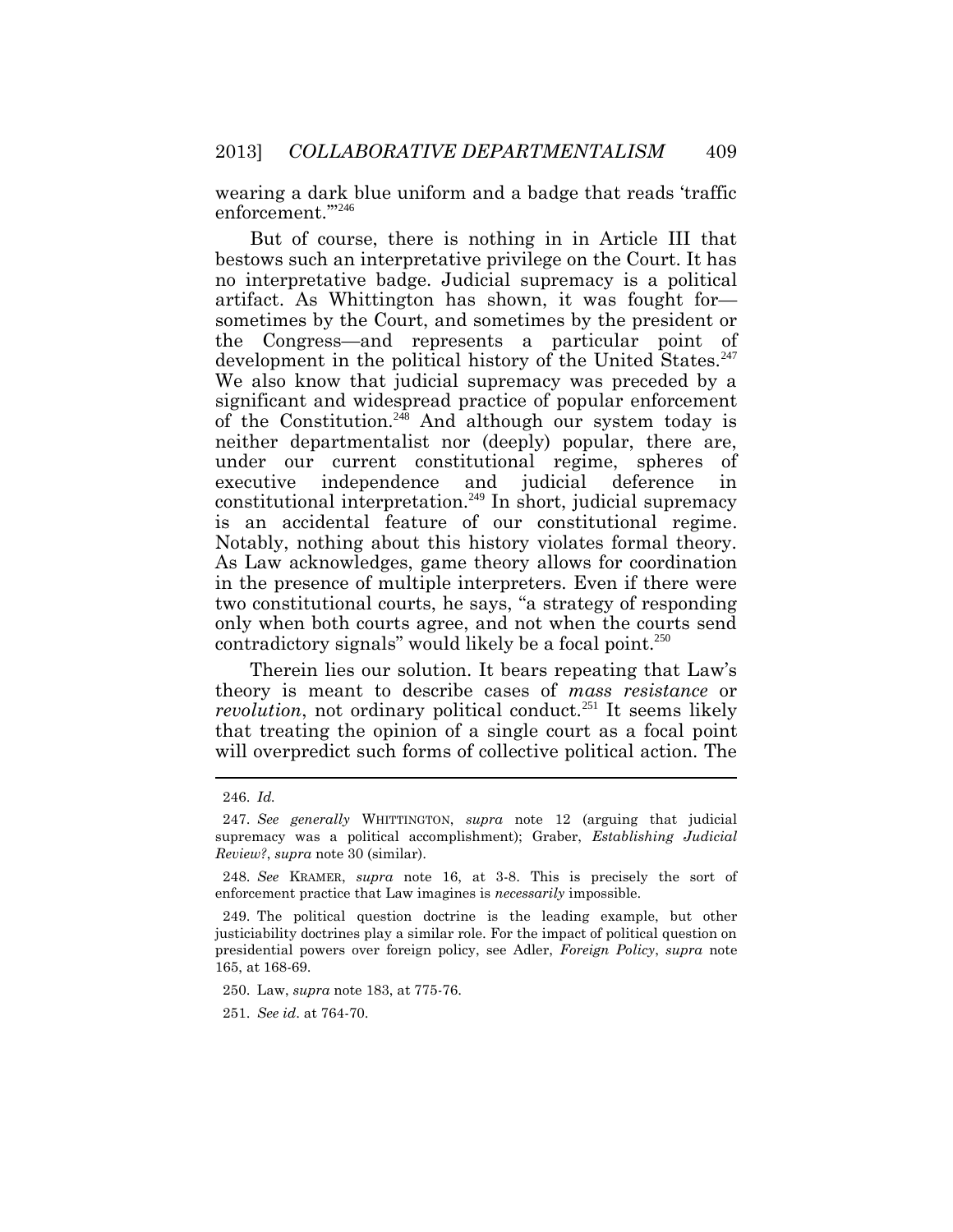explanation has to be made to bear the weight of sustained disagreement about the constitutionality of government who, contrary to Law's supposition, are perfectly equipped to form reasonable views about the meaning of the constitutionality of government action, as they would be under moderate departmentalism. It would seem that the following strategy would be focal: resist only if there is a resistance to be rare. Such resistance would occur when it naturally would under a constitutional system: when there its authority. Under this strategy, the more voices the better, since each voice has the potential to expose action, and to include the views of the people themselves, Constitution. Imagine, then, that the people are constantly receiving multiple, conflicting "official" signals about the *public, commonly persuasive* view that the government has exceeded its constitutional authority. Since most such views are not commonly persuasive, we should expect widespread is no reasonable question that the government has exceeded unconstitutional governmental action.

#### **CONCLUSION**

 I have advanced two arguments in favor of moderate dialogical this process gives him ownership over the resulting logic of repeat play, for the president to comply even with facially unfriendly constitutional rules. These reasons include avoiding the future costs of repeat litigation and adopt a rule announced by the Supreme Court. Taken reconsider the standard view of the relationship between departmentalism and presidential control. There are reasons to think that departmentalism promises not to unbind the president from the fundamental law, but to given him reason to bind himself to that law—a far more departmentalism. First, moderate departmentalism is collaborative, in the sense that it enhances the presidential role in the dialogical process of constitutional interpretation. The president's meaningful participation in constitutional rule, making it more likely that he will comply with that rule. Second, under moderate departmentalism there are strategic reasons, based in the gaining the future benefits of being publicly seen to freely together, these arguments suggest that we should